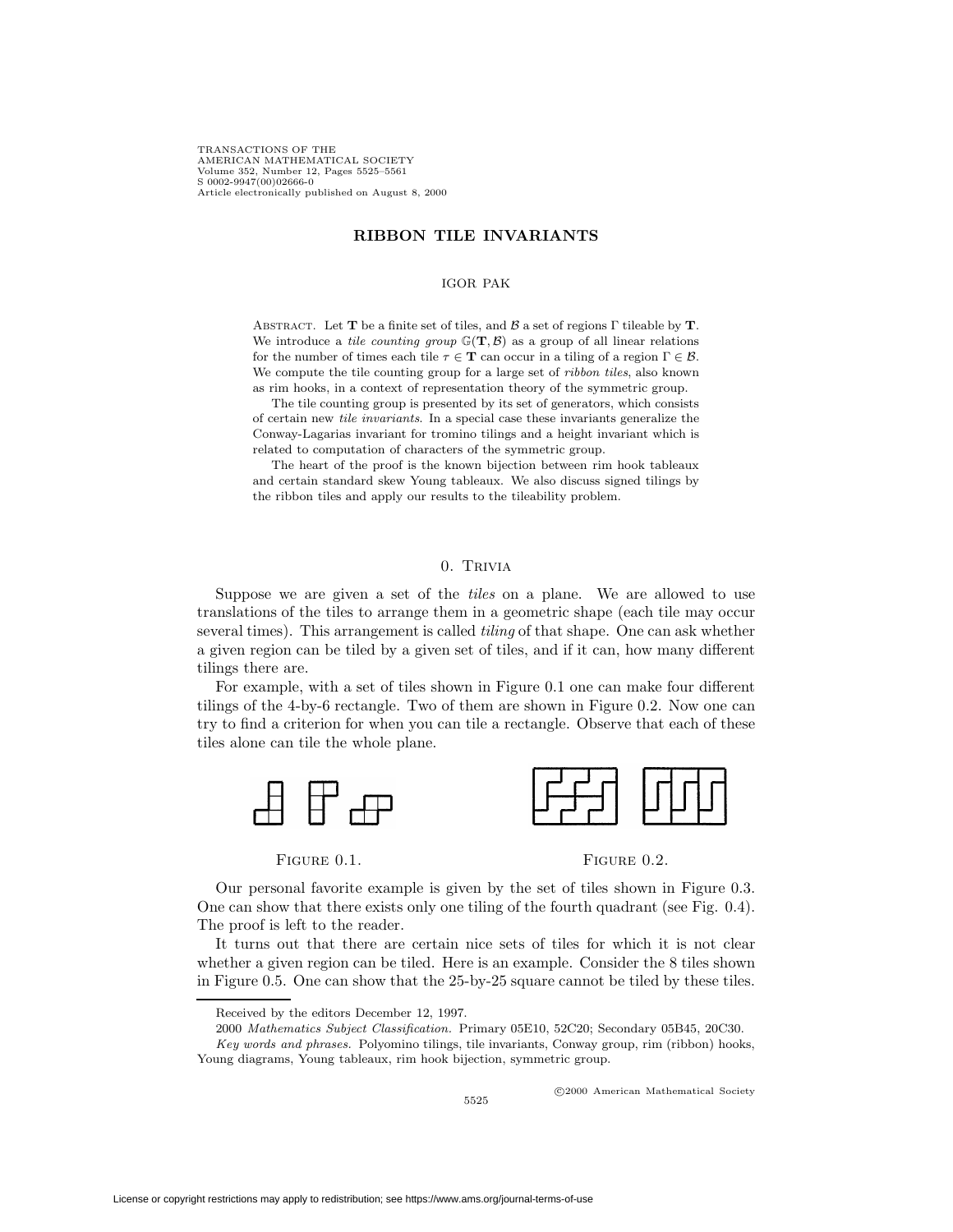

FIGURE 0.3.



FIGURE 0.4.



FIGURE 0.5.

Of course, this could be proved by an exhaustive search. In general, the following result holds.

**Theorem 0.1.** If an a-by-b rectangle can be tiled by the tiles shown in Figure 0.5, then  $10 | a \cdot b$ .

Another example. Consider 6 tiles shown in Figure 0.6. We again have

**Theorem 0.2.** If an a-by-b rectangle can be tiled by the tiles shown in Figure 0.6, then  $10 | a \cdot b$ .





Of course, an area argument shows that  $5 | a \cdot b$ .

Consider now a different region. Let  $\Delta_N$  be a triangular shape as in Figure 0.7. One can check that  $\Delta_{24}$  can be tiled by the tiles shown in Figure 0.6 while  $\Delta_{25}$ cannot. Generally,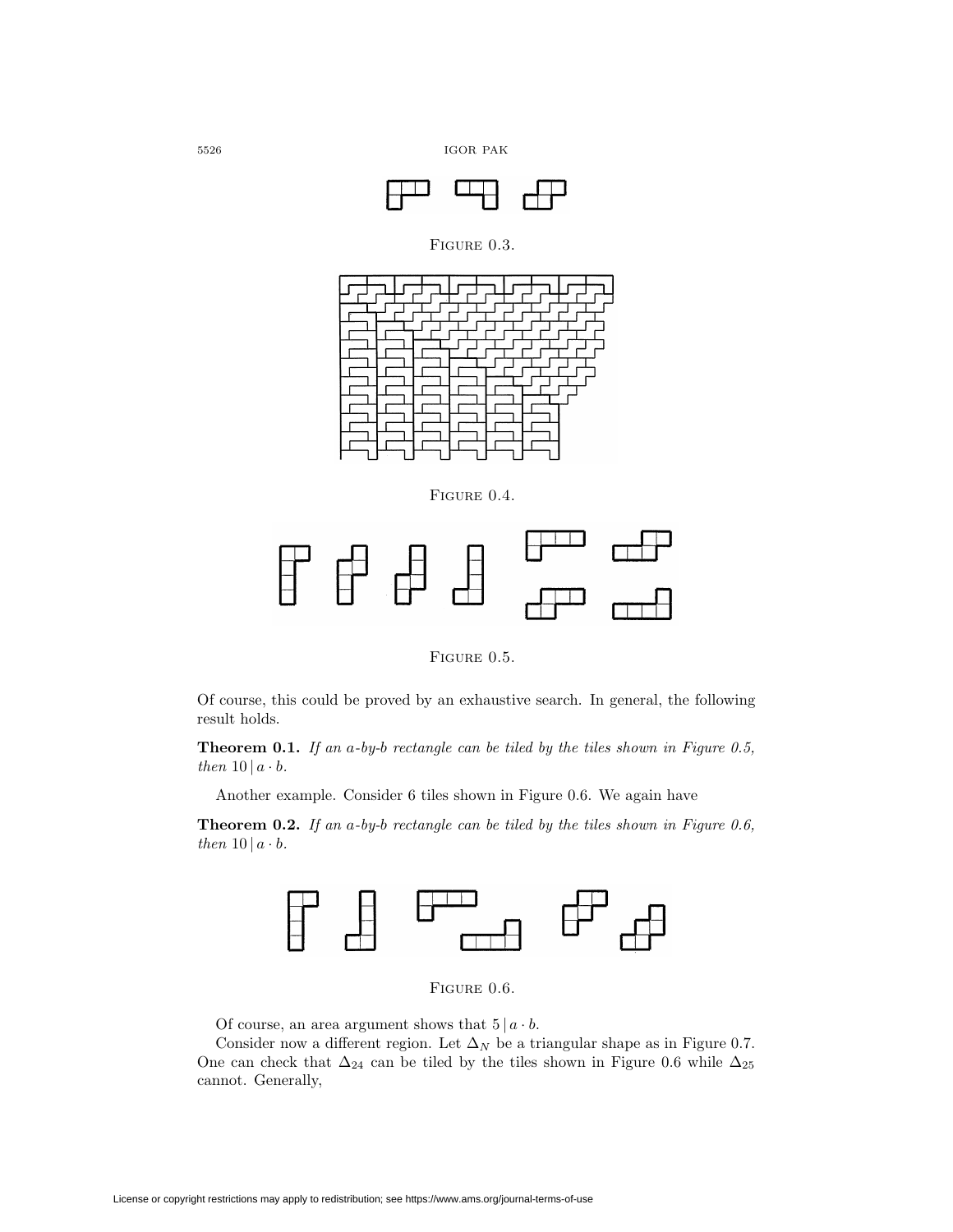

FIGURE 0.7.

**Theorem 0.3.** If  $\Delta_N$  can be tiled by the tiles shown in Figure 0.6, then  $N \equiv$ 0, 4, 15, 19 (mod 20).

It turns out that all three theorems can be proved by use of the same kind of argument. Heuristically, the reason for untileability arises from the following question, completely different in nature:

• Given a set of tiles and a tileable region, are there any linear relations for the number of times each tile occurs in a tiling?

The rest of the paper explains the relevance of this question. All three theorems are proved in section 7.

# 1. INTRODUCTION

Let  $\mathbb{Z}^2$  be a square lattice, and R the set of all compact simply connected regions in  $\mathbb{Z}^2$ . We think of these regions as disjoint unions of  $1 \times 1$  squares. Sometimes they are called *polyominoes*. Fix a finite set of tiles  $\mathbf{T} = \{\tau_1, \ldots, \tau_N\}, \tau_i \in \mathcal{R},$  $i = 1, \ldots, N$ . Let tiles be invariant under translations. We say that a region  $\Gamma \in \mathcal{R}$ is tileable by **T** if it can be presented as a disjoint union of the regions

$$
\Gamma = \coprod_{1 \leq j \leq l} \ \tau_j',
$$

where each region  $\tau'_j$ ,  $1 \leq j \leq l$  is a translation of some  $\tau_{i_j}$ . Such a disjoint union is called a *tiling s* of Γ. Denote  $S = \mathcal{S}(\Gamma, \mathbf{T})$  a set of all tilings of Γ by the set of tiles **T**.

Fix a set of tiles **T** and a region  $\Gamma \in \mathcal{R}$ . There are two basic questions one can ask:

- Is Γ tileable by **T**?
- If Γ is tileable by **T**, what do the tilings look like?

The first question is very classical and well understood (see e.g. [\[G\]](#page-35-0)). It is usually not hard to find a tiling if Γ is tileable by **T**, while proving the opposite can be extremely difficult. Except for ad hoc examples, there are basically two techniques for proving that a region cannot be tiled: coloring arguments and Conway group analysis (see [\[CL\]](#page-35-1), [\[T\]](#page-36-0)). Note also that the case when **T** contains a 1-by-1 square is trivial: every region is tileable.

While the first questions admits only a "yes" or "no" answer, the second question could be posed in many ways, each of them giving us some information about the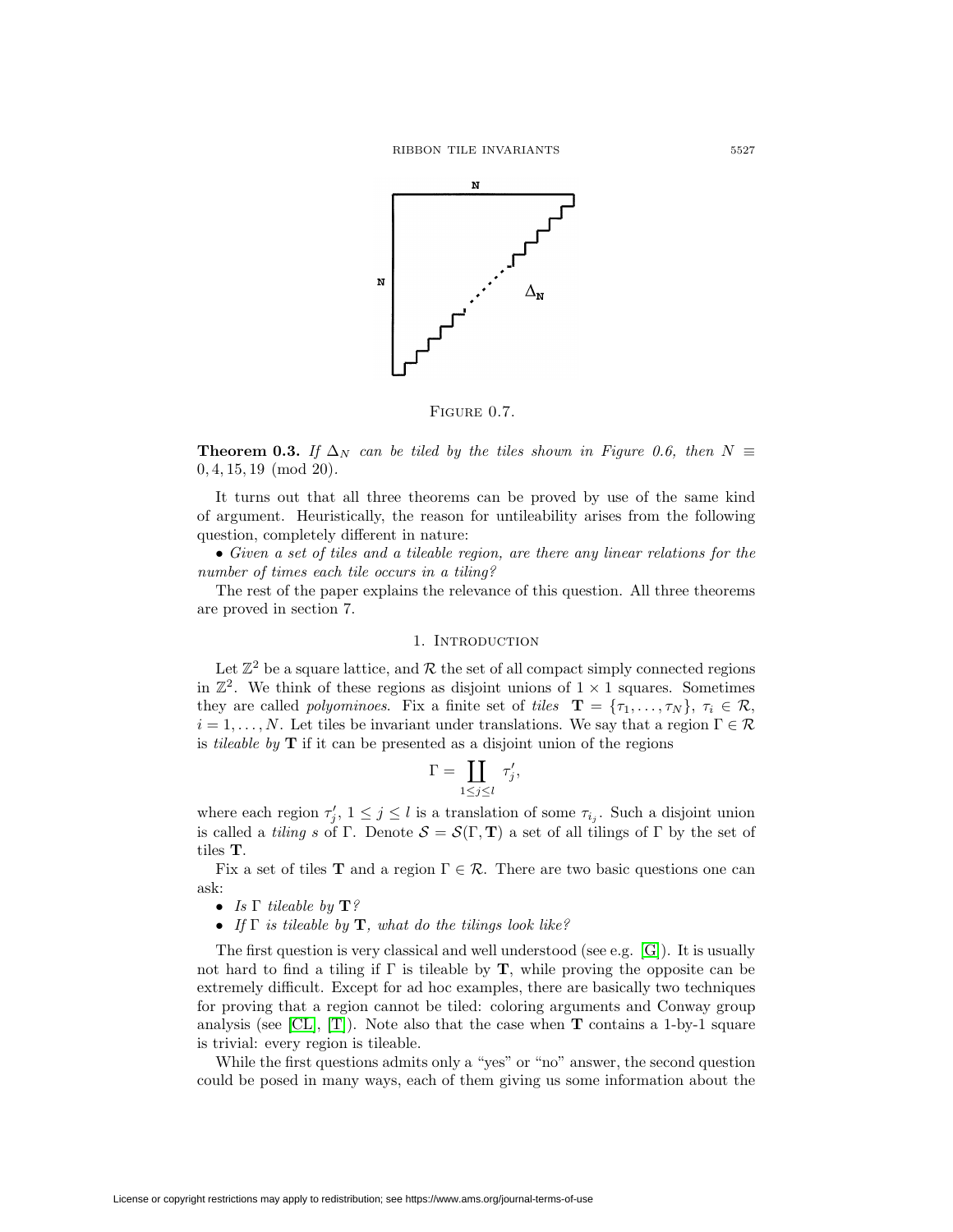5528 IGOR PAK







FIGURE 1.2. FIGURE 1.3.

structure of the tiling set  $\mathcal{S}(\Gamma, \mathbf{T})$ . One can find the following two questions in the literature (see e.g. [\[G\]](#page-35-0), [\[CEP\]](#page-35-2)):

- How many tilings of  $\Gamma$  are there?
- What do random tilings  $s \in \mathcal{S}(\Gamma, \mathbf{T})$  look like?

It turns out that the answers to these questions depend heavily on the geometry of Γ, and can be very complicated even in very simple cases. In particular, finding the number of tilings  $|\mathcal{S}(\Gamma, \mathbf{T})|$  is a more general problem than just finding whether a certain region has a tiling. In some cases this problem is known to be NP-complete, and probably cannot be solved by means other than exhaustive enumeration (see [\[GJ,](#page-35-3) p. 257]).

To avoid these difficulties we propose another approach to the problem. We fix only **T** and ask about properties of tilings of all regions at once. We would like to ask the following two questions:

• Are there any relations for the number of times each tile occurs in a tiling of a given region?

• Is there a finite set of local replacement rules (we also call them local moves or just moves) such that for every region  $\Gamma \in \mathcal{R}$ , any tiling of  $\Gamma$  can be changed into any other tiling by a sequence of moves?

Before we give formal definitions, let us illustrate what happens in the case of dominoes. Although small, this example will illustrate the variety of approaches as well as the complexity of a problem.

Let  $T_2$  be a set of two tiles: horizontal domino  $\tau_1$  and vertical domino  $\tau_2$  (see Fig. 1.1). It is easy to come up with a necessary condition for tileability (see e.g. [\[G\]](#page-35-0)). Color the region in a checkerboard fashion. Since each domino must contain one black and one white square, the total number of black squares must be equal to the total number of white squares. For example, the region shown in Figure 1.2 cannot be tiled by dominoes since it has 8 black squares and only 6 white squares. Unfortunately, there exist untileable regions with an equal number of black and white squares (see e.g. Fig. 1.3). This means that we need a stronger condition for tileability.

Now suppose we have a region  $\Gamma$  that is known to be tileable. We want to compute the number of tilings  $\Gamma$  has. This turns out to be an interesting and nontrivial question. In the case of a 2-by-m rectangle the number of tilings is a Fibonacci number  $F(m) = F(m-1) + F(m-2)$  (see Fig. 1.4). In the case of a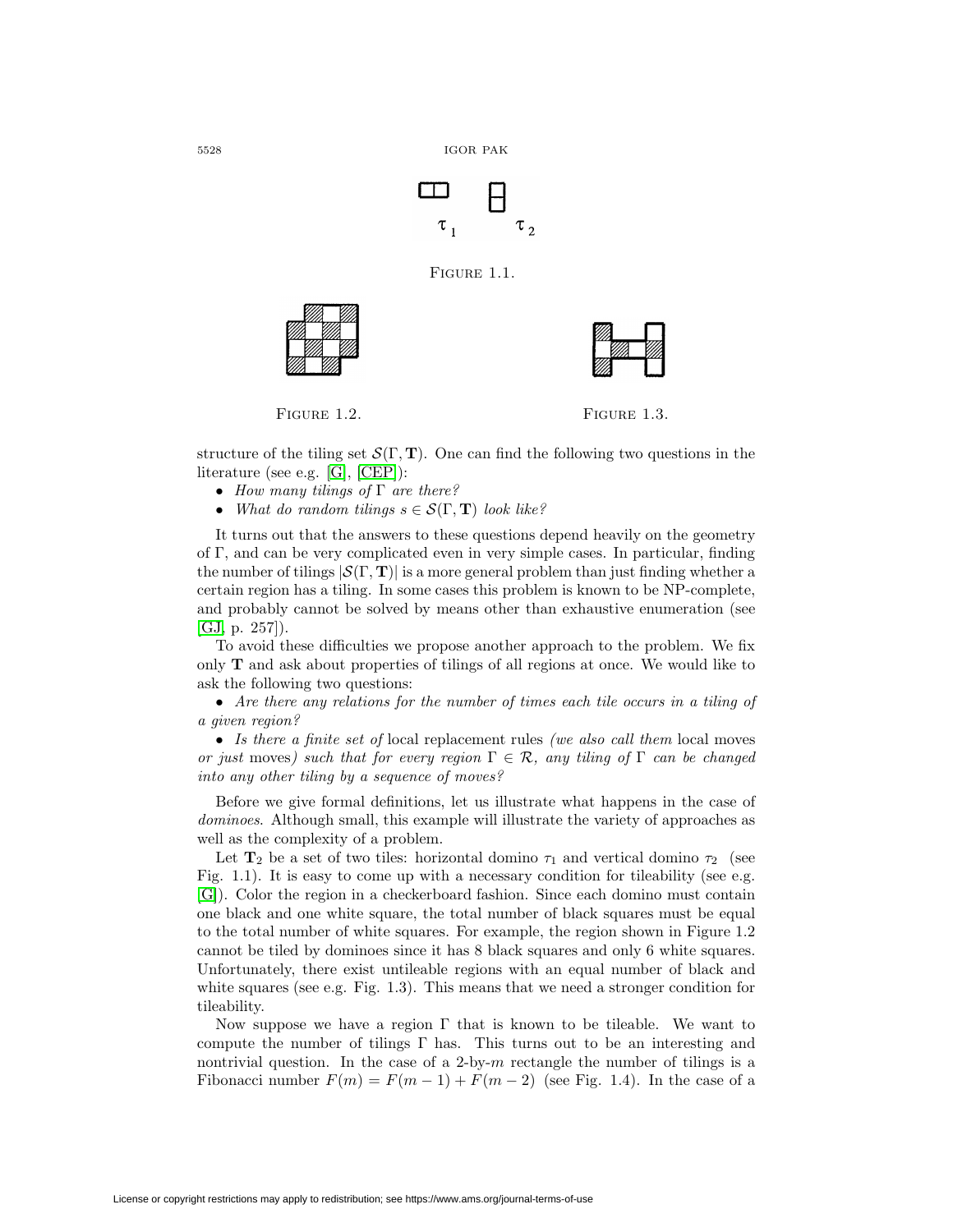

general rectangle the problem was solved by Kastelyn and Temperley & Fisher (see [\[Ka\]](#page-35-4), [\[TF\]](#page-36-1)). In the case of an Aztec diamond (see Fig. 1.5) the domino tilings were enumerated by Elkies, Kuperberg, Larsen and Propp (see [\[EKLP\]](#page-35-5)). Both results gave rise to many other questions about domino tiling (see e.g. [\[CEP\]](#page-35-2)). In this work we do not further consider any numerical results of this type.

Let  $\Gamma$  be a region tileable by dominoes  $\tau_1$ ,  $\tau_2$ . Consider  $s \in \mathcal{S}(\Gamma, \mathbf{T}_2)$ , a domino tiling of Γ. Suppose s consists of  $a_1 = a_1(s)$  copies of the horizontal domino  $\tau_1$ , and of  $a_2 = a_2(s)$  copies of the vertical domino  $\tau_2$ . Of course,  $2(a_1 + a_2)$  is equal to the area  $|\Gamma|$  of the region (see Fig. 1.6). This gives us the first relation. There is one more relation which is less obvious:  $a_2 = Const \pmod{2}$ . To see this, let us color black every other column of the region  $\Gamma$  (see Fig. 1.7). Denote by  $c_1$ ,  $c_2$  the number of black and white regions respectively, and put  $d = c_1 - c_2$ . Since horizontal dominoes contain exactly one black and one white square, and vertical dominoes contain two squares of the same color, we immediately get  $a_2 = d/2$ (mod 2) (see Fig. 1.7).



FIGURE 1.8. FIGURE 1.9.

Here is another way to look at the set of tilings  $S(\Gamma, \mathbf{T}_2)$ . Let us allow the following local replacement rules (or simply moves): take two adjacent horizontal or vertical dominoes and flip them (see Fig 1.8). Of course, this move gives us a new tiling of Γ (see Fig 1.9). It is known that by a sequence of such moves we can get from any tiling  $s \in \mathcal{S}(\Gamma, \mathbf{T}_2)$  of a simply connected region  $\Gamma$  to any other tiling  $s' \in \mathcal{S}(\Gamma, \mathbf{T}_2)$  (see e.g. [\[T\]](#page-36-0)). From this we immediately get  $a_1(s) + a_2(s) =$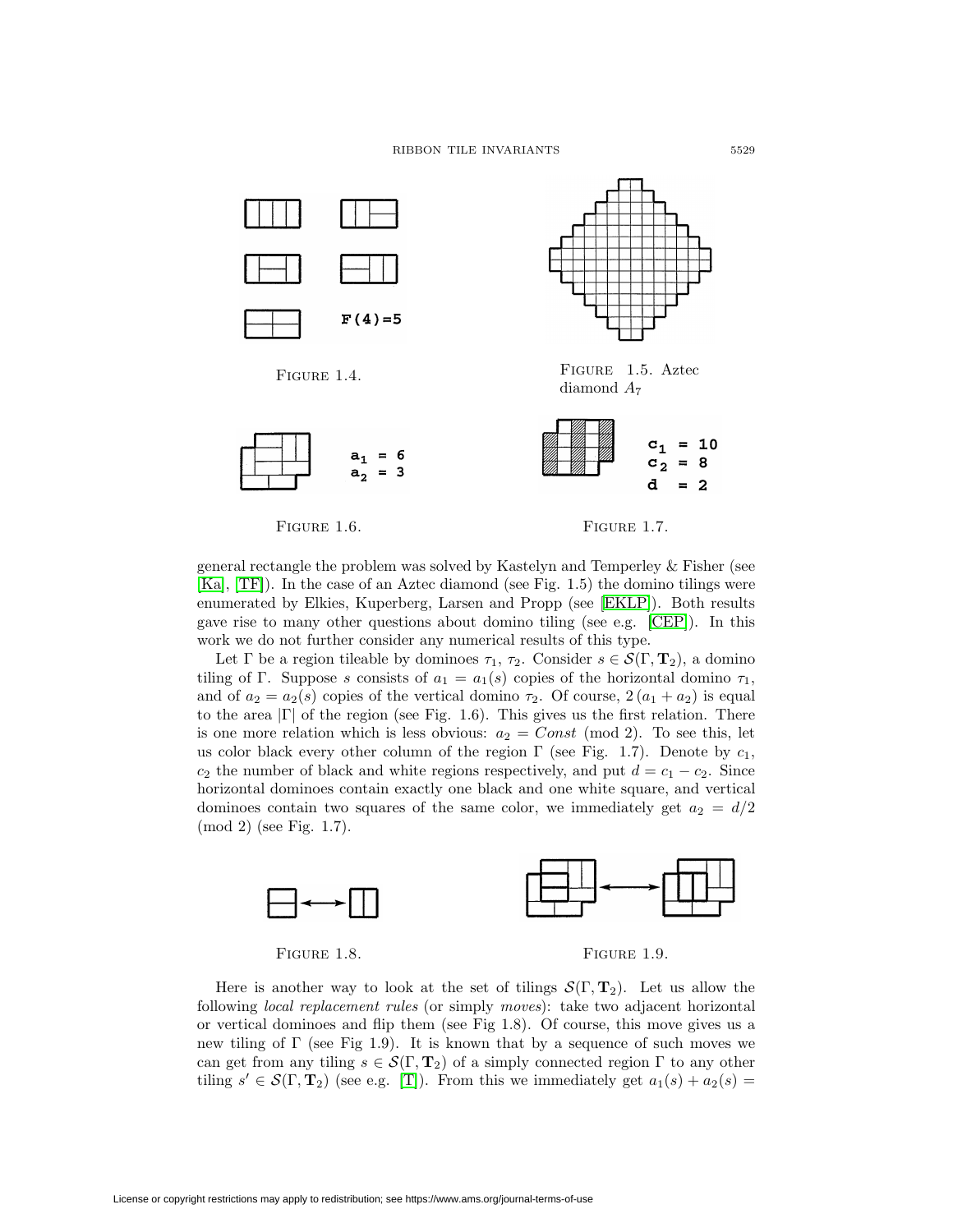$a_1(s') + a_2(s')$  and  $a_2(s) = a_2(s') \pmod{2}$ , since these identities are trivial for any single move. This also implies that for a general region there is no other relation for the numbers  $a_1$ ,  $a_2$  that does not follow from these two. We will use similar logic when proving our main results.

Now we are ready to introduce the tile counting group and tile invariants. Let  $\mathbf{T} = {\tau_1, \ldots, \tau_N}$  be a set of tiles. Denote by  $\mathcal{R}_{\mathbf{T}} \subset \mathcal{R}$  set of regions tileable by **T**. Let  $\mathcal{B} \subset \mathcal{R}_T$  be a fixed subset of tileable regions. Consider a tileable region  $\Gamma \in \mathcal{B}$ . We identify each tiling  $s \in \mathcal{S}(\Gamma, \mathbf{T})$  with its multiset of tiles,  $s \simeq \{\tau_{i_1}, \ldots, \tau_{i_l}\}.$  Of course, by doing so we lose some information about the geometric structure of the tilings, since there could be many tilings of  $\Gamma$  with the same multiset of tiles (see e.g. Fig. 1.4). As before, by  $|\Gamma|$  we denote the area of  $\Gamma$ .

Let  $\mathbb{Z}\langle \mathbf{T} \rangle$  be a group of formal integer linear combinations of **T**. With each pair of tilings  $s_1, s_2 \in \mathcal{S}(T, \Gamma)$  of a region  $\Gamma \in \mathcal{B}$  we associate a relation:

$$
(\tau_{i_1}+\cdots+\tau_{i_l}=\tau_{j_1}+\cdots+\tau_{j_r}).
$$

Let I be the linear span of such relations for all regions  $\Gamma \in \mathcal{B}$  and for all pairs of tilings  $s_1, s_2 \in \mathcal{S}(T, \Gamma)$ . Define the *tile counting group* to be the quotient group

$$
\mathbb{G}(\mathbf{T};\mathcal{B})=\mathbb{Z}\langle \mathbf{T}\rangle/I.
$$

This will be the main object of our study. Since both groups in the quotient are abelian, one can think of a tile counting group  $\mathbb{G}(\mathbf{T}; \mathcal{B})$  as a subgroup of  $\mathbb{Z} \langle \mathbf{T} \rangle$ . Thus it is reasonable to describe  $\mathbb{G}(\mathbf{T}; \mathcal{B})$  by its set of independent generators (or the *basis*) given in  $\mathbb{Z}\langle T \rangle$ .

For example, let  $T_2$  be a set of dominoes (see Fig. 1.1), and  $\beta$  a set of simply connected regions. The two tilings in Figure 1.8 correspond to the relation  $2 \cdot \tau_1 =$  $2 \cdot \tau_2$ . Since every domino tiling of a simply connected region can be obtained from every other domino tiling, I in this case is generated by the above relation. Therefore

$$
\mathbb{G}(\mathbf{T}_2;\mathcal{B})=\mathbb{Z}^2/I\simeq \mathbb{Z}\times \mathbb{Z}_2.
$$

The basis can be given as  $\tau_1 + \tau_2$ ,  $\tau_1 - \tau_2 \in \mathbb{Z}\langle \mathbf{T}_2 \rangle$ . Note that the second generator has order 2 as an element in  $\mathbb{G}(\mathbf{T}_2;\mathcal{B})$ , while it has infinite order as an element of  $\mathbb{Z}\langle \mathbf{T}_2 \rangle$ .

Here is another way to describe the tile counting group. Let  $G$  be an abelian group, not necessarily finite. A map  $f : \mathcal{B} \to G$  is called a *tile invariant* (or just an *invariant*) if for any tileable region  $\Gamma \in \mathcal{B}$  and for any tiling  $s \in \mathcal{S}(\Gamma, \mathbf{T})$  of it,  $s \simeq \{\tau'_{i_1}, \ldots, \tau'_{i_l}\}\,$ , where  $\tau'_j$  is a translation of a tile  $\tau_j$ , we have

$$
f(\Gamma) = f(\tau_{i_1}) + \cdots + f(\tau_{i_l}).
$$

The problem is to find all the tile invariants for a fixed set of tiles **T**. Clearly a tile invariant is determined by its values on **T**, so the problem of finding an invariant is equivalent to finding maps  $f : \mathbf{T} \to G$  which can be extended to the set of all regions B.

Let  $\sum_{\tau \in \mathbf{T}} a(\tau) \in \mathbb{Z}\langle \mathbf{T} \rangle$  be an element of a tile counting group  $\mathbb{G} = \mathbb{G}(\mathbf{T}; \mathcal{B})$ . Suppose m is its order in G (m could be infinity). Then a map  $f : \mathbf{T} \to \mathbb{Z}_m$ ,  $m < \infty$ , or  $f : \mathbf{T} \to \mathbb{Z}$ ,  $m = \infty$ , defined by  $f(\tau) = a(\tau)$  (mod m) or  $f(\tau) = a(\tau)$ , is a tile invariant, where by  $\mathbb{Z}_m$  we mean the additive group of integers modulo m. Conversely, every tile invariant can be lifted to an element of the tile counting group. Thus the problem of computing the tile counting group G(**T**) is equivalent to describing all invariants. We say that tile invariants  $f_1, f_2, \ldots$  form an *independent*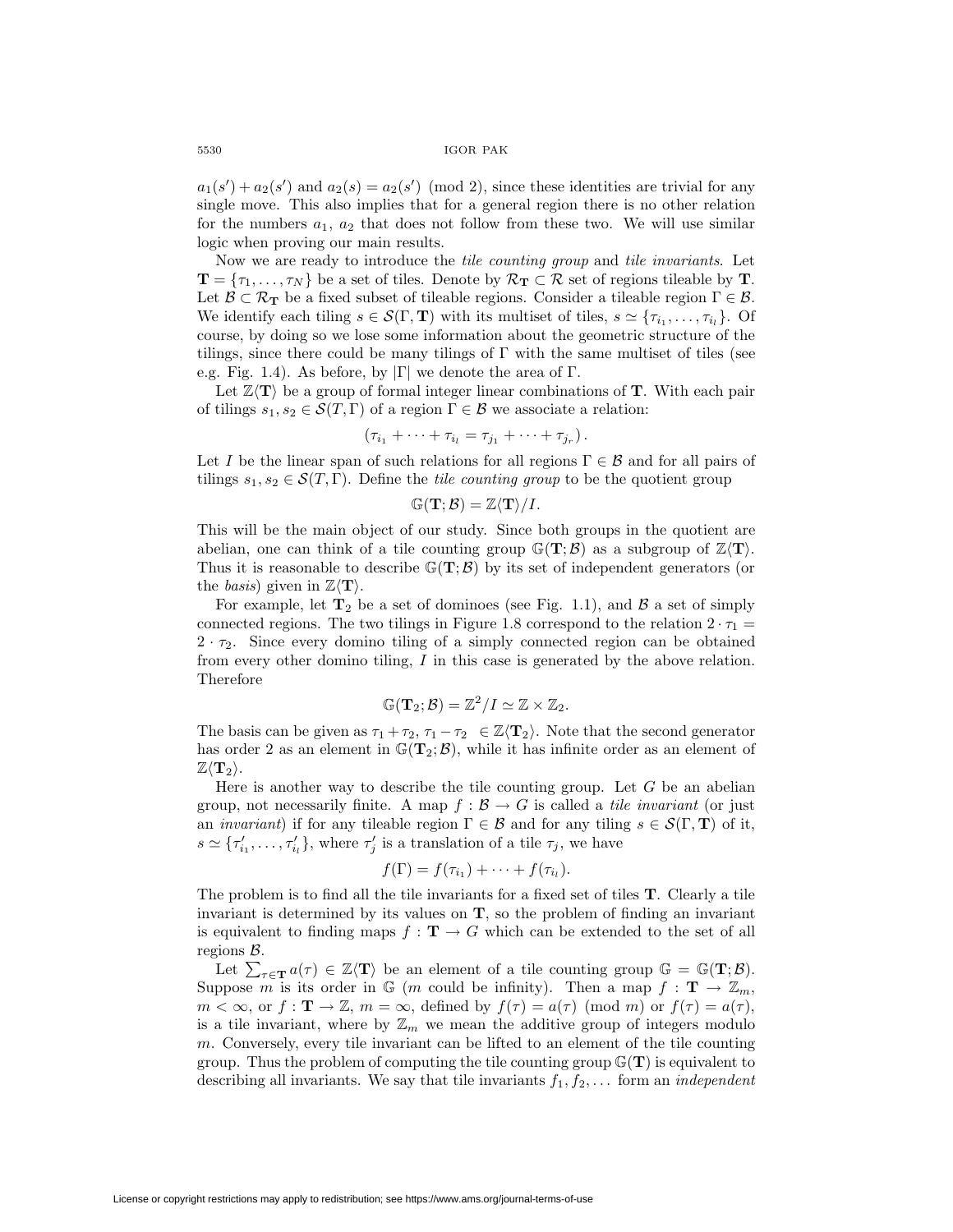

FIGURE 1.10. FIGURE 1.11.

basis of invariants if they correspond to an independent generating set in a tile counting group. An invariant  $f : \mathbf{T} \to G$  is called trivial if  $f(\tau) = 0$  for all  $\tau \in \mathbf{T}$ , where  $0 \in G$  is the identity element. Otherwise the invariant is called *nontrivial*. An invariant  $f: \mathbf{T} \to G$  is called *primitive* if  $G \simeq \mathbb{Z}$  or  $\mathbb{Z}_m$  for some m. For the rest of the paper we will be considering only primitive invariants.

Note that when  $\mathcal{B} = \mathbf{T}$  every map  $f : \mathcal{B} \to G$  is a tile invariant, i.e  $\mathbb{G}(\mathbf{T}, \mathbf{T}) \simeq$  $\mathbb{Z}^{|\mathbf{T}|}$ . Generally, the bigger that our set of regions  $\mathcal{B}$ , the more equations we have on f, and the fewer tile invariants we get.

The obvious example of a nontrivial tile invariant is given by the area of tiles:

$$
f_0: \mathbf{T} \to \mathbb{Z}, \quad f_0(\tau_i) = |\tau_i|
$$

which can be extended to all tileable regions:  $f_0(\Gamma) = |\Gamma|$ . This implies that the tile counting group has  $\mathbb{Z}$  as a subgroup. In the case of domino tiles  $\mathbf{T}_2$  we also get another invariant (see above):

$$
f_*: \mathbf{T}_2 \to \mathbb{Z}_2
$$
,  $f_*(\tau_1) = 0$ ,  $f_*(\tau_2) = 1 \mod 2$ .

The main result of this paper is a description of a tile counting group for the following set of tiles.

Let the axes on a plane be as shown in Figure 1.10. We say that squares  $(i, j)$ and  $(i', j')$  lie on the same diagonal if  $i - j = i' - j'$ . For example, the two squares  $(2, 4)$  and  $(5, 7)$  lie on the same diagonal (see Fig. 1.10). A *ribbon tile* is a simply connected region with no two squares lying on the same diagonal. An example of a ribbon tile is shown in Figure 1.11. Denote by  $\mathbf{T}_n$  the set of all ribbon tiles  $\tau$  with n squares:  $|\tau| = n$ . Obviously,  $\mathbf{T}_2$  is the set of dominos (see Fig 1.1). The sets  $\mathbf{T}_3$ ,  $T_4$  and  $T_5$  are shown in Figures 1.12 – 1.14.

Note that  $|\mathbf{T}_n| = 2^{n-1}$ . Indeed, we can encode each ribbon tile by a sequence  $(\varepsilon_1,\ldots,\varepsilon_{n-1})$  of  $n-1$  zeroes and ones as follows. Call the lower left square the starting square. Begin with the starting square and move along the tile. Write **0** when going right, and write 1 when going up. See Figures  $1.12 - 1.14$  for these coding sequences for all tiles in  $\mathbf{T}_3$ ,  $\mathbf{T}_4$  and  $\mathbf{T}_5$ .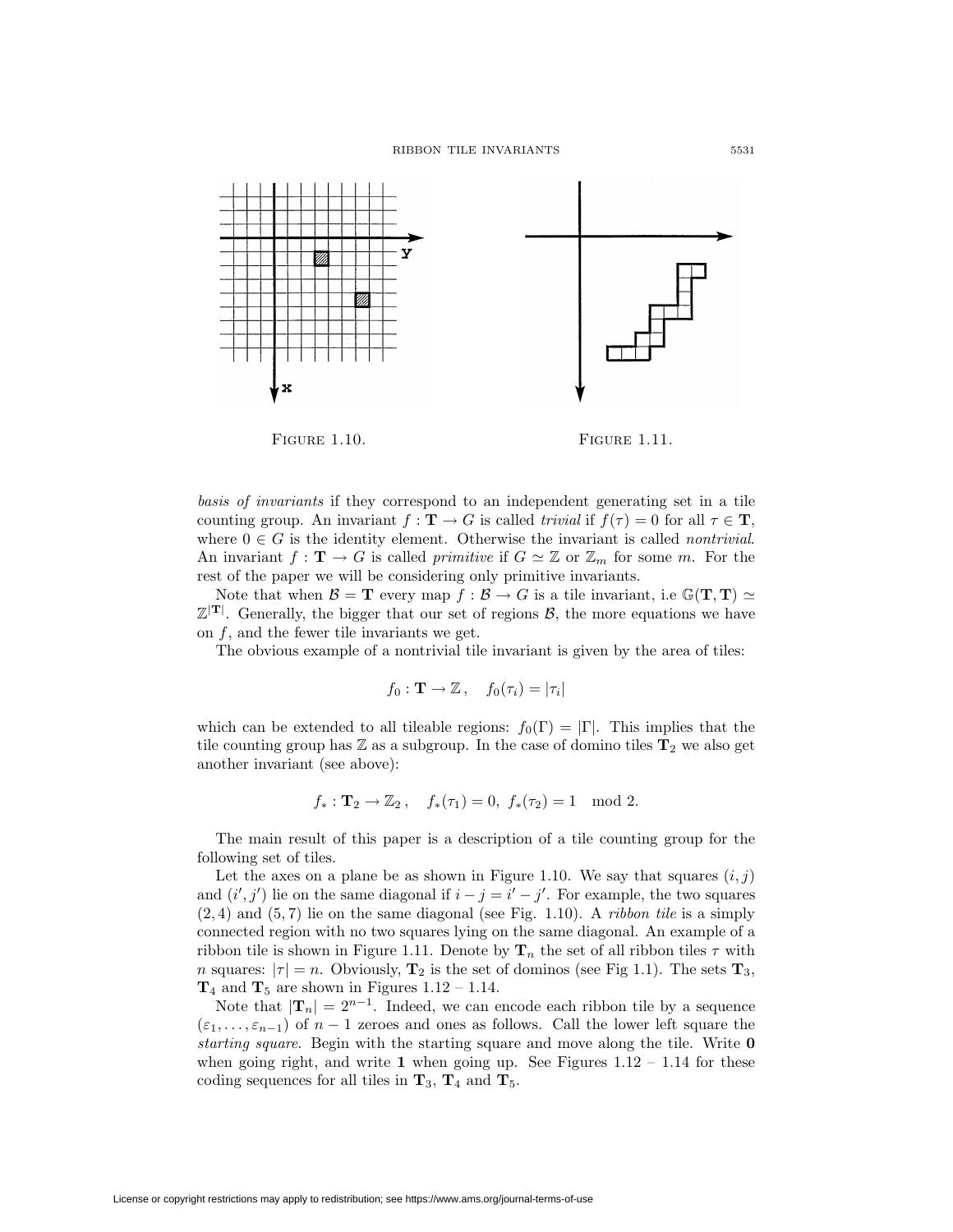

Figure 1.14.

**Definition 1.1.** Consider the sequence of maps  $f_1, \ldots, f_m : \mathbf{T}_n \to \mathbb{Z}, m = \left\lfloor \frac{n-1}{2} \right\rfloor$ , defined as follows:

$$
f_i(\varepsilon_1,\ldots,\varepsilon_{n-1})=\varepsilon_i-\varepsilon_{n-i}.
$$

We call the map  $f_i$  the *i*-convexity invariant.

**Definition 1.2.** The constant map  $f_0: \mathbf{T}_n \to \mathbb{Z}$  defined as

$$
f_0(\varepsilon_1,\ldots,\varepsilon_{n-1})=1
$$

is called the **area invariant**.

Note that the area invariant is designed to be 1 on a tile  $\tau \in T_n$  rather than *n*. This is designed to simplify the statement of the main result (see below.)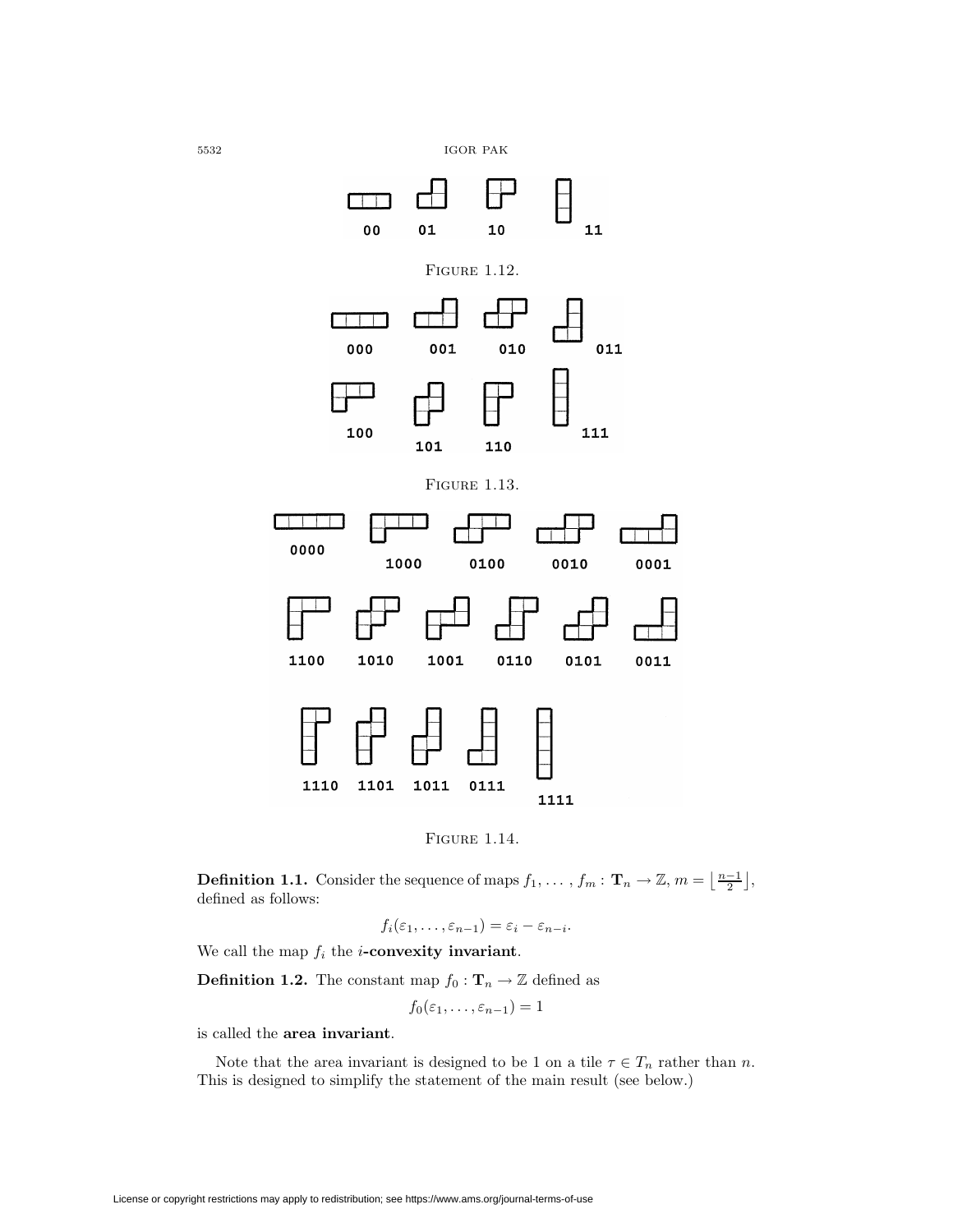

FIGURE 1.15.

**Definition 1.3.** If *n* is even, the map  $f_* : \mathbf{T}_n \to \mathbb{Z}_2$  defined as<br> $f_*(\varepsilon_1, \ldots, \varepsilon_{n-1}) = \varepsilon_n / \infty$  (mod 2)  $f_{\text{re}}(n,1)$  =  $f_{\text{re}}(n,1)$ 

$$
\epsilon_*(\varepsilon_1,\ldots,\varepsilon_{n-1})=\varepsilon_{n/2}\pmod{2}
$$

is called the **parity invariant**.

Before we state our main results, we need to specify the set of regions  $\mathcal{B} \in \mathcal{R}_{\mathbf{T}_n}$ . A region  $\Gamma \in \mathcal{R}$  is called row-convex (column-convex) if every horizontal (vertical) line either intersects  $\Gamma$  in an interval or does not intersect it at all (see Fig. 1.15). Let  $\mathcal{B}_{rc}$  be a set of tileable row-convex simply connected regions. The main result of this paper is the following theorem.

# **Theorem 1.4.** Let  $\mathcal{B} = \mathcal{B}_{rc}$  be as above. Then:

1) When  $n = 2m + 1$ ,  $\mathbb{G}(\mathbf{T}_n, \mathcal{B}) \simeq \mathbb{Z}^{m+1}$  and the maps  $f_0, f_1, \ldots, f_m$  form an independent basis of invariants.

2) When  $n = 2m$ ,  $\mathbb{G}(\mathbf{T}_n, \mathcal{B}) \simeq \mathbb{Z}^m \times \mathbb{Z}_2$  and the maps  $f_0, f_1, \ldots, f_{m-1}, f_*$ form an independent basis of invariants.

When  $n = 2$  Theorem 1.4 says that the area and parity invariants form an independent basis. Analogously, when  $n = 3$  Theorem 1.4 says that, aside from the area invariant  $f_0$ , there exists one other nontrivial tile invariant  $f_1 : \mathbf{T} \to \mathbb{Z}$ , where

$$
f_1(10) = 1
$$
,  $f_1(01) = -1$ ,  $f_1(00) = f_1(11) = 0$ 

(see Fig. 1.12). In a different form this invariant was discovered by Conway and Lagarias in [\[CL\]](#page-35-1) (see also [\[T\]](#page-36-0)). To say that  $f_1$  is an invariant is equivalent to saying that:

$$
\#10 - \#01 = Const.
$$

This means that the number of times the **10** tromino occurs in a tiling minus the number of times the **01** tromino occurs in the same tiling of a region  $\Gamma$  depends only on the region  $\Gamma$ , and not on the tiling.

Here is another nontrivial invariant that exists for all  $n > 1$ .

**Definition 1.5.** Consider the map  $f_{\bullet}$ :  $\mathbf{T}_n \to \mathbb{Z}_2$  defined as follows:

 $f_{\bullet}(\varepsilon_1,\ldots,\varepsilon_{n-1})=\varepsilon_1+\varepsilon_2+\cdots+\varepsilon_{n-1} \pmod{2}.$ 

We call  $f_{\bullet}$  the **height invariant**.

The reason why  $f_{\bullet}$  is called the *height invariant* can easily be seen from the picture. Consider the smallest rectangular box the ribbon tile  $\tau$  can fit in (see Fig 1.16). Then  $f_{\bullet}(\tau) = a - 1 \pmod{2}$ , where a is the height of the rectangle. This invariant was considered earlier in connection with certain characters of the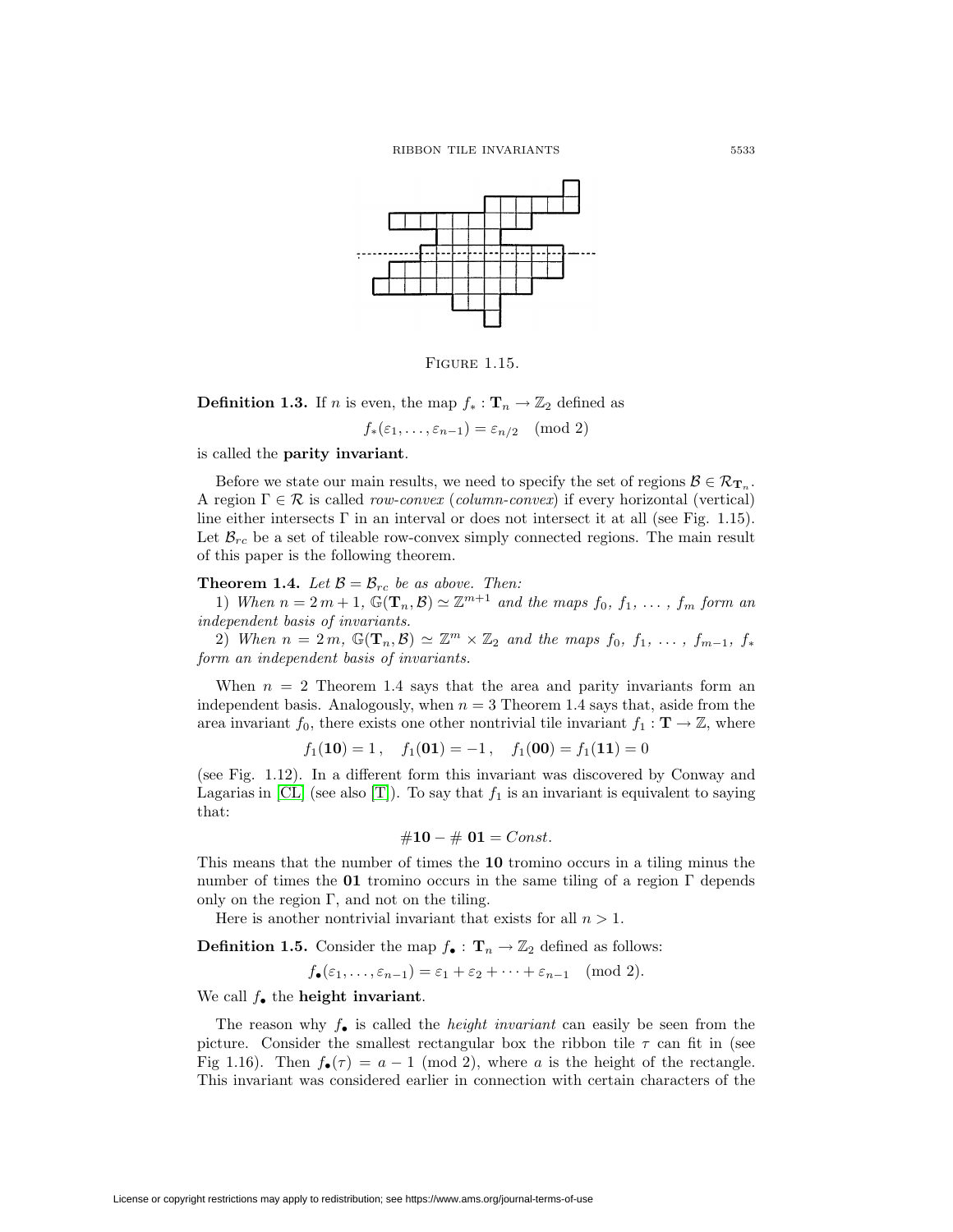5534 IGOR PAK



FIGURE 1.16.



Figure 1.17.

symmetric group  $S_N$  (see [\[R\]](#page-36-2), [\[JK\]](#page-35-6), [\[S\]](#page-36-3)). Namely, it corresponds to signs in the Murnaghan–Nakayama summation formula for computing the character values on the conjugacy classes  $(n^a)$ , where  $N = a \cdot n$  (see [\[JK\]](#page-35-6), [\[M\]](#page-35-7) for details). Observe that

> $f_{\bullet} =$  $\int f_1 + \cdots + f_{m-1} + f_m \mod 2, \ n = 2m + 1,$  $f_1 + \cdots + f_{m-1} + f_* \mod 2, \ n = 2m.$

This proves that  $f_{\bullet}$  is indeed an invariant provided Theorem 1.4 holds.

Now let us say a few words about how Theorem 1.4 is proved. We shall present a finite set of moves which preserve the invariants but enable us to get from any tiling to any other. Formally, let  $\mathcal{B}_y$  be the set of row- and column-convex regions such that when fit into the smallest possible box they contain the upper right, upper left and the lower left corner of the box (see Fig. 1.17).

**Theorem 1.6.** Let  $\mathcal{B} = \mathcal{B}_y$  be as above. For every  $n > 1$  there is a finite set of at most n  $4^n$  moves such that any tiling of  $\Gamma \in \mathcal{B}$  by  $\mathbf{T}_n$  can be transformed by a sequence of moves to any other such a tiling.<sup>[∗](#page-9-0)</sup>

When  $n = 2$  we need only one move (see Fig 1.8). When  $n = 3$  we already need 6 moves (see Fig 1.18). Together with Theorem 1.6, we prove this in section 3.

To finish the introduction, let us compare the definition of tile invariants with the generalized coloring arguments introduced by Conway and Lagarias (see [\[CL\]](#page-35-1)).

Let G be an abelian group, not necessarily finite, and e its identity element. A map  $f : \mathcal{R} \to G$  is called a *coloring map* if for every region  $\Gamma \in \mathcal{R}$  we have

$$
f(\Gamma) = f(x_1) + \cdots + f(x_{|\Gamma|}),
$$

where  $x_1, \ldots, x_{|\Gamma|}$  are the squares in Γ. Of course, f is defined by its values on all  $1 \times 1$  squares.

<span id="page-9-0"></span><sup>\*</sup>Ron Adin points out that the minimum number of local moves is exactly  $\binom{|\mathbf{T}_n|}{2}$ . The calculation uses our analysis in section 3. This gives  $\binom{4}{2} = 6$  moves for  $n = 3$ , and  $\binom{8}{2} = 28$  for  $n = 4$ .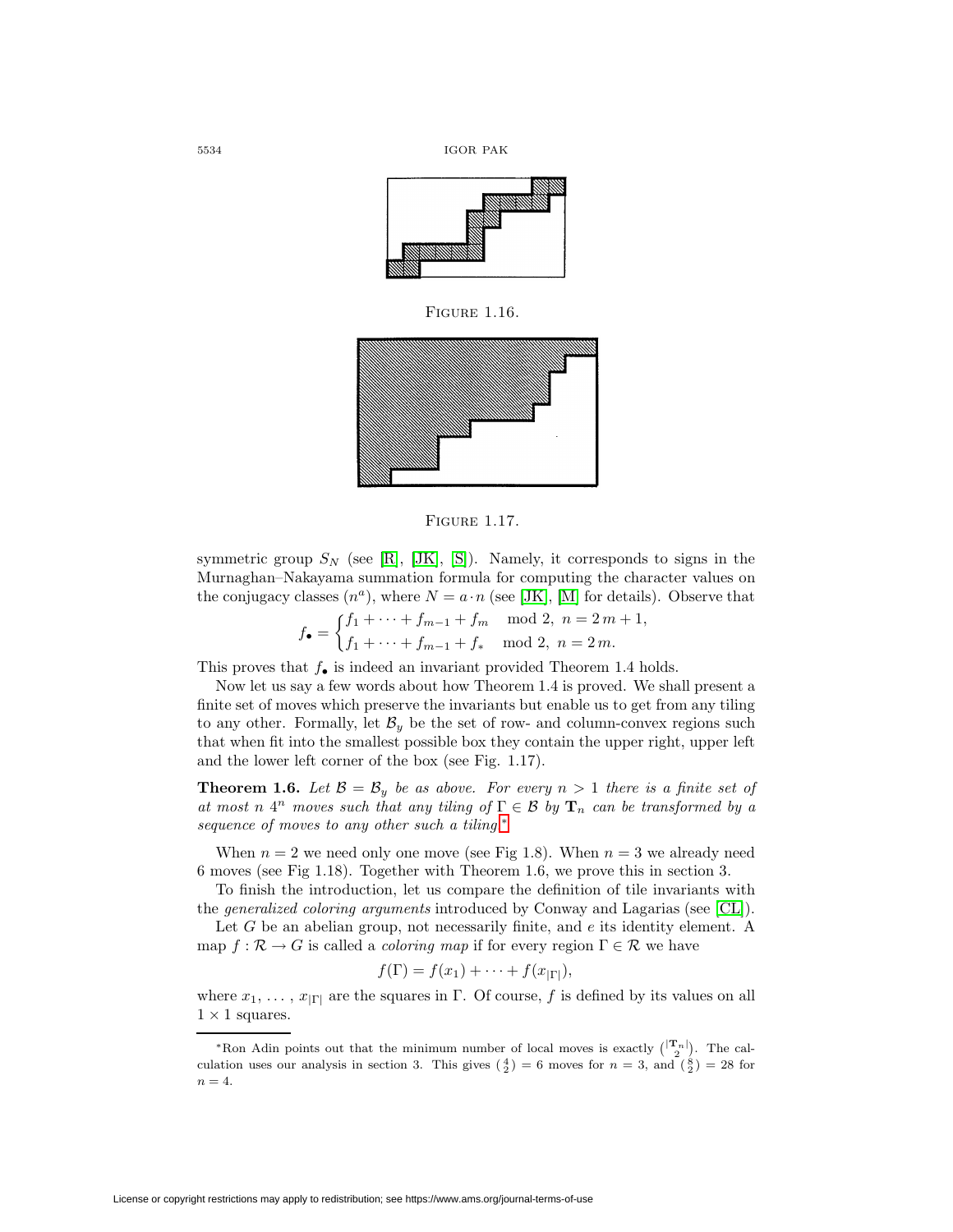

Figure 1.18.

A coloring map  $f : \mathcal{R} \to G$  is called **T**-coloring if  $f(\Gamma) = e$  for all  $\Gamma \in \mathcal{R}_{\mathbf{T}}$ . In a sense the **T**-coloring maps are complementary to tile invariants, which are defined only on tileable regions.

It is clear that to show that  $f$  is a **T**-coloring map, all we need is to check that  $f(\tau') = e$  for all translations  $\tau'$  of a tile  $\tau \in \mathbf{T}$ . If this is the case, we say that f gives a coloring argument for a set of tiles **T**. The idea is that we show that now  $f(\Gamma) = e$  becomes a necessary condition for **T**-tileability, which is usually easy to check. Various arguments can be found in [\[G\]](#page-35-0).

To give an example, recall the argument we used to prove untileability by dominoes (see Fig. 1.2). It was, basically, a map  $f : \mathcal{R} \to \mathbb{Z}$ , defined by

$$
f(i,j) = \begin{cases} 1, & \text{if } i+j = 1 \mod 2, \\ 0, & \text{if } i+j = 0 \mod 2. \end{cases}
$$

The map f is an example of a **T**-coloring map. Indeed, observe that, by definition, for both vertical and horizontal dominoes  $\tau_1$ ,  $\tau_2$  (see Fig. 1.1) we have  $f(\tau_1)$  =  $f(\tau_2) = 0.$ 

It turns out that coloring arguments cannot be used to prove Theorems 0.1−0.3. In particular, we have the following result.

**Theorem 1.7.** Let **T** be the set of tiles shown in Figure 0.5. Consider a rectangle  $\Gamma = [5 \cdot a \times 5 \cdot b]$ , where a and b are odd. Then for any **T**-coloring map  $f : \mathcal{R} \to G$ we have  $f(\Gamma) = e$ .

Recall that by Theorem 0.1 the region Γ in Theorem 1.7 is not **T**-tileable. Thus Theorem 0.1 cannot be proved by the use of coloring arguments only. Theorem 1.7 and its analogs for other sets of tiles will be proved in section 8.

Let us note that coloring maps can be used not only to prove untileability but also to find some tile invariants. Here is how this can be done.

Let **T** be a set of tiles, and G an abelian group. Consider a map  $q : \mathbf{T} \to G$ . Suppose  $f : \mathcal{R} \to G$  is a coloring map such that  $f(\tau') = g(\tau)$  for all translations  $\tau'$ of a tile  $\tau \in \mathbf{T}$ . Then there exists a tile invariant  $\hat{g} : \mathcal{R}_{\mathbf{T}} \to G$  such that  $\hat{g}(\tau) = g(\tau)$ for all  $\tau \in \mathbf{T}$ . We call this an *extended coloring argument* corresponding to the map  $f$ .

For example, let  $T = T_2$  be the set of dominoes. Consider the coloring map  $f: \mathcal{R} \to \mathbb{Z}_2$  defined by  $f(i, j) = j \mod 2$ . In a different form the map f was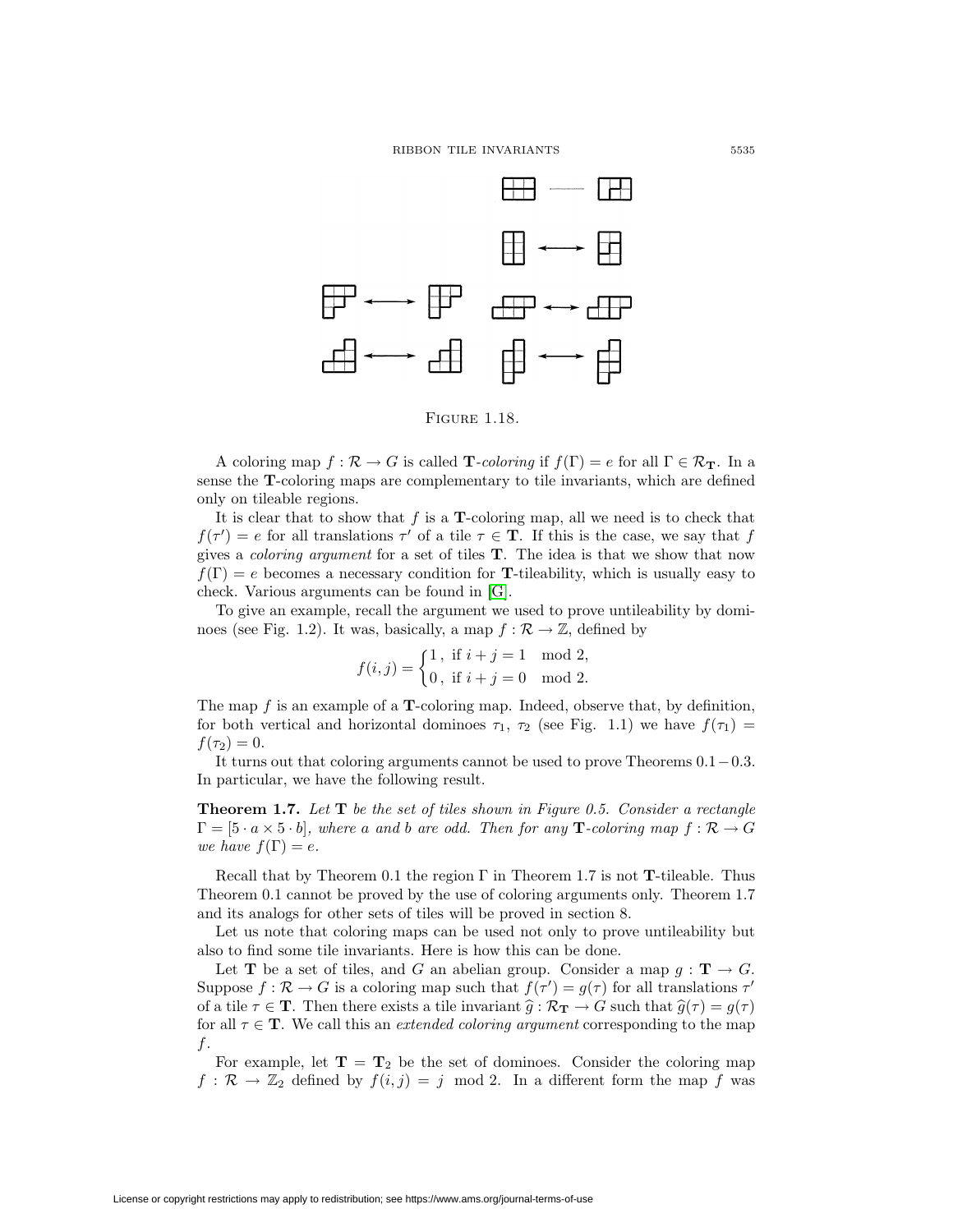considered earlier (see Figure 1.7). We have  $g(\tau_1) = 1$  and  $g(\tau_2) = 0$  (see Figure 1.1), which proves that the map  $f_{\bullet}$  (see Definition 1.5) is indeed an invariant if  $n=2.$ 

One can try to use the extended coloring argument to get all the tile invariants for a given set of tiles **T** and a set of regions  $\mathcal{B} \subset \mathcal{R}_T$ . It is easy to see that this is impossible if the tile counting group  $\mathbb{G}(\mathbf{T}_n, \mathcal{B}) \supsetneq \mathbb{G}(\mathbf{T}_n, \mathcal{R}_{\mathbf{T}})$ , i.e. if there exists a tile invariant for the set of regions  $\beta$  that is not an invariant for the set of all **T**-tileable regions  $\mathcal{R}_T$ . It turns out that in the case of the ribbon tiles  $\mathbf{T}_n$ ,  $n > 2$ , neither convexity nor parity invariants follow from extended coloring arguments. Analogously, for the height invariant we have the following result.

**Theorem 1.8.** Let  $\mathbf{T}_n$ ,  $n > 1$ , be a set of ribbon tiles. Then the height invariant  $f_{\bullet}$  follows from the extended coloring argument if and only if  $n = 2$ .

The proof of Theorem 1.8 is given in section 9. Of course, the "if" part is already proven. Incidentally, proving this theorem was the original goal of this work.

The rest of the paper is constructed as follows. In section 2 we define a rim hook correspondence, which is used in section 3 to prove Theorem 1.6. In section 4 we check that the coloring maps defined in Definitions  $1.1-1.3$  are invariant under the local moves defined in Theorem 1.5. In section 5 we present a technique for working with tile invariants which enables us to extend the set of regions. In section 6 we show that there are no ribbon tile invariants other than those given in Theorem 1.4. Then we prove the main theorem itself.

The second part of the paper contains several applications of the main result. In section 7 we use ribbon tile invariants to find necessary conditions for tileability. We prove Theorems  $0.1-0.3$  and a few other similar results. In section 8 we define and analyze signed tilings and prove Theorem 1.7 along with other related results. This section is motivated by the work [\[CL\]](#page-35-1) of Conway and Lagarias, although we were able to avoid the use of combinatorial group theory. In section 9 we prove Theorem 1.8 and explore the connection between extended tile arguments and tile invariants. Finally, in section 10 we present several conjectures and open problems.

This work was done while the author was a postdoctoral fellow at MIT. The research was supported by a National Science Foundation Postdoctoral Research Fellowship.

#### 2. The rim hook bijection

Let us recall some standard notation in combinatorics related to the representation theory of the symmetric group (see e.g. [\[JK\]](#page-35-6), [\[M\]](#page-35-7)).

A partition is a nonincreasing integer sequence  $\lambda = (\lambda_1, \lambda_2, \ldots, \lambda_l), \lambda_1 \geq \lambda_2 \geq$  $\cdots \geq \lambda_l > 0$ . With each partition  $\lambda$  we associate a region  $\Gamma_{\lambda}$ , called a Young diagram or a Ferrers shape, defined as follows:

$$
\Gamma_{\lambda} = \{ (i,j) \in \mathbb{Z}^2 \mid 1 \le i \le l, 1 \le j \le \lambda_i \}.
$$

See Figure 2.1 for the Young diagram associated with the partition  $(5, 5, 4, 3, 1)$ . Denote  $|\lambda| = \lambda_1 + \cdots + \lambda_l = |\Gamma_{\lambda}|.$ 

A skew Young diagram  $\Gamma_{\lambda\setminus\mu}$  is the set theoretic difference of the Young diagrams associated with the partitions  $\lambda$  and  $\mu$ :

$$
\Gamma_{\lambda\setminus\mu}=\Gamma_{\lambda}\setminus\Gamma_{\mu}.
$$

For example, the skew Young diagram  $\Gamma_{(5,5,4,3,1)\setminus(3,2)}$  is shown in Figure 2.2.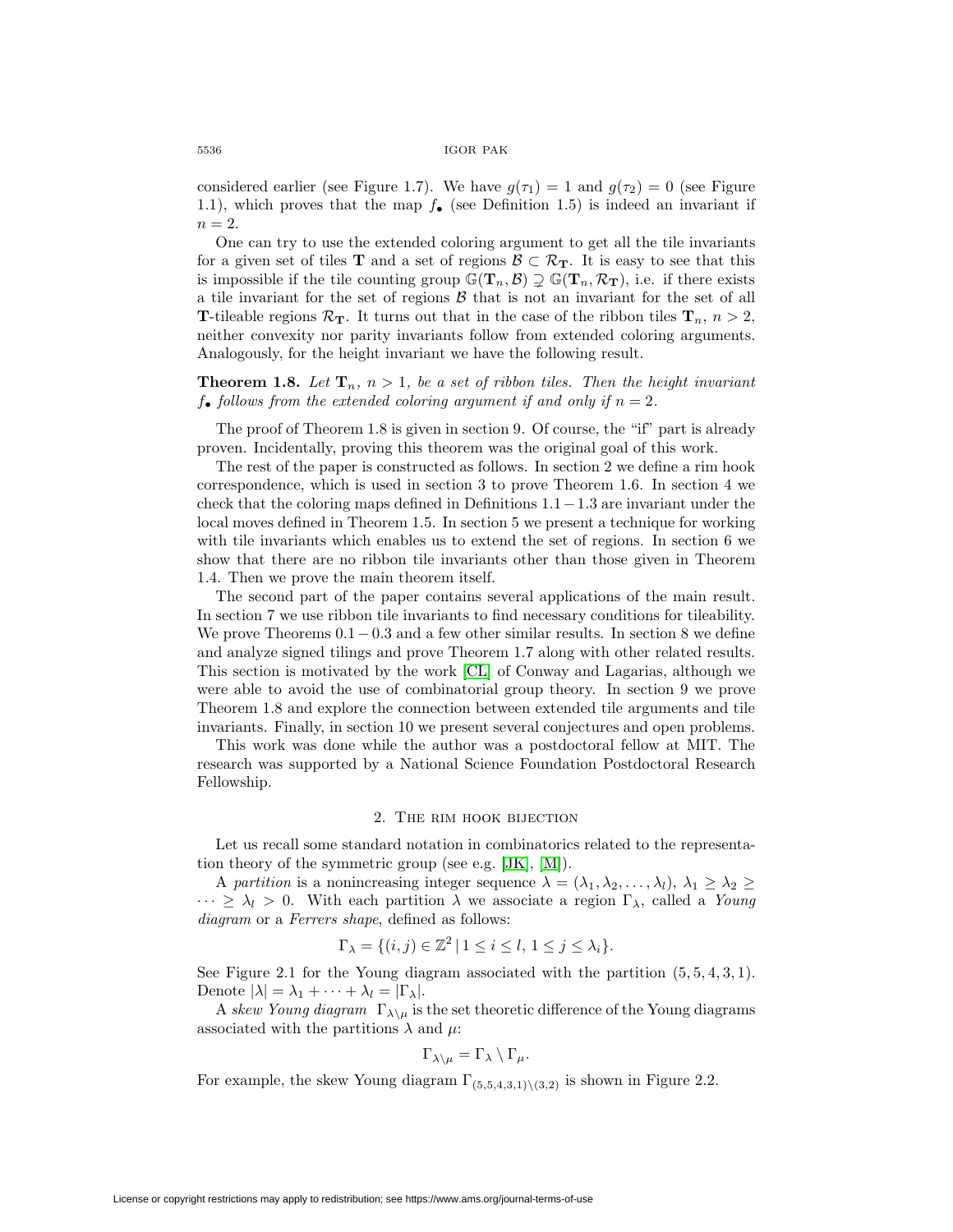

To simplify the notation we will use  $\lambda$  to denote both the partition and the corresponding region  $\Gamma_{\lambda}$ , which we also call the Young diagram of shape  $\lambda$ . By  $\mathcal{R}_{\nu}$ and  $\mathcal{R}_{sy}$  we denote the set of all Young diagrams and the set of all skew Young diagrams, respectively.

By  $\lambda \circ \mu$  we denote the skew Young diagram obtained as the disjoint union of the Young diagrams  $\lambda$  and  $\mu$  where  $\mu$  is located to the right and above  $\lambda$ . The example of  $(3,3,1) \circ (2,1) = (5,4,3,3,1) \setminus (3,3)$  is shown in Figure 2.2.

A Young tableau is a Young diagram  $\lambda$  filled with integer numbers which increase in rows and columns (see Fig. 2.3). A Young tableaux is called standard if these numbers are  $1, \ldots, |\lambda|$ . We can think of a Young tableau as a flag of Young diagrams  $\emptyset = \lambda^1 \subset \lambda^2 \subset \ldots \subset \lambda^n = \lambda$ . A skew Young tableau is defined analogously.

Recall that by  $\mathbf{T}_n$  we denote a set of ribbon tiles with n squares (see Figs. 1.12-1.14). A rim hook tableau is a tiling of a Young diagram  $\Gamma_{\lambda}$  by ribbon tiles  $\tau \in \mathbf{T}_n$ filled with numbers  $1, 2, \ldots, |\lambda|/n$  (squares in the same tile are filled with the same number), and such that squares of tiles with greater numbers are located either to the right or below squares of tiles with smaller numbers (see Fig. 2.4). Again we can think of a rim hook tableau as a flag of Young diagrams.

The rim hook bijection  $\varphi$  maps Young diagrams  $\lambda$ ,  $|\lambda| = m \cdot n$ , tileable by  $\mathbf{T}_n$ into *n*-tuples of Young diagrams  $(\nu^1, \ldots, \nu^n), |\nu^1| + \cdots + |\nu^n| = m$ . The bijection  $\varphi$  is designed in such a way that whenever we add a ribbon tile to the diagram  $\lambda$  on the outside, there exist i,  $1 \leq i \leq n$ , such that  $\nu^{i}$  gets a square on the outside (see Fig. 2.5). If we think of rim hook tableaux as flag sequences of tileable Young diagrams, the rim hook bijection maps these flag sequences into the *n*-tuples of Young tableaux filled with numbers  $1, \ldots, m$  which are increasing in rows and columns in each tableau. It is known that this establishes a bijection between the rim hook tableau of a fixed tileable Young diagram  $\lambda$  and the *n*-tuples of Young tableaux with shapes  $\varphi(\lambda)=(\nu^1,\ldots,\nu^n)$  which are filled with numbers  $1,\ldots,m$ , where  $|\lambda| = m \cdot n$  (see e.g. [\[JK\]](#page-35-6), [\[SW\]](#page-36-4)).

The easiest way to understand the rim hook bijection is to look at Figure 2.6. Take a rim hook tableau tiled with 14 tiles  $\tau_i \in \mathbf{T}_3$  and rotate it counterclockwise 135◦ degrees. Then project all hooks on the horizontal axis, preserving their labels and relative order. Split the "shadows" into three  $(n \text{ in the general case})$  separate sets of "shadows" depending on their horizontal coordinate mod 3. Then simply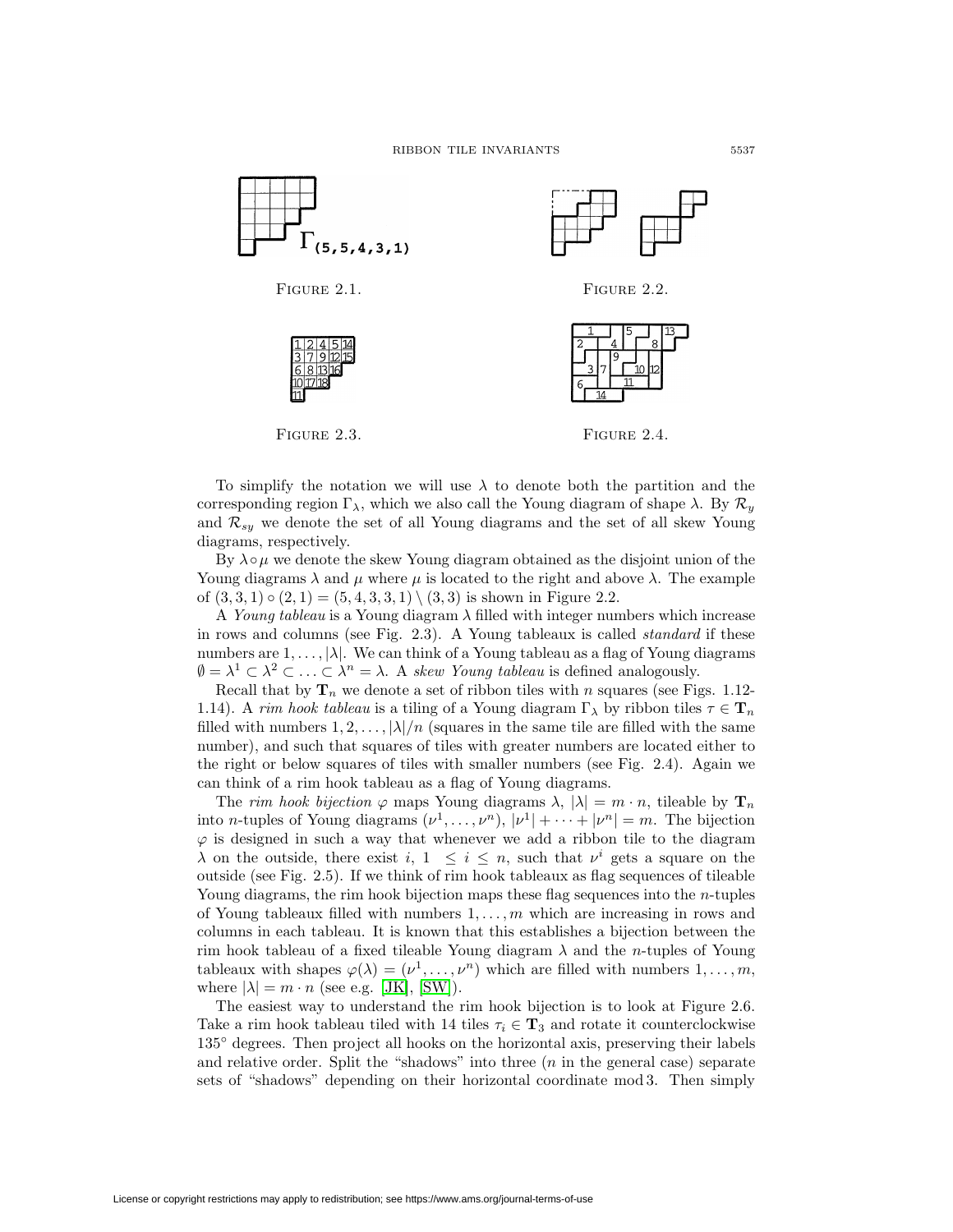

FIGURE 2.5.



FIGURE 2.6.

shorten the shadows and reverse the procedure. At the end we get three Young tableaux filled with the numbers  $1, \ldots, 14$  (see Figure 2.6).

# **Theorem 2.1.** The map  $\varphi$  defined above is a one-to-one correspondence.

The theorem goes back to Nakayama and Robinson (see [\[R\]](#page-36-2), [\[JK\]](#page-35-6)). In modern times it was rediscovered by Stanton and White (see [\[SW\]](#page-36-4), [\[FS\]](#page-35-8)) and is sometimes attributed to them.

Another way to think of the rim hook bijection is to say that it establishes a bijection between rim hook tableaux of shape  $\lambda$  and standard Young tableaux of the skew shape  $\nu^1 \circ \cdots \circ \nu^n$ . We shall use this interpretation in the next section. Various proofs and applications of the theorem can be found in [\[JK\]](#page-35-6), [\[FS\]](#page-35-8), [\[S\]](#page-36-3).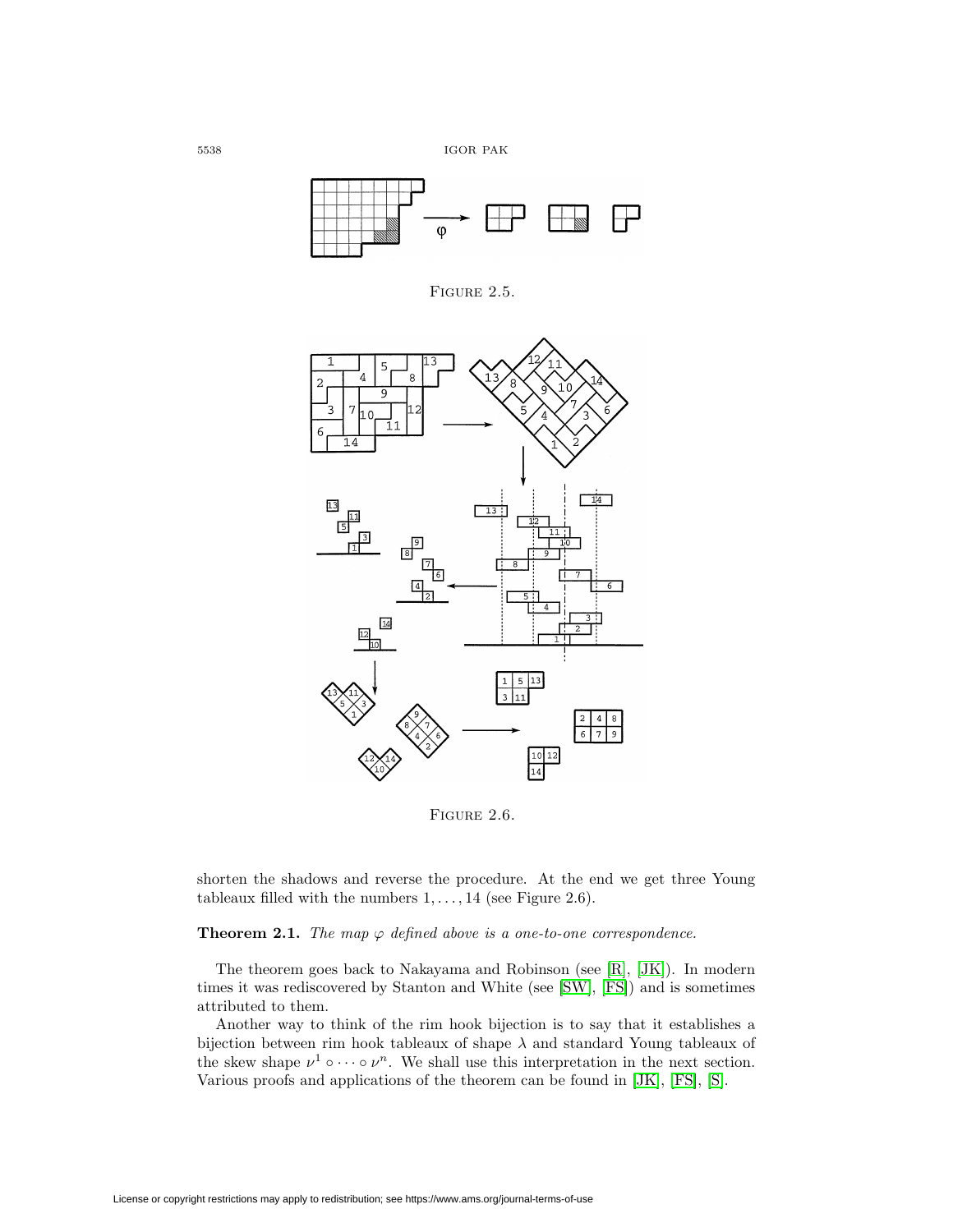#### 3. Local moves

Let  $\lambda \setminus \mu$  be a skew Young diagram. We define *local moves* on a set of standard Young tableaux of shape  $\lambda \setminus \mu$  as follows. Take a pair of numbers i and  $i + 1$ ,  $1 \leq i < |\lambda|$ , and exchange them if they lie in different rows and columns. We claim that, using these moves, one can start with any standard Young tableau of shape  $\lambda \setminus \mu$  and get any other such tableau.

Formally, let  $\Omega(\lambda \setminus \mu)$  be a graph with vertices all standard Young tableaux of shape  $\lambda \setminus \mu$  and edges obtained by applying local moves. An example with  $\lambda = (3, 2)$ and  $\mu = \emptyset$  is shown in Figure 3.1.

**Theorem 3.1.** Let  $\lambda \setminus \mu$  is a skew Young diagram. Then its graph  $\Omega(\lambda \setminus \mu)$  is connected.

This result is known and not hard to prove. Some generalizations and applications can be found in [\[BW\]](#page-35-9), [\[BK\]](#page-35-10).

Sketch of Proof. Introduce an orientation of edges of the graph  $\Omega(\lambda \setminus \mu)$  by distinguishing situations when a local move exchanges i and  $i + 1$  with  $i + 1$  lying to the right and above i from those where  $i + 1$  lies to the left and below i (see Figure 3.1). Observe that the orientation is acyclic and has exactly one sink. This proves the result. 口

Consider what happens if we apply the bijection  $\varphi$  to the vertices of a graph  $\Omega(\lambda \setminus \mu)$  in Theorem 3.1. Fix a skew Young diagram  $\nu = \nu^1 \circ \cdots \circ \nu^n$ . Define local moves on a set of rim hook tableaux of shape  $\lambda = \varphi^{-1}(\nu^1,\ldots,\nu^n)$  by the image of the corresponding local moves on a standard skew Young tableaux. Observe that squares in a Young tableau of shape  $\nu$  correspond to rim hooks in a rim hook tableau of shape  $\lambda$ . Thus the corresponding local moves on a set of rim hook tableaux will preserve all the rim hooks except two. Since these rim hooks have consequent labels, together they form a skew shape which has exactly two rim hook tableaux (see Figure 3.2). Note that the two rim hooks may lie far from each other, in which case the local move is just relabeling of their numbers. When  $n = 1$  this is the only case that occurs.

Now we are ready to state an analog of Theorem 3.1. Denote by  $\Omega_n(\lambda \setminus \mu)$ a graph with rim hook tableaux as vertices and edges connecting those pairs of tableaux which have the same set of all but two rim hooks.

**Theorem 3.2.** Let  $\lambda$  be a Young diagram tileable by  $\mathbf{T}_n$ . Then its graph  $\Omega_n(\lambda)$  is connected.



FIGURE 3.1.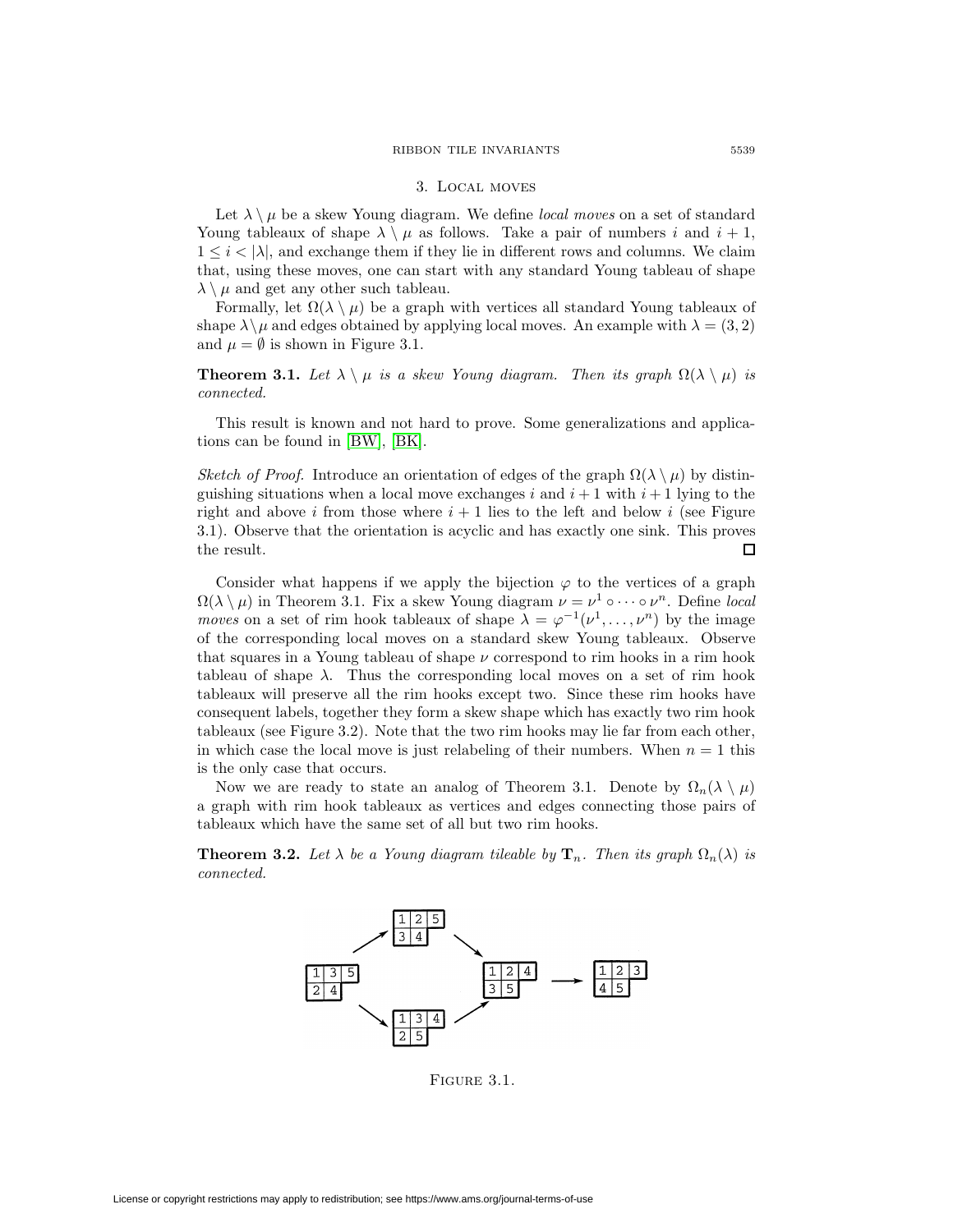

FIGURE 3.4.

Note that here we do not claim that  $\Omega_n(\lambda \setminus \mu)$  is connected for any tileable skew Young diagram  $\lambda \setminus \mu$ . It is true and can be proved by the straightforward generalization of the rim hook bijection. We avoid the use of this natural generalization for the purpose of studying ribbon tile invariants.

*Proof.* Define  $(\nu^1, \ldots, \nu^n) = \varphi(\lambda)$  to be the image of  $\lambda$  under the rim hook correspondence. Consider  $G = \Omega(\nu^1 \circ \cdots \circ \nu^n)$ . The correspondence  $\varphi^{-1}$  maps vertices of G onto  $\Omega_n(\lambda)$  and edges onto edges. In other words,  $\varphi^{-1}(G)$  is a subgraph of  $\Omega_n(\lambda)$ . By Theorem 3.1 the graph G is connected. Therefore the graph  $\Omega_n(\lambda)$  is also connected.  $\Box$ 

Now let us make a graph on the ribbon tilings of  $\lambda$ . The idea is to erase the labels in the rim hook tableaux and connect those that were connected before.

Formally, consider a graph  $\Theta_n(\lambda)$  with vertices being all ribbon tilings  $s \in \Theta$  $\mathcal{S}(\Gamma_{\lambda}, \mathbf{T})$  of a fixed shape  $\lambda$ . Define the edges to be the pairs of tilings that differ by exactly two tiles. Two examples of such graphs  $\Theta_2(3,3,2)$  and  $\Theta_3(3,3,3,3)$  are shown in Figure 3.3 and Figure 3.4 respectively.

**Theorem 3.3.** Let  $\lambda$  be a Young diagram tileable by  $\mathbf{T}_n$ . Then the graph  $\Theta_n(\lambda)$  is connected.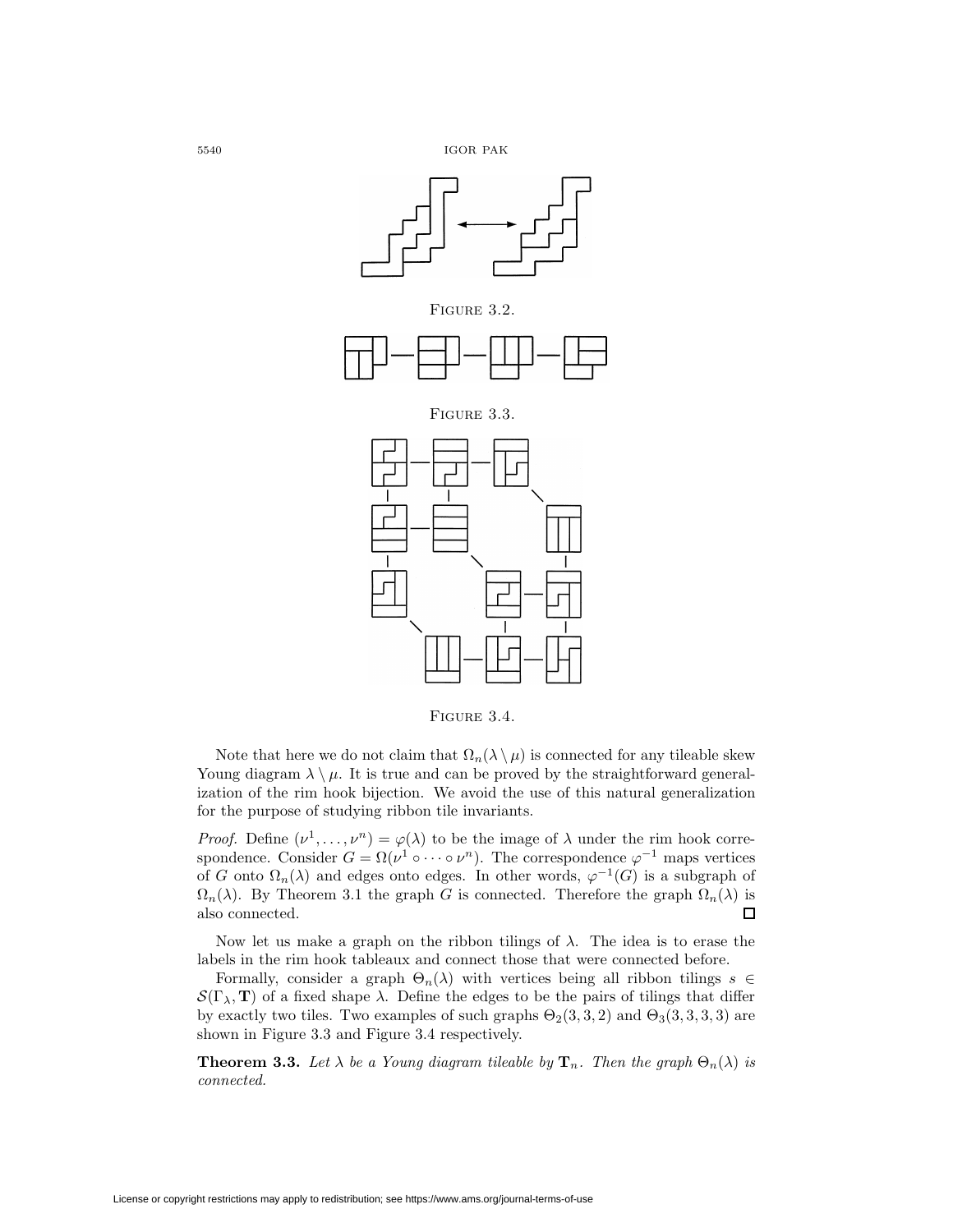

FIGURE 3.5. FIGURE 3.6.

*Proof.* Consider a map  $\iota : \Omega_n(\lambda) \to \Theta_n(\lambda)$  which maps rim hook tableaux to ribbon tilings by erasing labels of tiles. By definition  $\iota$  maps edges of  $\Omega_n(\lambda)$  into edges of  $\Theta_n(\lambda)$ . Therefore, in order to prove that  $\Theta_n(\lambda)$  is connected, all we need to show is that each vertex has a preimage. Indeed, if this is true, in order to find a path between two vertices in  $\Theta_n(\lambda)$  we simply take their preimages, find a path between them in  $\Omega_n(\lambda)$ , and then map it back to  $\Theta_n(\lambda)$ .

In other words, the theorem in now reduced to the following lemma.

 $\Box$ 

**Lemma 3.4.** Every ribbon tiling of a Young diagram  $\lambda$  admits a labeling which makes it a rim hook tableau of shape  $\lambda$ .

*Proof.* We prove the lemma by induction on the number of squares  $|\lambda|$ . The base case is trivial. Fix a Young diagram  $\lambda$ . By the *border strip* of  $\lambda$  we mean the set of squares  $(i, j) \in \lambda$  such that  $(i + 1, j + 1) \notin \lambda$ . A tile  $\tau$  is called a border tile if it lies in the border strip (see Figure 3.5). We claim that every ribbon tiling of λ must contain at least one border tile. If we find such a tile τ, label it with the largest number. Then there are no tiles that lie to the right of or below  $\tau$ , and we can proceed by induction with  $\lambda \setminus \tau$ .

In order to find a border ribbon, start with the lower left corner. It must belong to some tile. This tile has this square as its starting square. If it is not a border tile, find the first border square that is not in that tile. It must belong to some other tile. This tile also has this square as its starting square. Keep on doing so until we find the border tile. It must always exist, since the top right corner must also belong to some tile, and this square cannot be a starting square of any tile unless  $n = 1$ , in which case it is a border tile by definition (see Figure 3.6).

This proves the induction step together with the lemma. The lemma in turn implies Theorem 3.3. 口

*Proof of Theorem* 1.6. Observe that the set or regions  $\mathcal{B} = \mathcal{B}_y$  is exactly the set of all Young diagram shapes. Take the moves to be as described above. The number of different moves is bounded by the the number of pairs of ribbon tiles aligned to each other. The latter number is easily bounded by  $n \cdot 4^n$ , which proves the theorem. 口

Finally, we would like to note that in the proof of Lemma 3.4 rim hooks need not be of the same length.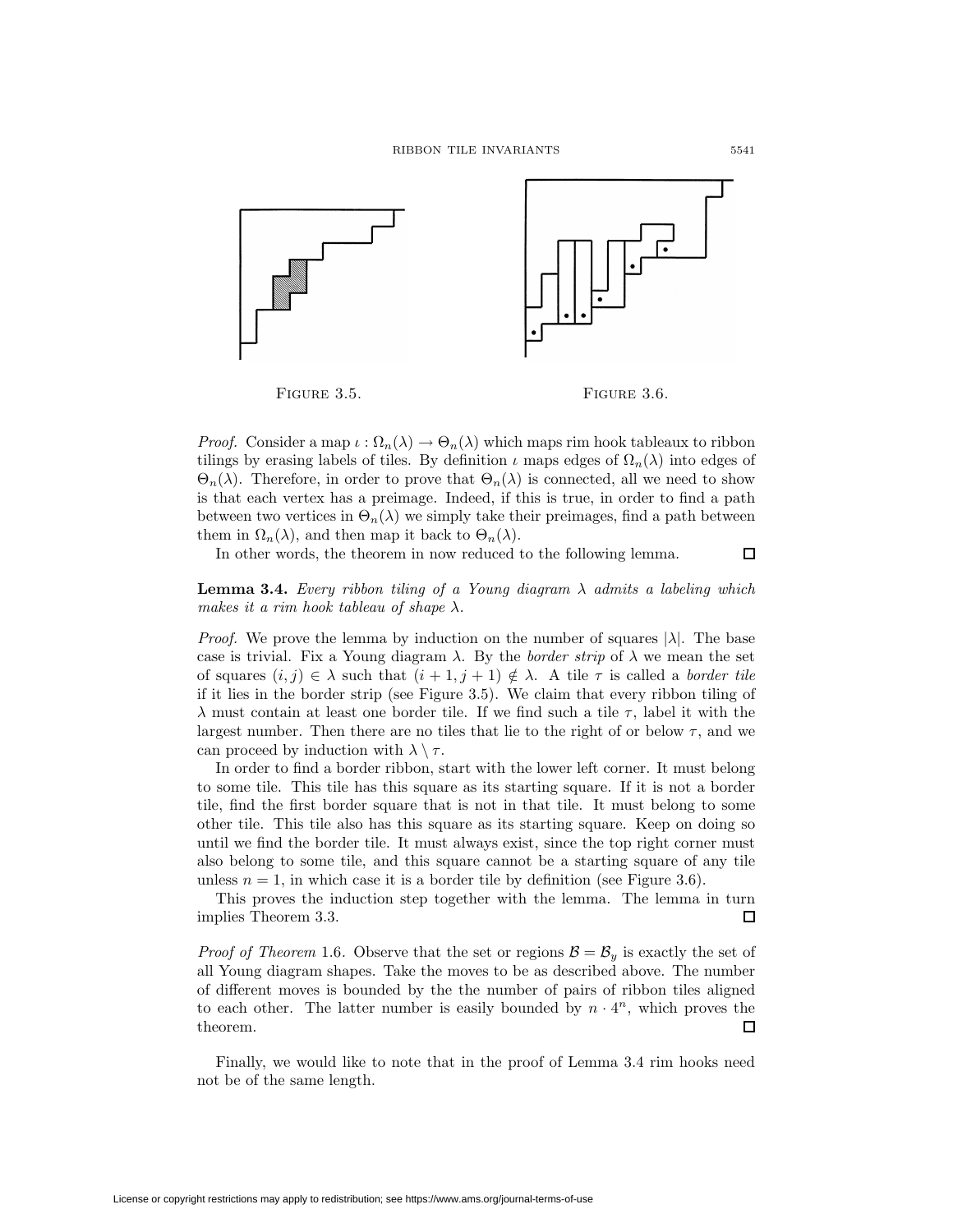#### 5542 IGOR PAK

### 4. Tile invariants

Let  $\mathcal{B} = \mathcal{B}_y$  be a set of tileable Young diagram shapes. In the previous section we showed that all the tilings of  $\lambda \in \mathcal{B}_y$  can be obtained from each other by a finite set of moves. Here we show that the maps  $f_i$ ,  $0 \leq i \leq n/2$ , are constant along these moves. In other words, we shall prove Theorem 1.4 for the set of regions  $\mathcal{B}_y$ .

Let us look at the structure of the moves we introduced in section 3. Consider a large enough example, shown in Figure 3.2. Recall that each ribbon tile is encoded by a sequence  $(\varepsilon_1,\ldots,\varepsilon_{n-1})$  of  $n-1$  zeroes and ones. In this notation our pair of tiles is mapped into a similar pair:

### **00110101**, **01011110** → **00100101**, **01010110**.

Subtracting the sequences as vectors, we get the vectors  $(0, 0, 0, -1, 0, 0, 0, 0)$ and  $(0, 0, 0, 0, -1, 0, 0, 0)$ . In other words, the first tiles in a pair differ at the fourth place, where 1 becomes 0. Respectively, the second tiles in a pair differ at the fifth place, where 1 again becomes 0. Note that all tiles contain  $n = 9$  squares, and  $5 + 4 = 9$ . We claim that this is a general observation.

**Lemma 4.1.** In every move defined above one tile sequence changes from 1 to 0 (or from  $0$  to  $1$ ) at some place i while another has exactly the same change at place  $n - i$ .

Proof. The proof is done by the following observation. Note that each skew Young diagram shape which corresponds to a move can be broken into three parts by the number of squares in a diagonal parallel to the line  $y = -x$  (see Figure 4.1). After the move, the southwest and northeast part remain the same, while the middle part remain divided into two identical small ribbon tiles which get switched now. Therefore, the differences in tile sequences occur only in places where the southwest and northeast parts touch the middle part. If the southwest part was touching the upper of two small ribbon tiles, it now touches the lower one. This means that at place  $i$  the number in a sequence changed from 1 to 0 (see Figure 4.1). Respectively, the northeast part was touching the lower of two small ribbon tiles and now is touching the upper one. This means that at place  $n-i$  the number in a sequence changed from 1 to 0.

The second case, when the southwest part was touching the upper of two small ribbon tiles before the move, and the lower tile after the move, is analogous. This proves the lemma. □

Now recall the definitions of the convexity invariants:

$$
f_i(\varepsilon_1,\ldots,\varepsilon_{n-1})=\varepsilon_i-\varepsilon_{n-i},
$$



FIGURE 4.1.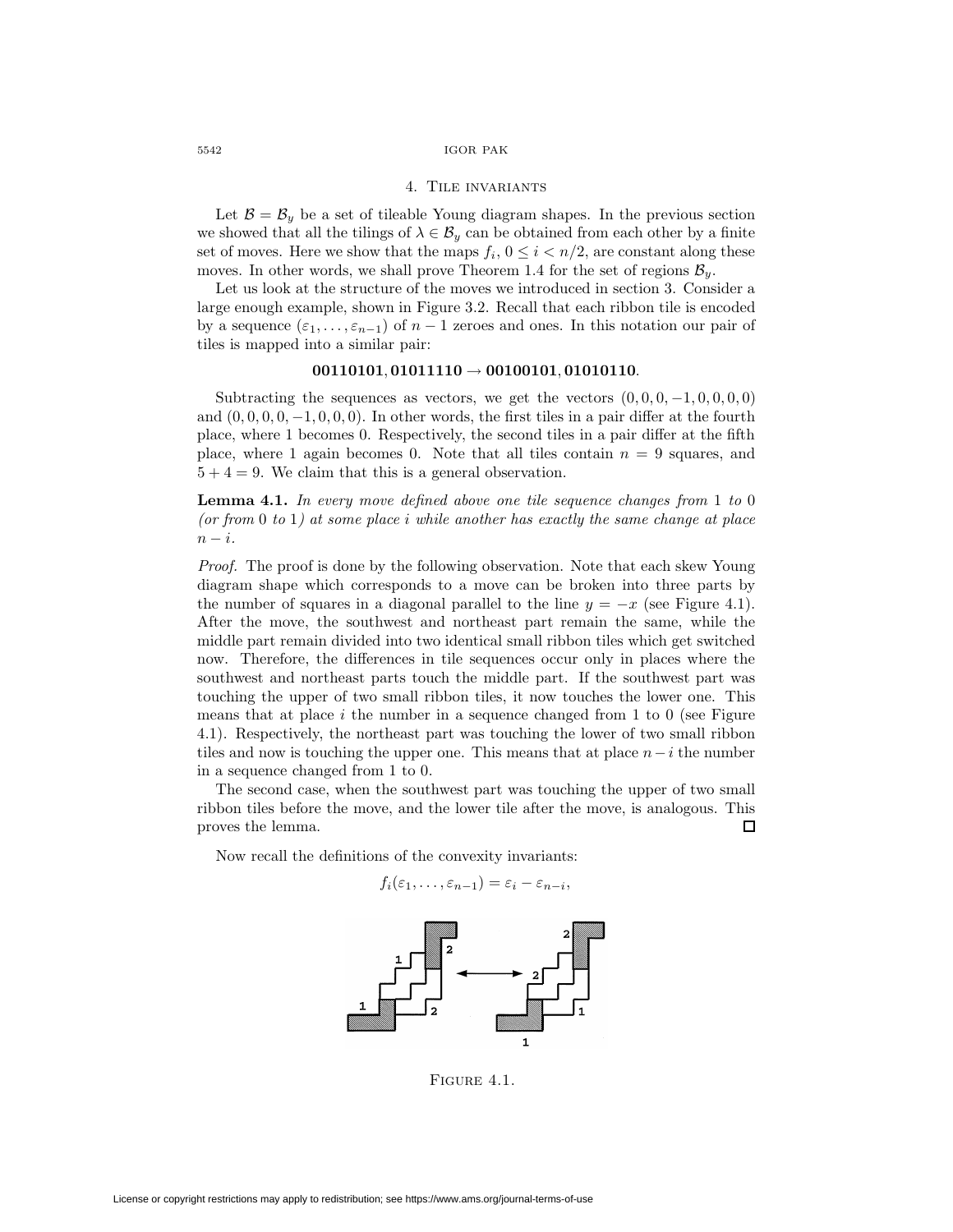where  $1 \leq i \leq \lfloor \frac{n-1}{2} \rfloor$ . Analogously, the parity invariants are defined by

$$
f_*(\varepsilon_1,\ldots,\varepsilon_{n-1})=\varepsilon_m\mod 2,
$$

where *n* is even and  $m = n/2$ .

**Lemma 4.2.** The maps  $f_i$  and  $f_*$  are invariant under the local moves.

Proof. The lemma follows easily from Lemma 4.1. Indeed, as we showed above, if a move changes tiles  $\tau_1$ ,  $\tau_2$  into tiles  $\tau'_1$ ,  $\tau'_2$ , then

$$
f_i(\tau'_1) = f_i(\tau_1) \pm 1
$$
,  $f_i(\tau'_2) = f_i(\tau_2) \mp 1$ ,

where the different sign in the second equation comes from the minus sign in  $f_i =$  $\varepsilon_i - \varepsilon_{n-i}.$ 

Therefore

$$
f_i(\tau'_1) + f_i(\tau'_2) = f_i(\tau_1) + f_i(\tau_2),
$$

which proves that the maps  $f_i$  are invariant under the local moves.

The case of a parity invariant is slightly different, since here we do not have opposite signs. Instead we have

$$
f_*(\tau'_1) = f_*(\tau_1) \pm 1, \quad f_*(\tau'_2) = f_*(\tau_2) \pm 1.
$$

Therefore

$$
f_i(\tau_1') + f_i(\tau_2') = f_i(\tau_1) + f_i(\tau_2) \pm 2 = f_i(\tau_1) + f_i(\tau_2) \pmod{2},
$$

which proves that the map  $f_*$  is invariant under the local moves. This finishes the proof of the lemma. proof of the lemma.

Recall that by  $f_0$  we denote the area invariant.

**Corollary 4.3.** Let  $\mathcal{B} = \mathcal{B}_y$  be a set of tileable Young diagram shapes. Then, when  $n = 2 m + 1$ , the maps  $f_0, f_1, \ldots, f_m$  are the ribbon tile invariants. Analogously, when  $n = 2m$ , the maps  $f_0, f_1, \ldots, f_{m-1}, f_*$  are the ribbon tile invariants.

*Proof.* By Lemma 4.2 the maps  $f_i$  and  $f_*$  are invariant under the local moves. By Theorem 3.3 we can get any ribbon tiling of a Young diagram from any other. Therefore these maps are indeed invariants on a set of tileable Young diagram shapes. This proves the corollary. П

Note that Corollary 4.3 proves only one part of Theorem 1.4 for the set of regions  $\mathcal{B} = \mathcal{B}_y$ . The second part, which states that these invariants form a basis, will be proven in section 6.

#### 5. Increasing the set of regions

In this section we will generalize Corollary 4.3 from the set of Young diagram shapes to the set  $\mathcal{B}_{rc}$  of all row-convex regions. As an intermediate step we use a set of all skew Young diagram shapes.

Our approach is based on the following general observation.

**Lemma 5.1.** Let **T** be a set of tiles, and let  $\mathcal{B}_1 \subset \mathcal{B}_2$  be two sets of **T**-tileable regions. Suppose for each region  $\Gamma_2 \in \mathcal{B}_2$  there is a region  $\Gamma_1 \in \mathcal{B}_1$  such that  $\Gamma_1 \supset \Gamma_2$  and  $\Gamma_1 \setminus \Gamma_2$  is **T**-tileable. Then, if  $f : \mathcal{B}_2 \to G$  is an invariant on  $\mathcal{B}_1$ , it is also an invariant on  $\mathcal{B}_2$ .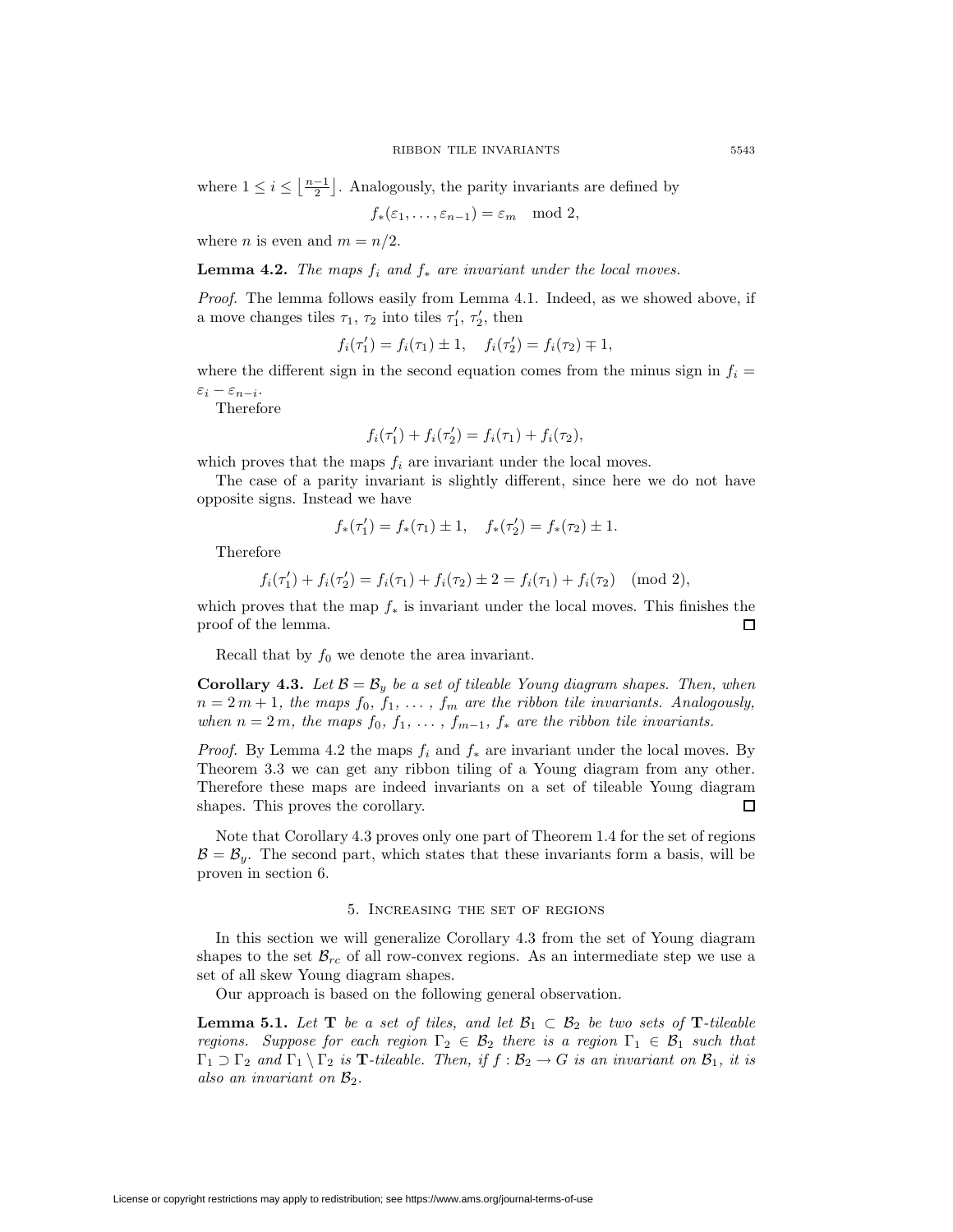5544 IGOR PAK



FIGURE 5.1.

*Proof.* We need to show that for any  $\Gamma_2 \in \mathcal{B}_2$  all tilings  $s \in \mathcal{S}(\Gamma_2, \mathbf{T})$  have the same G-value of f. We know that for any  $\Gamma_2 \in \mathcal{B}_2$  there is a region  $\Gamma_1 \in \mathcal{B}_1$ ,  $\Gamma_1 \supset \Gamma_2$ , such that  $\Gamma_1 \setminus \Gamma_2$  is **T**-tileable. Therefore the set of tilings  $\mathcal{S}(\Gamma_2, \mathbf{T})$  is in a correspondence with a subset  $\mathcal{S}' \subset \mathcal{S}(\Gamma_1, \mathbf{T})$  such that all the tilings  $s \in \mathcal{S}'$ have the same fixed tiling of  $\Gamma_1 \setminus \Gamma_2$ . By definition the value of f is the same on all tilings of  $\mathcal{S}(\Gamma_1, \mathbf{T})$ . Since it is fixed on  $\Gamma_1 \setminus \Gamma_2$ , it must be the same on  $\mathcal{S}(\Gamma_2, \mathbf{T})$ . This finishes the proof. 口

We call the set  $\mathcal{B}_2$  of **T**-tileable regions *reducible* to  $\mathcal{B}_1$ , if  $\mathcal{B}_1 \subset \mathcal{B}_2$  and they satisfy the conditions of Lemma 5.1. Of course, if  $\mathcal{B}_3$  is reducible to  $\mathcal{B}_2$  and  $\mathcal{B}_2$  is reducible to  $\mathcal{B}_1$ , then  $\mathcal{B}_3$  is reducible to  $\mathcal{B}_1$ .

**Lemma 5.2.** Let  $\mathcal{B}_{sy}$  be the set of  $\mathbf{T}_n$ -tileable skew Young diagram shapes, and  $\mathcal{B}_y$  the set of  $\mathbf{T}_n$ -tileable ordinary Young diagram shapes. Then  $\mathcal{B}_{sy}$  is reducible to  $\mathcal{B}_y \subset \mathcal{B}_{sy}$ .

Proof. Indeed, all we need to prove is that every skew Young diagram can be imbedded in an ordinary Young diagram so that their difference is tileable by the ribbon tiles. There is an easy way to do that just by using the horizontal and the vertical tiles.

The idea is shown in Figure 5.1. We start with the rightmost column of a skew Young diagram shape and move to the left. Whenever we move left, add on top a column of vertical tiles until they equal or exceed the column on the right. If they do exceed the column on the right, for each exceeding square add to the right a row of horizontal tiles until they equal or exceed the row below. In example shown in Figure 5.1 we do nothing for the first two columns. For the third column from the right we add one vertical tile and two horizontal. We add just one vertical tile for each of the next two columns. For the sixth column we are forced to add three vertical and two horizontal tiles, etc.

We stop when we are finished with the last column (the ninth in case of Figure 5.1). By construction we always have a Young diagram shape to the right of the building column. Therefore the resulting shape is also a Young diagram shape. This proves the lemma.  $\Box$ 

Remark 5.3. In [\[Pa\]](#page-35-11) we use this construction to define a generalization of the rim hook bijection for skew shapes. Note also that Lemma 5.2 can be generalized for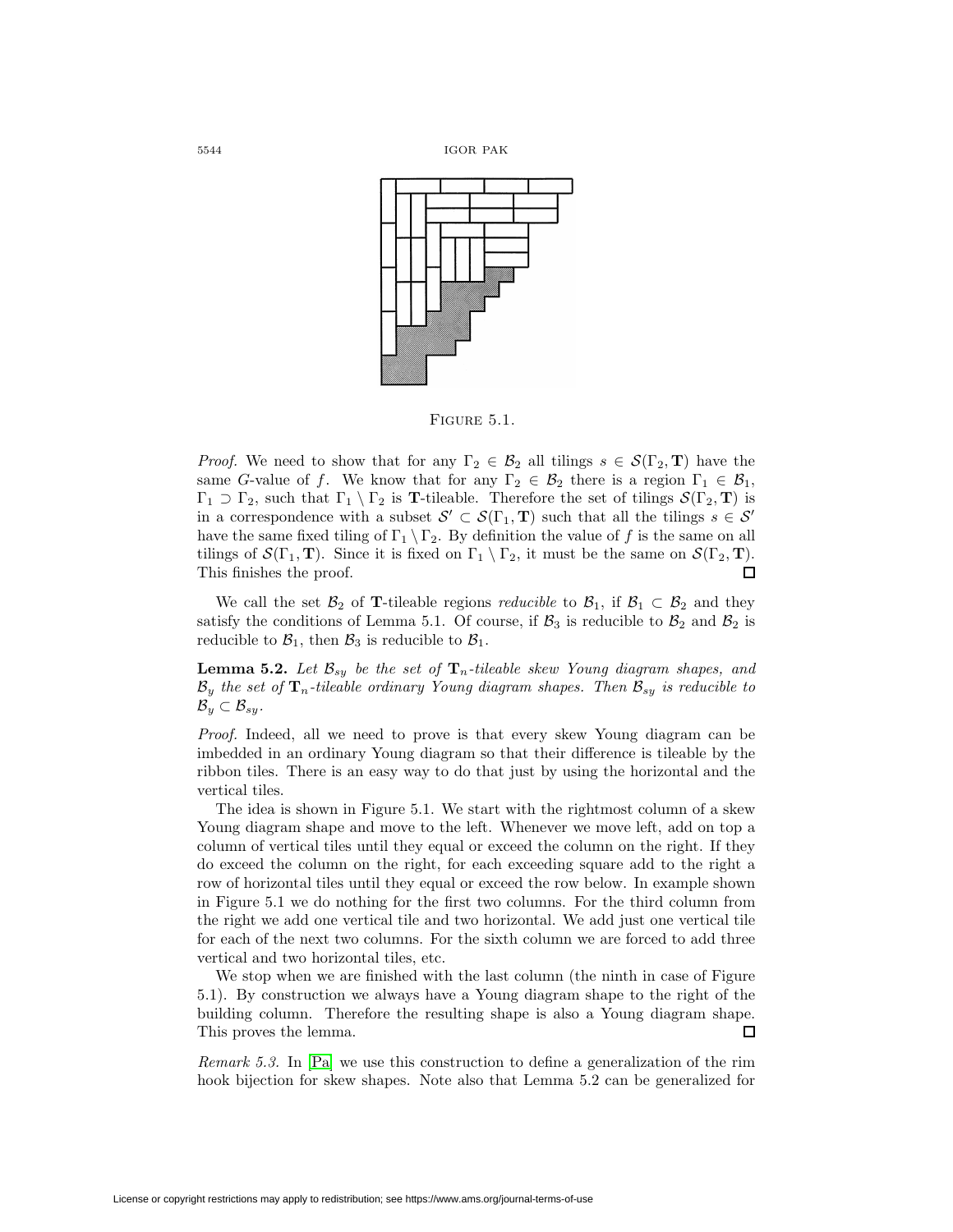

FIGURE 5.2.

any set of tiles **T** which contains a horizontal and a vertical tile, not necessarily of the same length.

**Lemma 5.4.** Let  $\mathcal{B}_{sv}$  be the set of  $\mathbf{T}_n$ -tileable skew Young diagram shapes, and  $\mathcal{B}_{rc}$  the set of  $\mathbf{T}_n$ -tileable row-convex regions. Then  $\mathcal{B}_{rc}$  is reducible to  $\mathcal{B}_{sy} \subset \mathcal{B}_{rc}$ .

Proof. Indeed, all we need to prove is that every row-convex region can be imbedded in a skew Young diagram so that their difference is tileable by ribbon tiles. There is an easy way to do that just by using just horizontal tiles.

The idea is shown in Figure 5.2, and is similar to the idea used in Lemma 5.2. We start with the top row of our row-convex region and move to the bottom row. Each time we move down we add a row of horizontal tiles to the left so that they equal or exceed the row above. When get to the bottom we start adding rows of horizontal tiles to the right of the region in such a way that each row equals or exceeds the row below (see Figure 5.2). At the end we get a skew Young diagram shape, which proves the lemma. □

**Corollary 5.5.** The statement of Corollary 4.3 holds for the set  $\mathcal{B}_{rc}$  of row-convex **T**n-tileable regions.

*Proof.* By Lemmas 5.2 and 5.4,  $\mathcal{B}_{rc}$  is reducible to  $\mathcal{B}_y$ . By Lemma 5.1 this implies that every ribbon tile invariant for the set of regions  $\mathcal{B}_y$  is also an invariant for the set of regions  $\mathcal{B}_{rc}$ . Together with Corollary 4.3, this proves the result. 口

#### 6. The tile counting group

Here we will prove that there are no invariants other than those which follow from convexity, parity and area invariants. Together with Corollary 5.5 this implies the main result of the paper, Theorem 1.4.

The idea is to show that every invariant is completely defined by its values on the horizontal and two-row ribbon tiles.

Denote  $\tau_0 = 0000$  ... **0**,  $\tau_i = 0$  ... **010** ... **0** (1 is in the *i*-th place),  $1 \leq i \leq n-1$ . Let  $\mathbf{B}_n \subset \mathbf{T}_n$  be the set of tiles  $\tau_i$ , where  $0 \leq i \leq m = \lfloor \frac{n}{2} \rfloor$ .

**Lemma 6.1.** Let  $f_1, f_2 : \mathcal{B}_{rc} \to G$  be two ribbon tile invariants. We claim that if for every  $\tau \in \mathbf{B}_n$  we have  $f_1(\tau) = f_2(\tau)$ , then  $f_1 \equiv f_2$ .

*Proof.* We need to show that for every ribbon tile  $\tau \in T_n$  we have  $f_1(\tau) = f_2(\tau)$ . This would immediately imply that  $f_1 \equiv f_2$ . We prove it by induction on the height ht of a ribbon tile (see the Introduction):

$$
ht(\tau)=1+\varepsilon_1+\varepsilon_2+\cdots+\varepsilon_{n-1}.
$$

First we prove the base of the induction. If  $ht(\tau) = 1$ , then  $\tau$  is a horizontal tile  $\tau_0 \in \mathbf{B}_n$ . If  $ht(\tau) = 2$ , then  $\tau \in \mathbf{B}_n$  or  $\tau = \tau_i$ ,  $m < i \leq n - 1$ . Observe that  $\tau_i$  and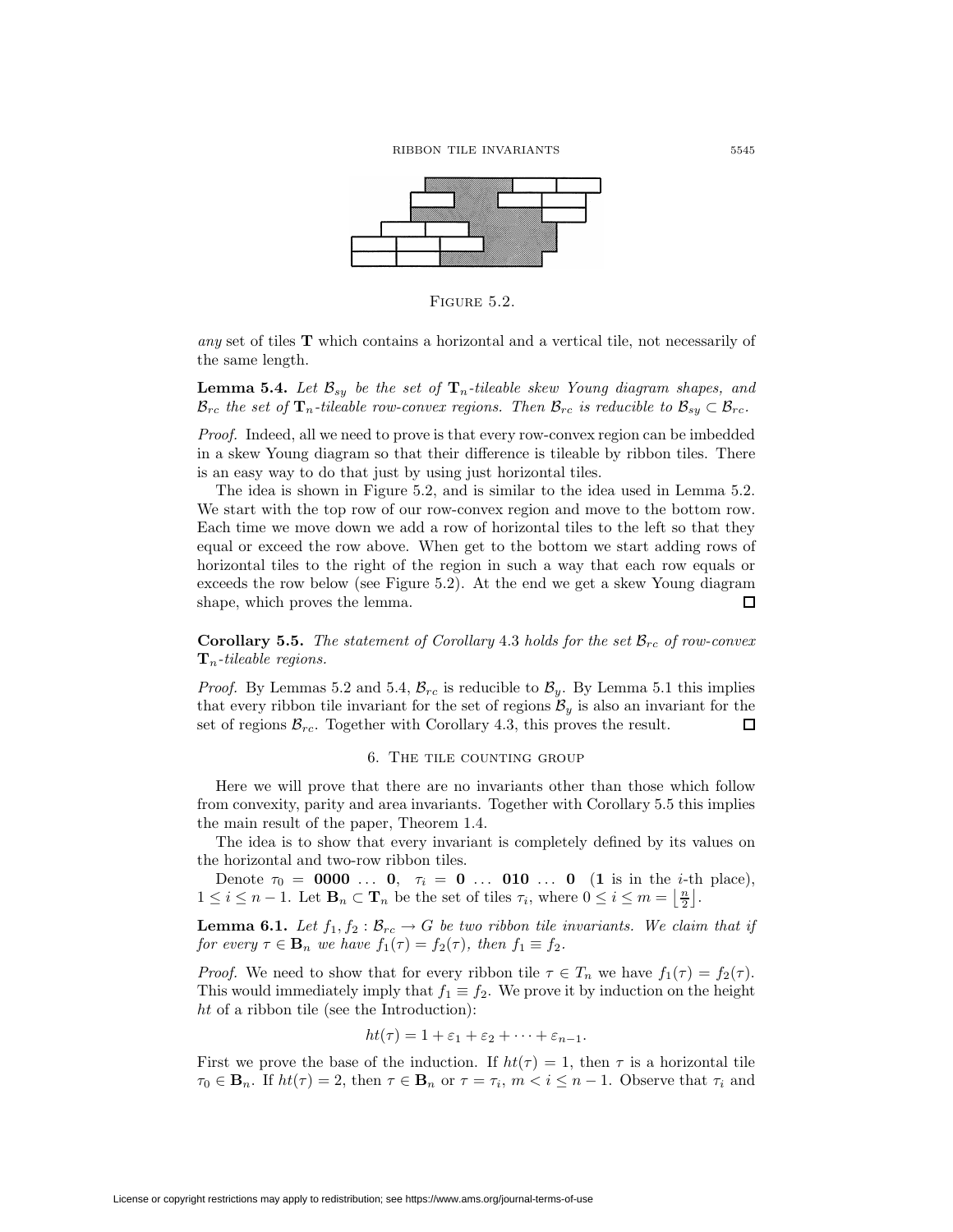

 $\tau_{n-i}$  form a two-row skew Young diagram shape which can also be divided into two horizontal tiles (see Figure 6.1). Therefore if invariants  $f_1$ ,  $f_2$  agree on  $\mathbf{B}_n$  they must also agree on all the two-row ribbon tiles.

Now suppose the claim holds for all tiles  $\tau \in \mathbf{T}_n$  with  $ht(\tau) < k$ . Let  $\tau \in \mathbf{T}_n$  be a ribbon tile and  $ht(\tau) = k$ . The sequence corresponding to  $\tau$  can be presented in the form  $(\varepsilon_1,\ldots,\varepsilon_i,1,0,0,\ldots,0)$ . The two-row ribbon tile  $\tau_{n-i-1}$  can be aligned with the top two rows of  $\tau$  to form a skew Young diagram shape (see Figure 6.2). This region can also be divided into a horizontal tile and a tile  $\tau'$  with a sequence  $(\varepsilon_1,\ldots,\varepsilon_i,0,0,0,\ldots,0)$  (see Figure 6.2). Note that  $ht(\tau')=ht(\tau)-1=k-1$ . Therefore if invariants  $f_1$ ,  $f_2$  agree on all tiles  $\tau \in \mathbf{T}_n$ ,  $ht(\tau) < k$ , they must also agree on all tiles  $\tau \in \mathbf{T}_n$ ,  $ht(\tau) = k$ . This proves the induction step and finishes the proof of the lemma. 囗

Proof of Theorem 1.4. Corollary 5.5 implies that our maps are indeed invariants. All we need to prove now is that they are independent and generate the whole tile counting group.

To show independence, consider values our invariants take on  $\mathbf{B}_n \subset \mathbf{T}_n$ . The area invariant  $f_0$  is a constant on all  $\mathbf{B}_n$ , including  $\tau_0$ . The convexity invariant  $f_i$ is nonzero only on the tile  $\tau_i$ . Analogously, the parity invariant is nonzero only on the tile  $\tau_m$ ,  $n = 2m$ . This immediately implies independence.

Now, Lemma 6.1 proves that a tile invariant is completely determined by its values on  $\mathbf{B}_n$ . This implies that when  $n = 2m + 1$  there can be no invariants that are not generated by  $f_0, f_1, \ldots, f_m$ . Therefore  $\mathbb{G}(\mathbf{T}; \mathcal{B}) \simeq \mathbb{Z}^{m+1}$ .

We still have a little room left when  $n = 2m$ , since the parity invariant takes values in  $\mathbb{Z}_2$  rather than in  $\mathbb{Z}$ . Recall that in the proof of Lemma 6.1 we showed that if  $f$  is an invariant, then

$$
f(\tau_i) + f(\tau_{n-i}) = 2 f(\tau_0)
$$

(see Figure 6.1). When  $i = m$  this gives  $2 \cdot f(\tau_m) = 2 \cdot f(\tau_0)$ , which implies that there can be no invariants that are not generated by  $f_0, f_1, \ldots, f_{m-1}$  and  $f_*$ .<br>Therefore  $\mathbb{G}(\mathbf{T}; \mathcal{B}) \simeq \mathbb{Z}^m \times \mathbb{Z}_2$ . This finishes the proof of Theorem 1.4 Therefore  $\mathbb{G}(\mathbf{T}; \mathcal{B}) \simeq \mathbb{Z}^m \times \mathbb{Z}_2$ . This finishes the proof of Theorem 1.4

## 7. Applications to tileability

In this section we use ribbon tile invariants to give new tileability criteria for certain sets of tiles. Among the results we prove Theorems  $0.1 - 0.3$ .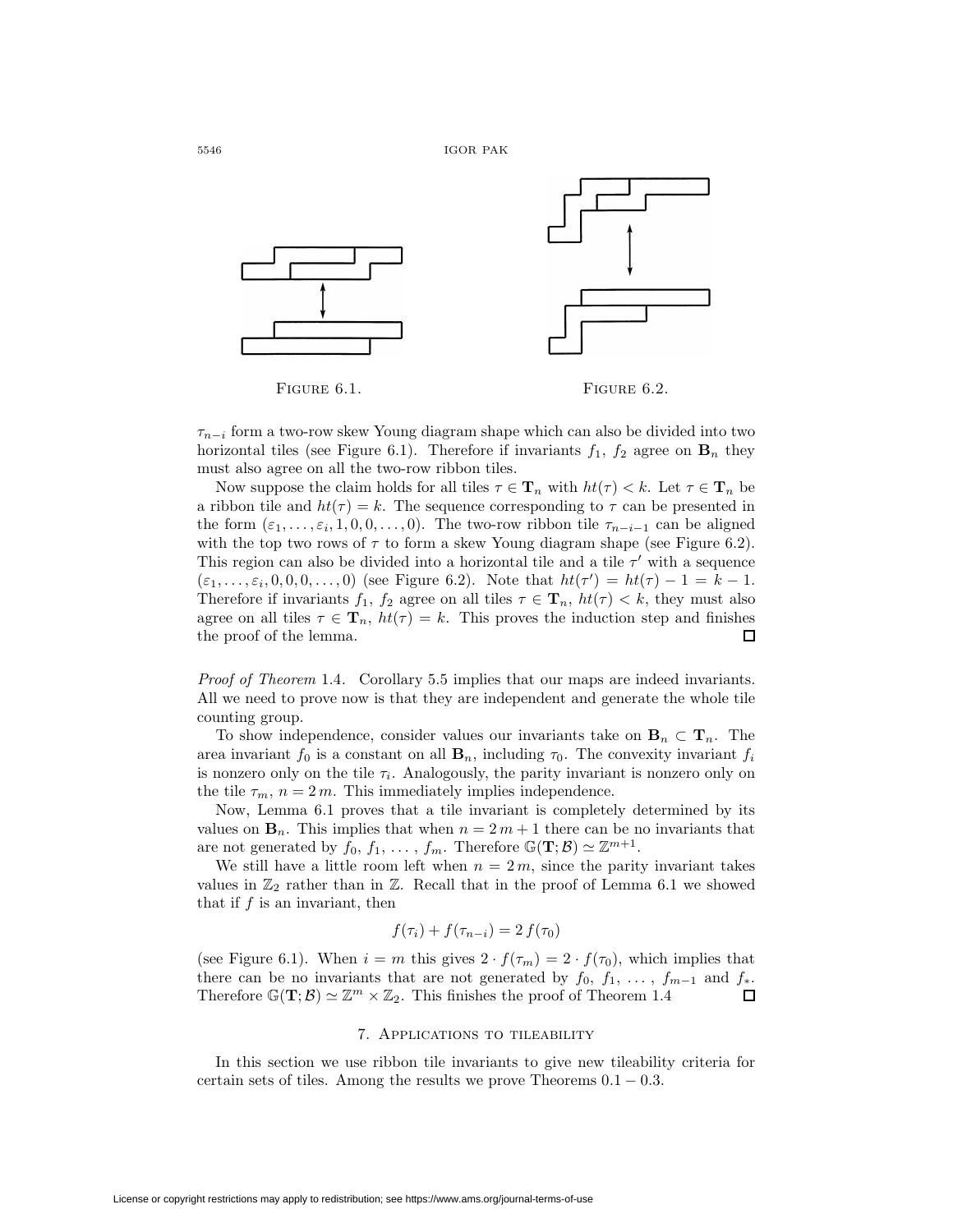We use the following logic. Let  $\mathbf{T} \subset \mathbf{T}_n$  be a subset of ribbon tiles. Suppose  $\Gamma$  is a region which is tileable by  $\mathbf{T}_n$ . Then we can use tile invariants to find diophantine equations for the number of times each tile  $\tau \in \mathbf{T}_n$  occurs in the tilings. When restricted to a smaller set of tiles **T**, sometimes these equations do not have an integer solution. This would imply that  $\Gamma$  is untileable by **T**. Generally, having a solution for these equations becomes a *tileability test* which is easy to use in practice.

Here are a few examples when we apply the above logic successfully.

**1.** Let **T** ⊂ **T**<sub>4</sub> be the set of four tiles shown in Figure 7.1. We ask for which values  $(a, b)$  the rectangle  $[a \times b]$  can be tiled by **T**. Note that since **T** is asymmetric, we need to use the following notation:  $a$  is a height and  $b$  is a width of a rectangle.

**Theorem 7.1.** Let **T** be the set of tiles in Figure 7.1. Then the rectangle  $[a \times b]$ can be tiled by  $\mathbf T$  if and only if  $(a, b)$  satisfies one of the following:

1)  $4|a,$ 

- 2) 8|b,  $a \ge 3$ ,
- 3)  $2|a, 4|b.$

*Proof.* The tileability in cases  $1$ ) − 3) follows from the existence of tilings of the rectangles  $[4 \times 1]$ ,  $[2 \times 4]$  and  $[3 \times 8]$  (see Figure 7.2).

To prove untileability in all the other cases we need several observations. First, it is obvious that no rectangle  $[1 \times b]$  can be tiled.

Suppose now a is odd,  $a \geq 3$ . Then 4|b and the rectangle  $[a \times b]$  can be tiled by a horizontal tile  $[1 \times 4] \in \mathbf{T}_4$ . Thus the height invariant (see Definition 1.5)  $f_{\bullet} = f_1 + f_2 \pmod{2}, f_{\bullet} : \mathcal{B} \to \mathbb{Z}_2$ , has the value

$$
f_{\bullet}([a \times b]) = 0.
$$

However,  $f_{\bullet}(\tau) = 1$  for all  $\tau \in \mathbf{T}$ . Therefore in order to be tileable, the rectangle  $[a \times b]$  must contain an even number of tiles, i.e.  $8|b$  and we are in case 2).

Now we need to show that no rectangle  $[a \times b]$  with  $a, b = 2 \mod 4$  can be tiled by **T**. This can be done by coloring arguments (see the Introduction). We will do it in the next section (see Corollary 8.5).  $\Box$ 

**2.** Let **T** ⊂ **T**<sub>5</sub> be the set of eight tiles shown in Figure 0.5. Note that in this case **T** is symmetric under the transposition. Theorem 0.1 claims that a rectangle  $[a \times b]$  can be tiled by **T** only if  $10|a \cdot b$ . We claim that an even stronger statement is true.



FIGURE 7.1.



FIGURE 7.2.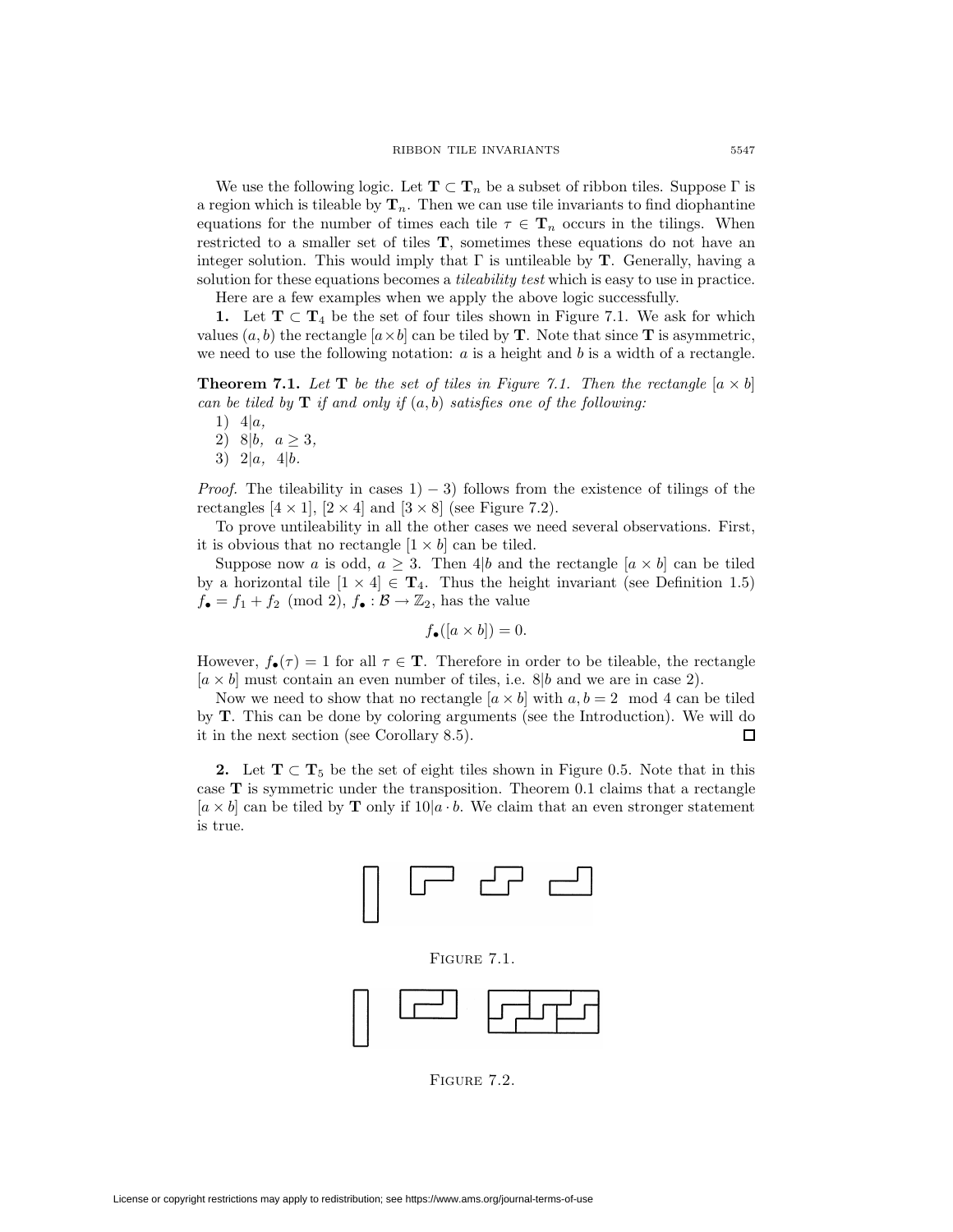5548 IGOR PAK



FIGURE 7.3.



FIGURE 7.4.

**Theorem 7.2.** Let **T** be the set of tiles in Figure 0.5. Then the rectangle  $[a \times b]$ can be tiled by **T** if and only if  $10|a \cdot b$  and  $a, b > 1$ .

Proof. The tileability follows immediately from the existence of tilings of the rectangles  $[2 \times 5]$ ,  $[3 \times 10]$  and of the rectangles  $[5 \times 2]$ ,  $[10 \times 3]$  transpose to them (see Figure 7.3).

The other direction is similar to the proof of Theorem 7.1. Observe that if a rectangle  $[a \times b]$  can be tiled by **T**, then either a or b can be divided by 5. But then  $[a \times b]$  is tileable by either a horizontal tile  $\tau_0$  or a vertical tile  $\tau'_0, \tau_0, \tau'_0 \in \mathbf{T}_5$ . Observe that

$$
f_{\bullet}(\tau_0) = f_{\bullet}(\tau_0') = 0 \mod 2,
$$

where  $f_{\bullet}: \mathcal{B} \to \mathbb{Z}_2$  is a height invariant. Therefore  $f_{\bullet}([a \times b]) = 0$  for any tileable rectangle  $[a \times b]$ . On the other hand, for any tile  $\tau \in \mathbf{T}$  we have  $f_{\bullet}(\tau) = 1$ . Therefore there must be an even number of tiles in  $[a \times b]$ , i.e.  $10|a \cdot b$ . This proves the theorem. 口

**3.** Let  $T \subset T_5$  be the set of six tiles shown in Figure 0.6. Note that in this case **T** is also symmetric under the transposition.

**Theorem 7.3.** Let **T** be the set of tiles in Figure 0.5. Then the rectangle  $[a \times b]$ can be tiled by **T** if and only if  $10|a \cdot b$  and  $a, b \neq 1, 3$ .

Proof. The tileability follows immediately from the existence of tilings of the rectangles  $[2 \times 5]$ ,  $[7 \times 10]$  and of the rectangles  $[5 \times 2]$ ,  $[10 \times 7]$  that are transposed to them (see Figure 7.4).

To show the other direction, use the same reasoning as in the proof of Theorem 7.2. If a rectangle  $[a \times b]$  can be tiled by **T**, then its area must be divisible by 5 and therefore it is tileable by either a horizontal or a vertical tile in  $T_5$ . Thus the 1-convexity invariant  $f_1$  is 0 on any tileable  $[a \times b]$ . On the other hand,  $f_1(\tau) = \pm 1$ for each  $\tau \in \mathbf{T}$ . Therefore  $[a \times b]$  has to be tiled by an even number of tiles, and  $\Box$  $10|a \cdot b$ . This finishes the proof of the theorem.

**Theorem 7.4.** The triangular shape  $\Delta_N$  can be tiled by tiles shown in Figure 0.6 if and only if  $N \equiv 0, 4, 15, 19 \pmod{20}$ .

*Proof.* First we prove the tileability part. Observe that  $\Delta_4$  and  $\Delta_{15}$  are both tileable (see Figure 7.5). Now, if we have tilings of the regions  $\Delta_M$ ,  $\Delta_N$  we can construct a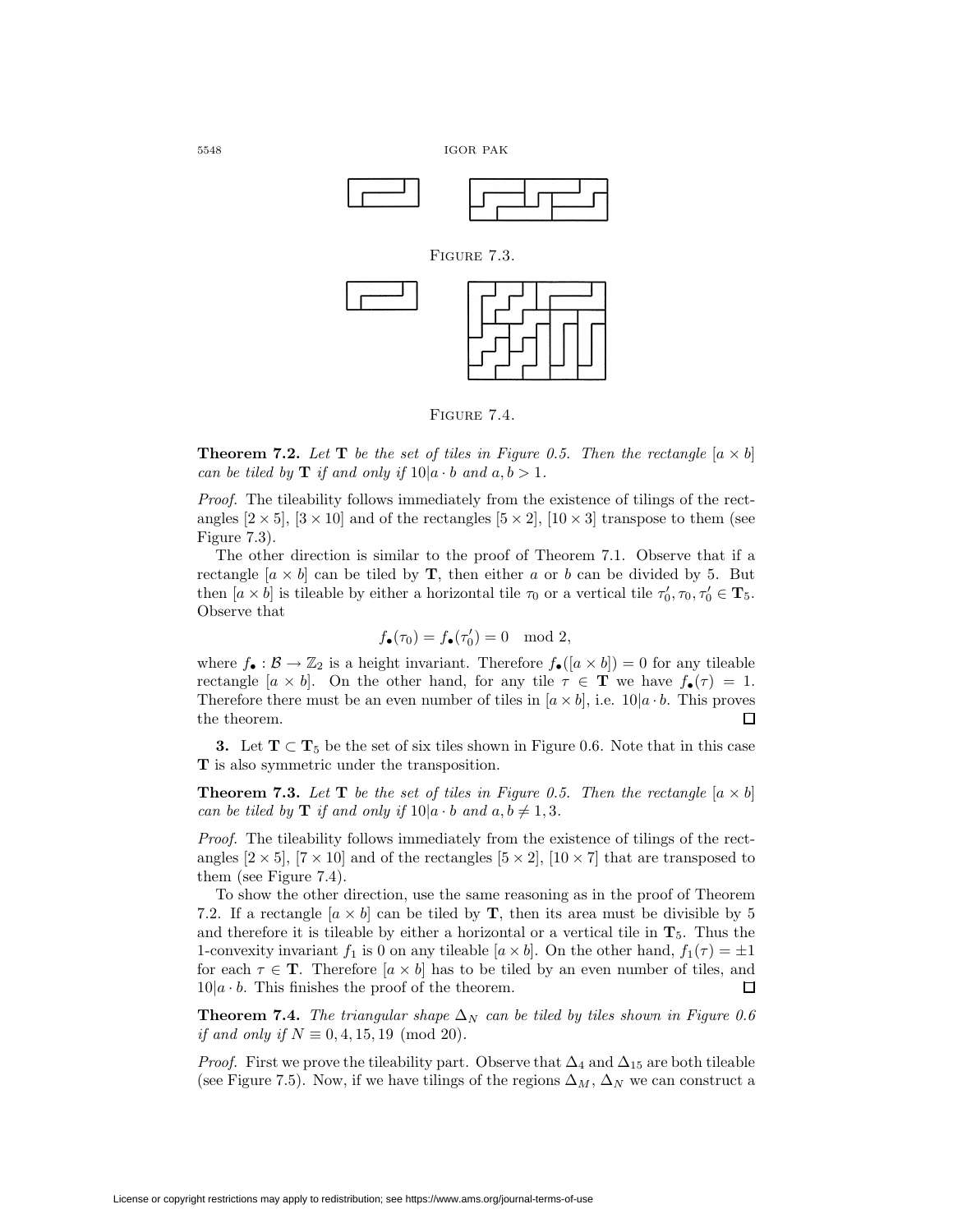

FIGURE 7.5.



FIGURE 7.8.

tiling of the region  $\Delta_{M+N+1}$  assuming the rectangle  $[(M+1) \times (N+1)]$  is tileable. (see Figure 7.6). Analogously, if we have tilings of the regions  $\Delta_M$ ,  $\Delta_N$  we can construct a tiling of the region  $\Delta_{M+N}$  assuming the rectangle  $[M \times N]$  is tileable (see Figure 7.7). Since both  $[5 \times 16]$  and  $[4 \times 15]$  are tileable (see Theorem 7.3), this gives us tilings of  $\Delta_{20} = \Delta_{15+5+1}$  and  $\Delta_{19} = \Delta_{15+5}$ . Going further, if  $\Delta_M$  is tileable, then  $\Delta_{20+M}$  is also tileable. This covers all the values  $N \equiv 0, 4, 15, 19$ (mod 20).

To prove the "only if" part, start by computing the area. We have

$$
f_0(\Delta_N) = \frac{N(N+1)}{2}.
$$

Since the area must be divisible by 5, this gives us  $5|N(N+1)$  and  $N \equiv 0, 4$ (mod 5). Now, in each of these cases it is easy to see that  $\Delta_N$  can be tiled by  $\mathbf{T}_5$ . Indeed, both  $\Delta_4$  and  $\Delta_5$  can be tiled by **T**<sub>5</sub> (see Figure 7.8). Since any rectangle  $[a \times b]$  is tileable by either a horizontal or a vertical tile in  $\mathbf{T}_5$ , we can use the construction in Figure 7.7 repeatedly and tile  $\Delta_N$  for all  $N \equiv 0, 4 \pmod{5}$ .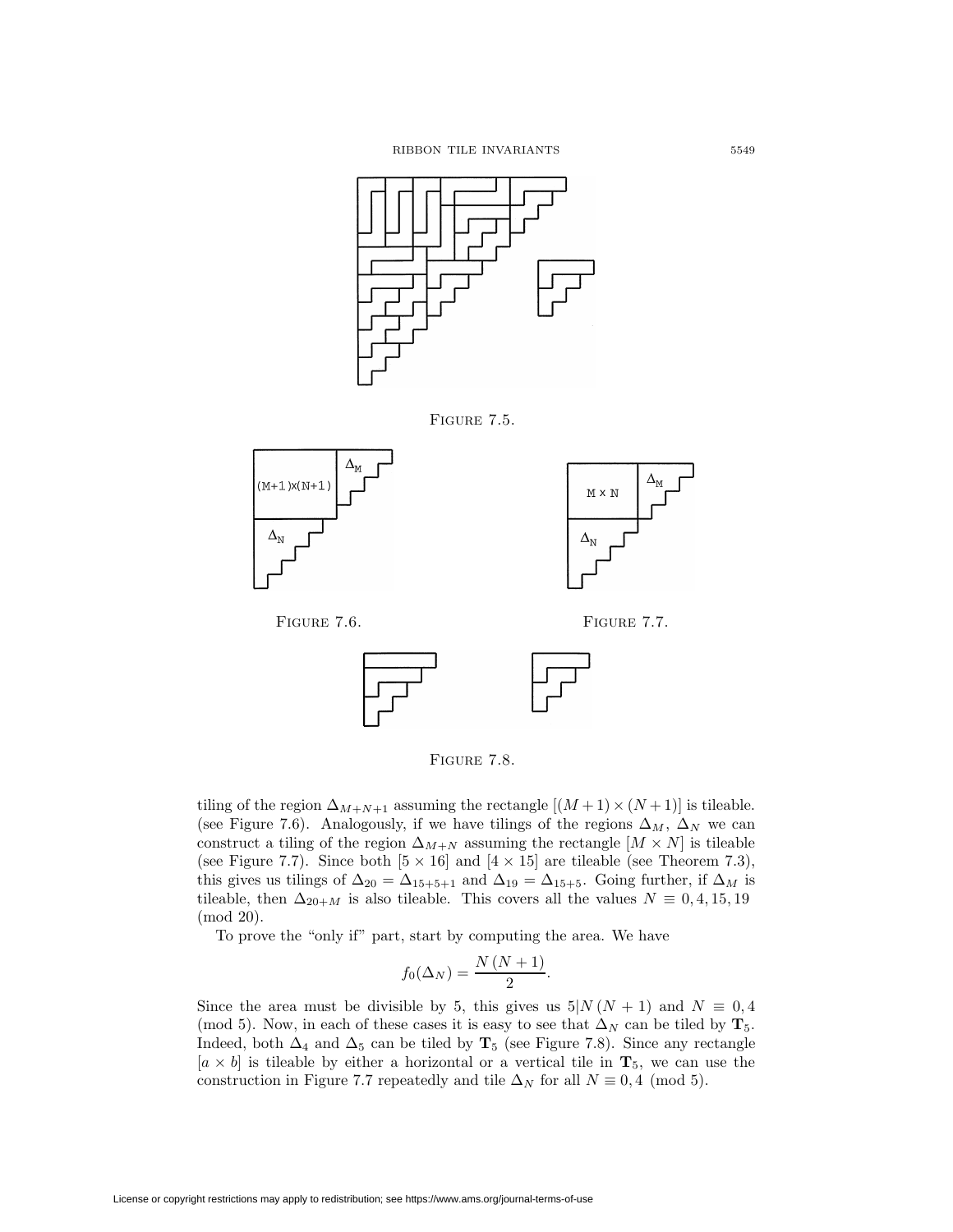5550 IGOR PAK



FIGURE 7.9.



Figure 7.10.

Now we can compute the value of the 1-convexity invariant  $f_1$  on  $\Delta_N$ ,  $N \equiv 0, 4$ (mod 5). We have

$$
f_1(\Delta_4) = f_1(\Delta_5) = 0
$$
,  $f_1(\Delta_{N+5}) = f_1(\Delta_N)$ ,

which gives us

$$
f_1(\Delta_{5\,m+4}) = f_1(\Delta_{5\,m+5}) = 0.
$$

Since  $f_1$  takes only the values  $\pm 1$  on **T**, this implies that in order to be tileable  $\Delta_N$ must have an even number of tiles. Thus  $2|f_0 = \frac{N (N+1)}{10}$ , and  $20|N (N + 1)$ . This immediately implies  $N \equiv 0, 4, 15, 19 \pmod{20}$ .

**4.** Let **T** ⊂ **T**<sub>5</sub> be the set of eight tiles shown in Figure 7.9. As before, we solve the tileability problem for rectangular and triangular shapes.

**Theorem 7.5.** Let **T** be the set of tiles in Figure 7.9. Then a rectangle  $[a \times b]$  can be tiled by **T** if and only if  $(a, b)$ ,  $a \leq b$ , satisfies one of the following:

- 1)  $10|a \cdot b, a \ge 8$ ,
- 2)  $a = 4, 6, 5|b$ ,
- 3)  $a = 5, 2|b$ .

*Proof.* The tileability follows from the existence of tilings of the rectangles  $[4 \times 5]$ ,  $[5 \times 6]$  and of the rectangles  $[5 \times 4]$ ,  $[6 \times 5]$  that are transposed to them (see Figure 7.10). Indeed, then we can construct rectangles  $[4 \times 5 \, m]$ ,  $[6 \times 5 \, m]$ ,  $[5 \times 2 \, r]$ ,  $r > 3$ , which cover cases 2) and 3). An easy check shows that this also implies tileability in case 1).

Now let us prove the "only if" direction. First, we show that 10 must divide a b in order for  $[a \times b]$  to be tileable by **T**  $\subset$  **T**<sub>5</sub>. Indeed, the area  $f_0 = a \cdot b$  must be divisible by 5, which implies that  $[a \times b]$  is tileable by either a horizontal or a vertical tile in  $T_5$ . Now this implies that the 2-convexity invariant takes the value zero on a rectangle, while its value is  $\pm 1$  on each of the eight tiles in **T**. Therefore  $[a \times b]$  must contain an even number of tiles in order to be tileable by **T**, which proves the claim.

Observe that since  $10|a \cdot b, a, b > 7$ , covers by case 1) we are left with the cases when  $a$  or  $b$  is at most 7. It is easy to see that there are no tileable rectangle with  $a = 2, 3$ . An elaborate search of about a dozen beginnings shows that there are no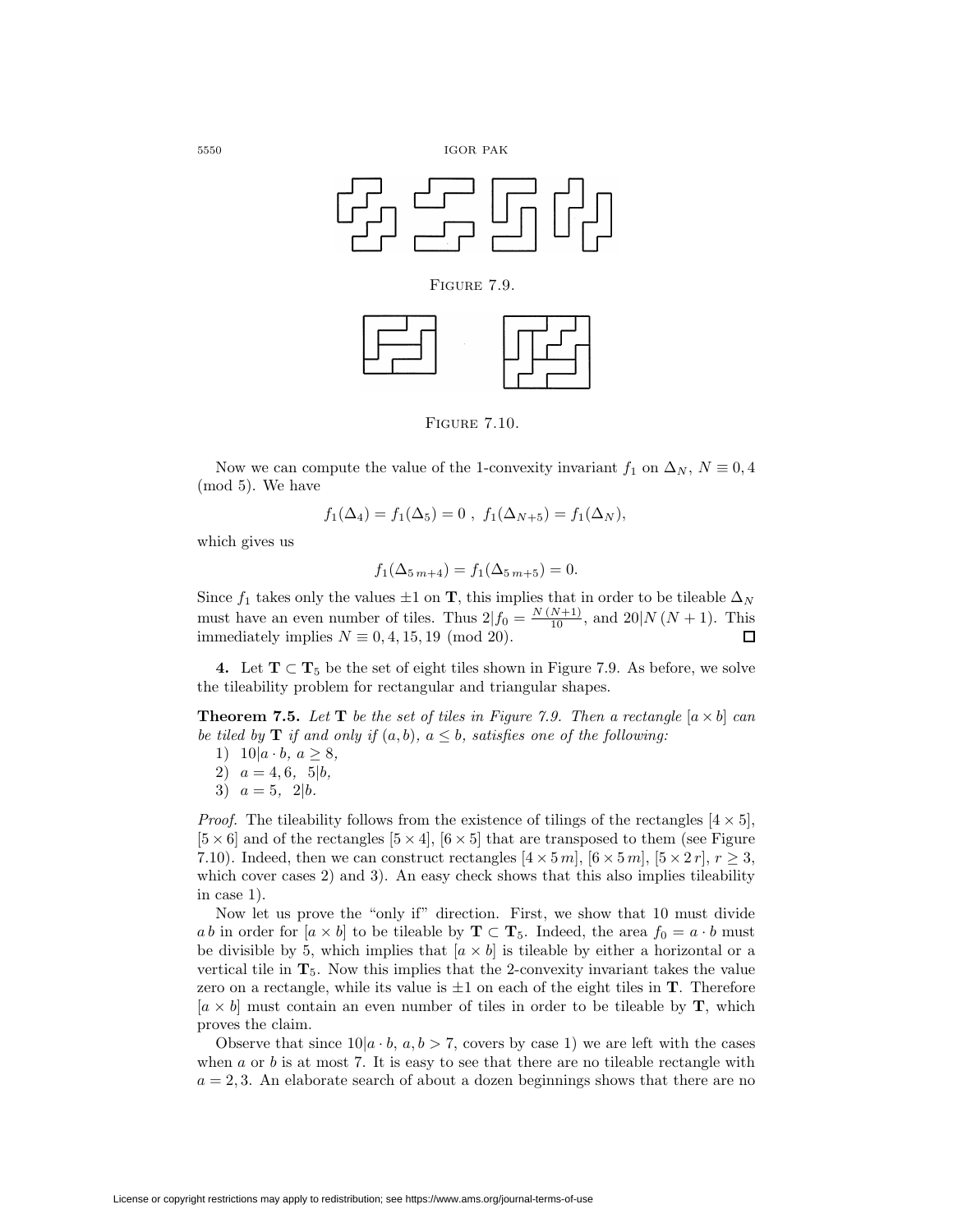

FIGURE 7.11.

tileable rectangle with  $a = 7$ . These cover all the untileable cases, and finishes the proof of the theorem.  $\Box$ 

**Theorem 7.6.** The triangular shape  $\Delta_N$  can be tiled by tiles shown in Figure 7.9 if and only if  $N \equiv 0, 5, 14, 19 \pmod{20}$ .

*Proof.* First we prove the tileability part. Observe that  $\Delta_5$  and  $\Delta_{14}$  are both tileable (see Figure 7.11). Recall that by Theorem 7.5 the rectangles  $[14 \times 5]$ ,  $[15 \times 6]$  and  $[20 \times N]$ ,  $N \geq 5$ , are all tileable by **T**. Using the same construction as in the proof of Theorem 7.4 (see Figures 7.6 and 7.7), we get tilings on  $\Delta_{19}$ ,  $\Delta_{20}$ . We also get a tiling of  $\Delta_{20+N}$  from a tiling of  $\Delta_N$ . This covers all the values  $N \equiv 0, 5, 14, 19$ (mod 20) and proves the "if" part.

To prove the "only if" part, first recall that the area is divisible by 5 if and only if  $N \equiv 0, 4 \pmod{5}$ , and in all these cases  $\Delta_N$  is tileable by  $\mathbf{T}_5$  (see the proof of Theorem 7.4). Compute the 2-convexity invariant  $f_2(\Delta_N)$ . We have (see Figures 7.7 and 7.8)

$$
f_2(\Delta_4) = f_2(\Delta_5) = -1
$$
,  $f_2(\Delta_{N+5}) = f_2(\Delta_N) - 1$ ,

which gives us

$$
f_2(\Delta_{5\,m+4}) = f_2(\Delta_{5\,m+5}) = -m.
$$

Since  $f_2$  takes only the values  $\pm 1$  on **T**, this implies that in order to be tileable the number of tiles in  $\Delta_{5\,m+4,5}$  must have the same parity as m. This immediately implies  $N \equiv 0, 4, 15, 19 \pmod{20}$ , and finishes the proof. 口

## 8. Signed tilings and coloring arguments

Instead of ordinary tilings one can try using signed tilings (see [\[CL\]](#page-35-1)), which are basically placements of tiles on a plane with weights +1 or −1 assigned to each of them. We say that they tile a region if the sum of the weights of the tiles is 1 for every square inside a region and 0 elsewhere.

Even with small sets of tiles it often happens that there are untileable regions which have signed tilings. For example, the region in Figure 1.3 has no ordinary domino tiling but has a signed domino tiling. Indeed, simply tile the rectangle  $[3\times4]$  by dominoes and add two horizontal dominoes on the top and on the bottom with negative signs.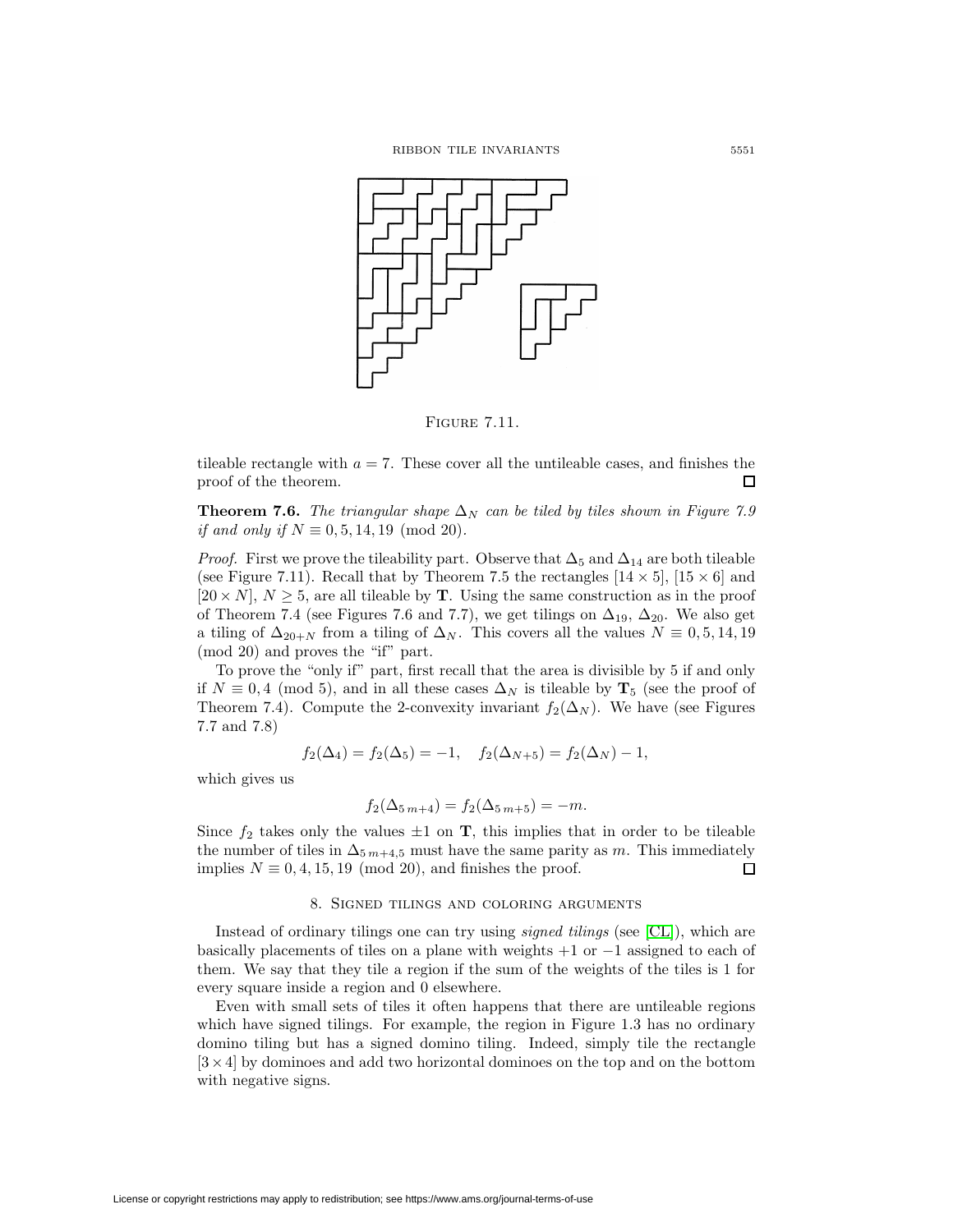#### 5552 IGOR PAK

It turns out that signed tilings are easier to study because of their connection with coloring arguments. By analogy with tile invariants, a coloring map  $f : \mathcal{R} \to G$ is trivial if  $f(\Gamma) = 0$ , for every  $\gamma \in \mathcal{R}$ , where 0 is an identity element in an abelian group  $G$ . Otherwise  $f$  is called *nontrivial*.

**Theorem 8.1.** A region  $\Gamma$  has a signed tiling if and only if there is no abelian group G that has a nontrivial **T**-coloring map  $f : \mathcal{R} \to G$ .

*Proof.* Indeed, consider a group  $\mathfrak{G}$  obtained as a free abelian group generated by elements  $x_{i,j}$  that correspond to squares of a square grid. Let  $\mathfrak{I} \subset \mathfrak{G}$  be a subgroup generated by sums  $x_{i_1,j_1} + x_{i_2,j_2} + \ldots$  that correspond to translations of tiles.

Observe that the **T**-coloring maps correspond to the elements of the quotient group  $\mathfrak{G}/\mathfrak{I}$ . Therefore for every region  $\Gamma$  there exists a **T**-coloring map  $f : \mathcal{R} \to G$ such that  $f(\Gamma) \neq 0$  unless the sum of squares of  $\Gamma$  lies in J. On the other hand, a region  $\Gamma$  has a signed tiling if and only if the sum of its squares lies in  $\mathfrak{I}$ . This proves the result. □

By analogy with the tile counting group we define a *coloring group*  $\mathbb{O}(\mathbf{T}) = \mathfrak{G}/\mathfrak{I}$ . It follows from the proof of the theorem that signed tilings and **T**-coloring maps are basically dual to each other. However, it is convenient to separate them, since they give a different view of the subject.

It is important to note that whenever we have a **T**-coloring map which proves that a certain region  $\Gamma$  is untileable, this also implies that  $\Gamma$  has no signed tiling. Therefore in the event when  $\Gamma$  is untileable but has a signed tiling (like the region in Figure 1.3 mentioned above), it also means that this fact cannot be proved by use of **T**-coloring maps. Traditionally the coloring maps were a major instrument in proving untileability results (see [\[G\]](#page-35-0)), so it is often desirable to check whether they can be used to prove any of our negative results. Below we will show that the results we obtained in the previous section in fact cannot be proved by use of coloring arguments.

Finally, let us point out where the difference between signed and ordinary tilings comes from. Instead of an abelian group  $G$  one can take a monoid  $M$  (commutative semigroup with an identity element). One can also define a semigroup morphism from all regions to  $M$  which is the identity on all tiles. It is not hard to prove a theorem similar to Theorem 8.1 which says that a region Γ has a tiling if and only if there exists no morphism which is not the identity on  $\Gamma$  (cf. [\[CL\]](#page-35-1)). We skip the details.

**Theorem 8.2.** Let  $\mathbf{T}_n$  be a set of ribbon tiles, and let  $\mathbb{O}(\mathbf{T}_n)$  be its coloring group. Then

$$
\mathbb{O}(\mathbf{T}_n)\simeq \mathbb{Z}^{n-1}.
$$

*Proof.* Let Z be an abelian group generated by elements  $z_0, z_1, \ldots, z_{n-1}$ . Define a coloring map

$$
\zeta:\mathcal{R}\to Z/(z_0+\cdots+z_{n-1}),
$$

which acts on generators as follows:

$$
\zeta(x_{i,j}) = z_{(j-i \bmod n)}.
$$

To prove that  $\zeta$  is indeed a  $\mathbf{T}_n$ -coloring map, note that by definition ribbon tiles in  $\mathbf{T}_n$  contain no two squares lying on the same diagonal. Therefore they must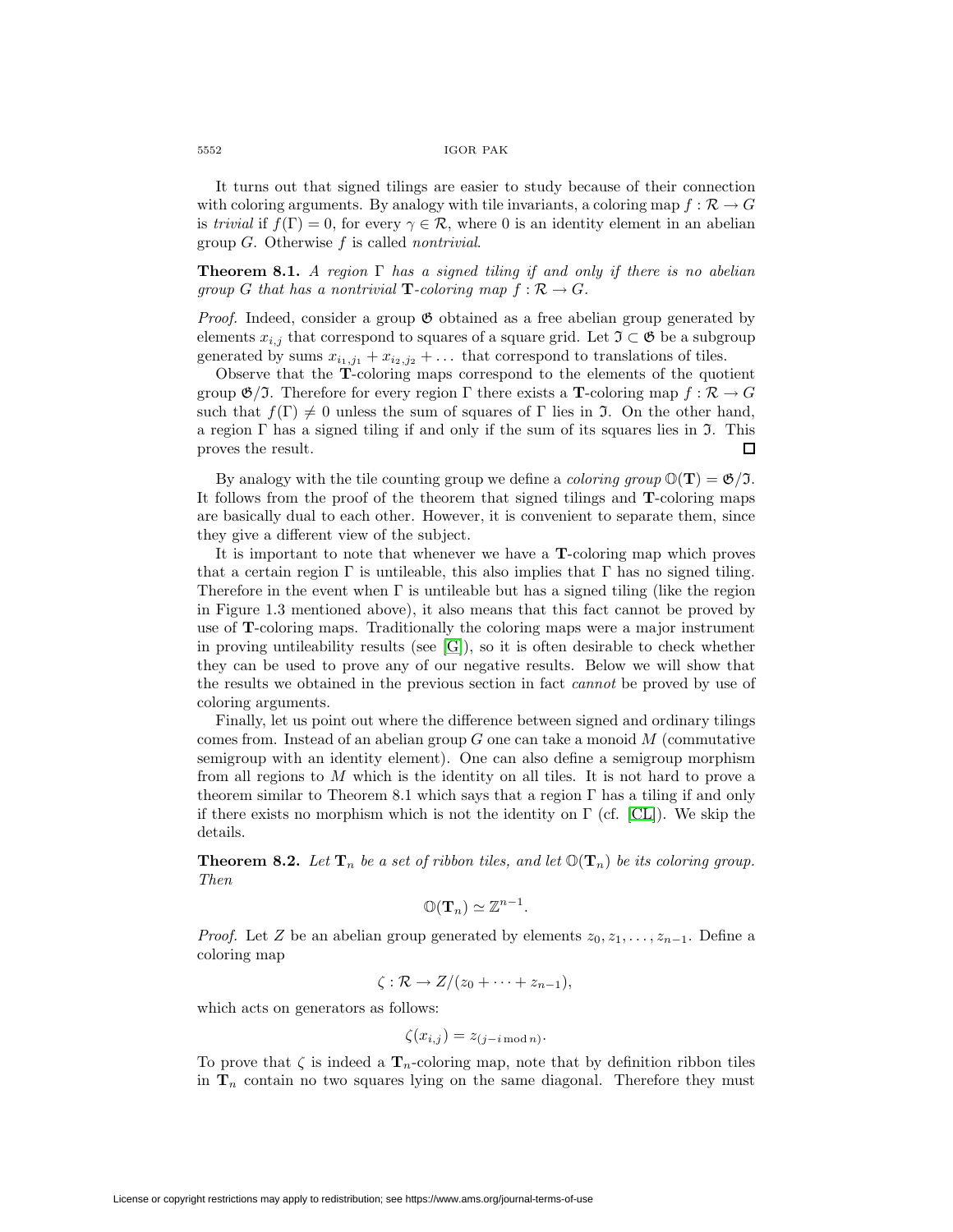contain squares lying in n subsequent diagonals:  $i, i+1, \ldots, i+n-1$ , where  $i \in \mathbb{Z}$ . Thus for all  $\tau \in \mathbf{T}_n$ 

$$
\zeta(\tau) = z_i + \dots + z_n + z_1 + \dots + z_{i-1} = 0
$$

and  $\zeta$  is indeed a  $\mathbf{T}_n$ -coloring map.

We can now prove that the coloring group for the set of ribbon tiles  $\mathbf{T}_n$  is  $\mathbb{Z}^{n-1}$ . Let us prove that for any region Γ,  $\zeta(\Gamma) = 0$ , there exist a signed tiling of Γ. Then, by Theorem 8.1, this will imply that the coloring group is isomorphic to  $Z/(z_0 + \cdots + z_{n-1}) \simeq \mathbb{Z}^{n-1}$ , which proves the result.

Let  $d_1$  be the difference of ribbon tiles  $00 \ldots 01$  and  $00 \ldots 00$  which have the same starting square. Observe that adding  $d_1$  to a region adds a square  $x_{i,j}$  and subtracts a square  $x_{i+1,j+1}$  lying on the same diagonal. Let  $d_2$  be the difference of two horizontal tiles  $00 \ldots 0$ , one of them having the starting square  $x_{i,j}$  and the other in  $x_{i,j+1}$ . By analogy with  $d_1$ ,  $d_2$  adds a square  $x_{i,j}$  and subtracts a square  $x_{i,j+n}$  lying on the same diagonal modulo n. Note that all the differences  $d_1$  and  $d_2$  are equivalent up to translation.

Now, let  $\Gamma$  be a region such that  $\zeta(\Gamma) = 0$ . We show that by adding enough differences  $d_1$  and  $d_2$  we can get an empty region. Indeed, by using  $d_2$ 's we can move all the squares of Γ into the first n diagonals. Furthermore, by using  $d_2$ 's we can move all the squares of  $\Gamma$  into the squares  $x_{0,0}, x_{0,1}, \ldots, x_{0,n-1}$ . Since  $\zeta(\Gamma) = 0$ , this means that we get the same weight m at each of these squares. Now subtract  $m$  copies of the horizontal tile. We get an empty region, which is exactly what we needed. This finishes the proof of the theorem.  $\Box$ 

Note that if we use only  $d_1$  without  $d_2$  we get a sequence of numbers  $\dots, m_{-1}$ ,  $m_0, m_1, m_2, \ldots$ , which are numbers of squares in diagonals. This sequence gives rise to a coloring argument for the ordinary tilings that is more general than the **T**2 coloring map  $\zeta$ . For example, it proves that the region in Figure 1.3 is untileable by dominoes. Indeed, the sequence is  $1, 1, 2, 2, 2, 1, 1$ . The first two ones imply that there is a domino lying in the first two diagonals. Now, the two in the third place implies that there must be two dominoes that lie in the the third and fourth diagonal. Consequently, there must be two dominoes that lie in the the fifth and sixth diagonal. But this is impossible since the sixth number in the sequence is one. Therefore the region in Figure 1.3 is indeed untileable by dominoes.

When we restrict our set of tiles to a subset, all the coloring maps remain. However, a priori other coloring maps may appear. We show that in the cases considered in the previous section this does not happen.

# **Theorem 8.3.** For the set of tiles shown in Figure 7.1 the coloring group is  $\mathbb{Z}^3$ . For the sets of tiles shown in Figures 0.5, 0.6 and 7.9 the coloring group is  $\mathbb{Z}^4$ .

*Proof.* All we need to show is that our sets of tiles generate differences  $d_1$  and  $d_2$ . This would imply that their coloring group is the same as that of the ribbon tiles.

1) For the set of tiles in Figure 7.1,  $d_1$  comes from subtracting  $010$  and  $001$  with the same starting square. The difference  $d_2$  comes from subtracting **100** and **001** with starting squares  $x_{i,j}$  and  $x_{i-1,j}$  respectively.

2) For the set of tiles in Figure 0.5,  $d_1$  comes from subtracting  $0010$  and  $0001$ with the same starting square. The difference  $d_2$  comes from subtracting  $0111$  and **1110** with starting squares  $x_{i,j}$  and  $x_{i,j+1}$  respectively.

3) For the set of tiles in Figure 0.6, denote  $d_2$  the difference between **0111** and **1110** with starting squares  $x_{i,j}$  and  $x_{i,j+1}$  respectively. It adds  $x_{i,j}$  and subtracts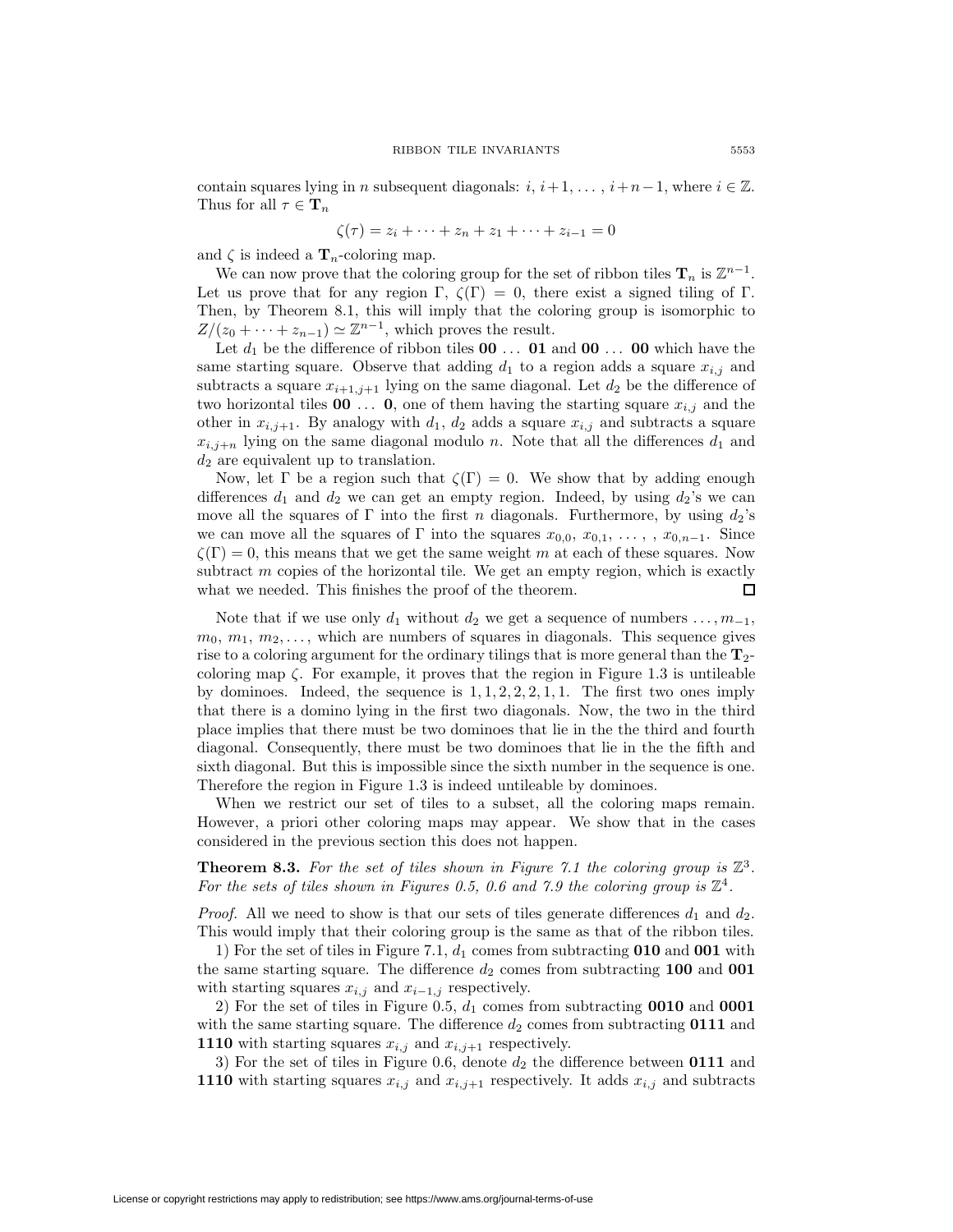$x_{i-3,j+2}$ . Analogously define a difference  $d_2$  between **0001** and **1000** with starting squares  $x_{i-1,j}$  and  $x_{i,j}$  respectively. It subtracts  $x_{i,j}$  and adds  $x_{i-2,j+3}$ . Now the difference  $d_1$  comes from adding  $d_2$  and  $d'_2$ .

4) For the set of tiles in Figure 7.9,  $d_1$  comes from subtracting  $0010$  and  $0011$ with the same starting square. The difference  $d_2$  comes from subtracting  $0010$  and **0100** with starting squares  $x_{i,j}$  and  $x_{i,j+1}$  respectively.  $\Box$ 

Theorem 8.3 basically tells us that  $\zeta(\Gamma) = 0$  is a criterion for a region  $\Gamma$  to have a signed tiling in each of those cases. Before we can conclude, we need the following technical result.

**Lemma 8.4.** 1) Let  $n = 5$ ,  $\Gamma = \Delta_N$ . Then  $\zeta(\Gamma) = e$  if and only if  $N \equiv 0, 4$ (mod 5).

2) Let  $n = 5$ ,  $\Gamma = [a \times b]$ . Then  $\zeta(\Gamma) = e$  if and only if  $5|a \cdot b$ .

3) Let  $n = 4$ ,  $\Gamma = [a \times b]$ . Then  $\zeta(\Gamma) = e$  if and only if  $4|a$  or  $4|b$ .

Proof. Parts 1) and 2) follow immediately from the area being divisible by 5 and existence of tilings by  $T_5$  in all these cases (see the proof of Theorem 7.4).

Part 3) is analogous except for the case when  $a, b \equiv 2 \pmod{4}$ . In this case a simple direct computation of zeta shows that  $\zeta \neq e$ .  $\Box$ 

**Corollary 8.5.** 1) Let  $n = 5$ , and let **T** be any of the sets of tiles shown in Figures 0.5, 0.6 and 7.9. Then  $\Delta_N$  has a signed tiling by **T** if and only if  $N \equiv 0, 4 \pmod{5}$ . 2) Let  $n = 5$ , and let **T** be any of the sets of tiles shown in Figures 0.5, 0.6 and 7.9. Then  $[a \times b]$  has a signed tiling by **T** if and only if  $5|a \cdot b$ .

3) Let  $n = 4$ , and let **T** be the set of tiles shown in Figure 7.1. Then  $[a \times b]$  has a signed tiling by  $\mathbf T$  if and only if  $4|a$  or  $4|b$ .

Proof. This follows immediately from Lemma 8.4 and Theorems 8.3 and 8.1.  $\Box$ 

**Corollary 8.6.** None of Theorems  $0.1 - 0.3$  can be proved by the coloring arguments.

9. Extended coloring arguments and tile invariants

Recall the definition of a coloring group:

$$
\mathbb{O}(\mathbf{T})=\mathfrak{G}/\mathfrak{I},
$$

where  $\mathfrak G$  is a free abelian group generated by elements  $x_{i,j}$  that correspond to squares of a square grid, and let  $\mathfrak{I} \subset \mathfrak{G}$  be a subgroup generated by sums  $x_{i_1,j_1} +$  $x_{i_2,j_2} + \ldots$  that correspond to translations of tiles.

By analogy, define an extended coloring group as follows:

$$
\overline{\mathbb{O}}(\mathbf{T}) = \mathfrak{G}/\mathfrak{I}',
$$

where  $\mathfrak{I}' \subset \mathfrak{G}$  is a subgroup generated by relations

$$
x_{i_1,j_1} + x_{i_2,j_2} + \cdots = x_{p_1,q_1} + x_{p_2,q_2} + \ldots,
$$

where the tiles  $\tau_1 = \coprod_k (i_k, j_k)$ ,  $\tau_2 = \coprod_k (p_k, q_k)$  are translations of the same tile  $\tau \in \mathbf{T}$ . Of course,  $\mathbb{O}(\mathbf{T}) \subset \overline{\mathbb{O}}(\mathbf{T})$ .

By definition, every extended coloring argument for a set of tiles **T** corresponds to an element of the extended coloring group  $\overline{\mathbb{O}}(\mathbf{T})$ . In other words, there is a map  $\nu : \overline{\mathbb{O}}(\mathbf{T}) \to \mathbb{G}(\mathbf{T})$ . Since  $\nu$  is homomorphic, the image  $\mathbb{E}(\mathbf{T}) = \nu(\overline{\mathbb{O}}(\mathbf{T}))$  is a subgroup in the tile counting group  $\mathbb{G}(\mathbf{T})$ . Call this image  $\mathbb{E}(\mathbf{T}) \subset \mathbb{G}(\mathbf{T})$  a torsion group.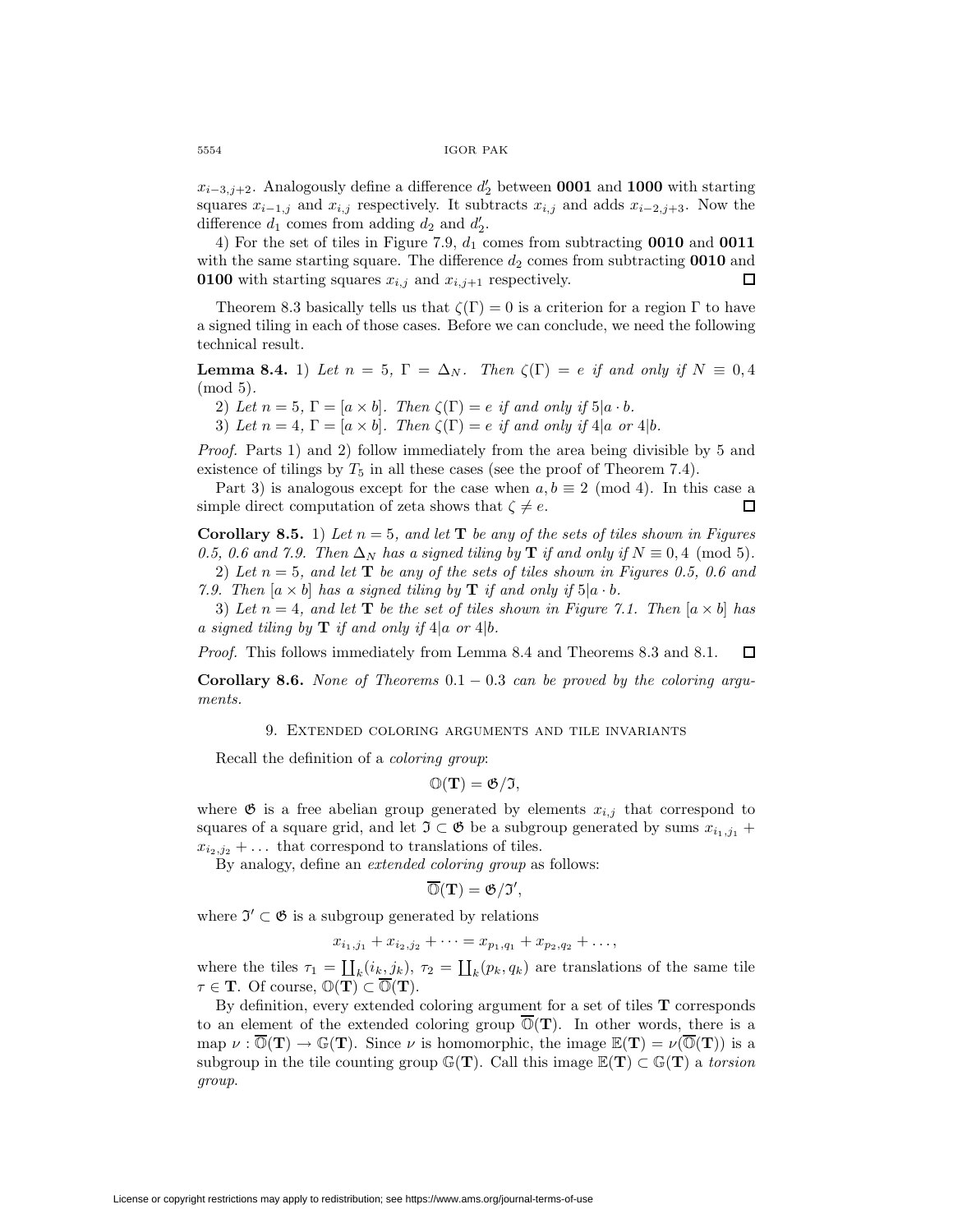

FIGURE 9.1.

# **Theorem 9.1.**  $\mathbb{E}(\mathbf{T}) \simeq \overline{\mathbb{O}}(\mathbf{T})/\mathbb{O}(\mathbf{T}).$

*Proof.* By definition,  $\mathbb{O}(T)$  is the kernel of  $\nu$ . This implies the result.

 $\Box$ 

Now we can show that in the case of ribbon tiles most of the invariants cannot be derived by the extended coloring arguments. We shall give a complete description of the torsion group  $\mathbb{E}(\mathbf{T}_n)$  and compare it with the previously computed tile counting group  $\mathbb{G}(\mathbf{T}_n)$  ⊃  $\mathbb{E}(\mathbf{T}_n)$ .

**Definition 9.2.** Let  $\mathbf{T}_n$  be a set of ribbon tiles. A map  $f_{\mathbf{y}} : \mathbf{T}_n \to \mathbb{Z}_n$  defined as

$$
f_{\blacktriangledown}(\varepsilon_1,\ldots,\varepsilon_{n-1}) = \sum_{i=1}^{n-1} \cdot \varepsilon_i \pmod{n}
$$

is called the **shade invariant**.

An easy geometric interpretation of  $f_{\blacktriangledown}$  is given in Figure 9.1. Imagine there is a wall behind our ribbon tile  $\tau$ , and the light is coming from the southeast. Then  $f_{\blacktriangledown}(\tau)$  is equal to the shaded area modulo n.

First, observe that  $f_{\blacktriangledown}$  is a tile invariant. Indeed, if n is odd we have

$$
f_{\blacktriangledown} = f_1 + 2 f_2 + \cdots + m f_m \pmod{n},
$$

where  $f_i$  is the *i*-convexity invariant and  $n = 2m + 1$ . Analogously, if *n* is even we have

$$
f_{\blacktriangledown} = f_1 + 2 f_2 + \cdots + (m-1) f_{m-1} + f_* \vert^{ \mathbb{Z}_n} \pmod{n},
$$

where  $n = 2 m$  and  $g = f_*^{\mathbb{Z}_n}$  mod n is a parity invariant lifted to  $\mathbb{Z}_{2m}$ :

$$
g(\varepsilon_1,\ldots,\varepsilon_{n-1})=m\varepsilon_m \pmod{2\,m}.
$$

This gives  $f_{\mathbf{y}} \in \mathbb{G}(\mathbf{T})$ . Let us show that  $f_{\mathbf{y}} \in \mathbb{E}(\mathbf{T})$ , i.e. that the shade invariant can be obtained by the extended coloring argument. Indeed, consider a coloring map  $f : \mathcal{R} \to \mathbb{Z}$ , defined by  $f(i, j) = i \mod n$ . It is easy to see that  $\nu(f) = f_{\blacktriangledown}$  and therefore  $f_{\mathbf{y}} \in \mathbb{E}(\mathbf{T}_n)$ . Analogously, the area invariant  $f_0 = \nu(g) \in \mathbb{E}(\mathbf{T}_n)$ , where  $g: \mathcal{R} \to \mathbb{Z}$  is a coloring map defined by

$$
f(i,j) = \begin{cases} 1, i-j=0 \mod n, \\ 0, i-j \neq 0 \mod n. \end{cases}
$$

We claim that except for  $f_0$  and  $f_{\blacktriangledown}$  and their linear combinations, no other nontrivial invariant can be obtained by the extended coloring argument.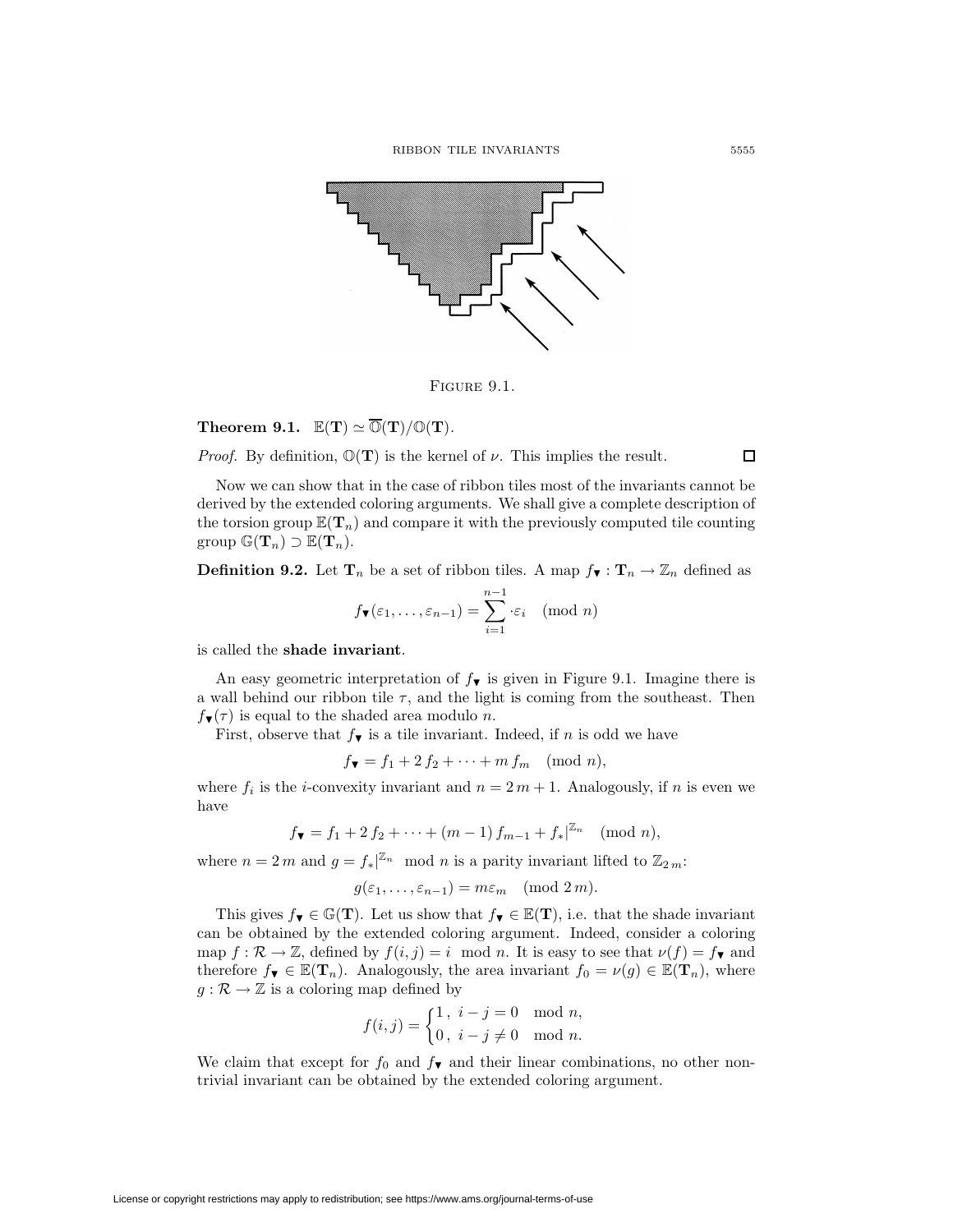**Theorem 9.3.** Let  $\mathbf{T}_n$  be a set of ribbon tiles,  $f_0$  the area invariant and  $f_{\nabla}$  the shade invariant. Then  $\mathbb{E}(\mathbf{T}_n) \simeq \mathbb{Z} \times \mathbb{Z}_n$ , and the maps  $f_0$ ,  $f_{\blacktriangledown}$  form an independent basis of invariants.

*Proof.* We already showed that  $f_0, f_{\mathbf{V}} \in \mathbb{E}(\mathbf{T}_n)$ . Since they are independent, together they generate  $\mathbb{Z} \times \mathbb{Z}_n$ .

In the other direction, recall the computation of the coloring group  $\mathbb{O}(\mathbf{T}_n) \simeq$  $\mathbb{Z}^{n-1}$  given in Theorem 8.2. Let us compute  $\overline{\mathbb{O}}(\mathbf{T}_n)$ . By Theorem 9.1 this is all we need to find  $\mathbb{E}(\mathbf{T})$ .

Denote  $\tau_0 = 00$  ...  $0, \tau_1 = 11$  ... 1 and  $\tau_2 = 10$  ... 0. Let us find all coloring maps  $f : \mathcal{R} \to \mathfrak{G}$  (see the proof of Theorem 8.1),  $f(i, j) = x_{i,j}$  such that the sums of squares in translations of  $\tau_{0-2}$  are constant. Note here that a priori  $\nu(f)$  does not have to be a tile invariant, since we do not check the relations for other ribbon tiles.

We claim that f is determined by values  $x_{1,1}, x_{1,2}, \ldots, x_{1,n}$  and  $x_{2,1}$ . Indeed, translations of  $\tau_0$  and  $\tau_1$  give us  $x_{i,j} = x_{i\pm n,j} = x_{i,j\pm n}$ . Now, given  $x_{i,j}, \ldots x_{i,j+n-2}$ and the value  $f(\tau_2) = x_{1,1} + \cdots + x_{1,n-1} + x_{2,1}$ , we get

$$
x_{i+1,j} = f(\tau_2) - x_{i,j} - \cdots - x_{i,j+n-2}.
$$

Therefore, given  $x_{1,1}, \ldots, x_{1,n}$  and  $x_{2,1}$ , we first determine  $x_{1,j}$ , for all  $j \in \mathbb{Z}$ , then  $x_{2,i}$ , then  $x_{3,i}$ , etc. For the negative rows use  $x_{i,j} = x_{i+n,j}$ . This proves the claim.

Now, by taking a quotient  $\overline{\mathbb{O}}(\mathbf{T}_n)/\mathbb{O}(\mathbf{T}_n)$  we can make all values  $x_{1,1}, x_{1,2}$ ,  $\ldots$ ,  $x_{1,n-1}$  zero (see the proof of Theorem 8.2). Let  $x_{1,n} = a$ ,  $x_{2,1} = a + z$ . The computations above give us  $x_{i+1,j} = a+i z$  and  $nz = 0$ . Therefore  $f = a \cdot f_0 + z \cdot f_{\mathbf{v}}$ , and  $f_0$ ,  $f_{\nabla}$  generate the whole torsion group  $\mathbb{E}(T_n)$ . П

As a corollary, from Theorem 9.3 we immediately get Theorem 1.8. As we noted in the introduction, another way to prove Theorem 1.8 would be to find a tileable region  $\Gamma \in \mathcal{R}_{\mathbf{T}_n} \setminus \mathcal{R}_{rc}$ ,  $n \geq 3$ , such that  $f_{\bullet}$  is not constant on the set  $\mathcal{S}(\Gamma, \mathbf{T}_n)$  of ribbon tilings. When  $n = 3$  one such example is shown in Figure 9.2. The value of  $f_{\bullet}$  is 1 on the first tiling and 0 on the second tiling. Note also that such a region Γ probably must have at least one hole inside (see Conjecture 10.1 in the next section).



FIGURE 9.2.

### 10. CONCLUSION

Let us summarize the results in the paper and compare them with open questions.

The main result of the paper is a description of the tile counting group for a set of ribbon tiles. Note, however that we only considered row convex or column convex regions (which probably include all the interesting ones). However, Conway and Lagarias in  $|CL|$  were able to prove that for  $n = 3$  the map  $f_1$  is an invariant for all simply connected regions. Recently Muchnik and the author in [\[MP\]](#page-35-12) used a similar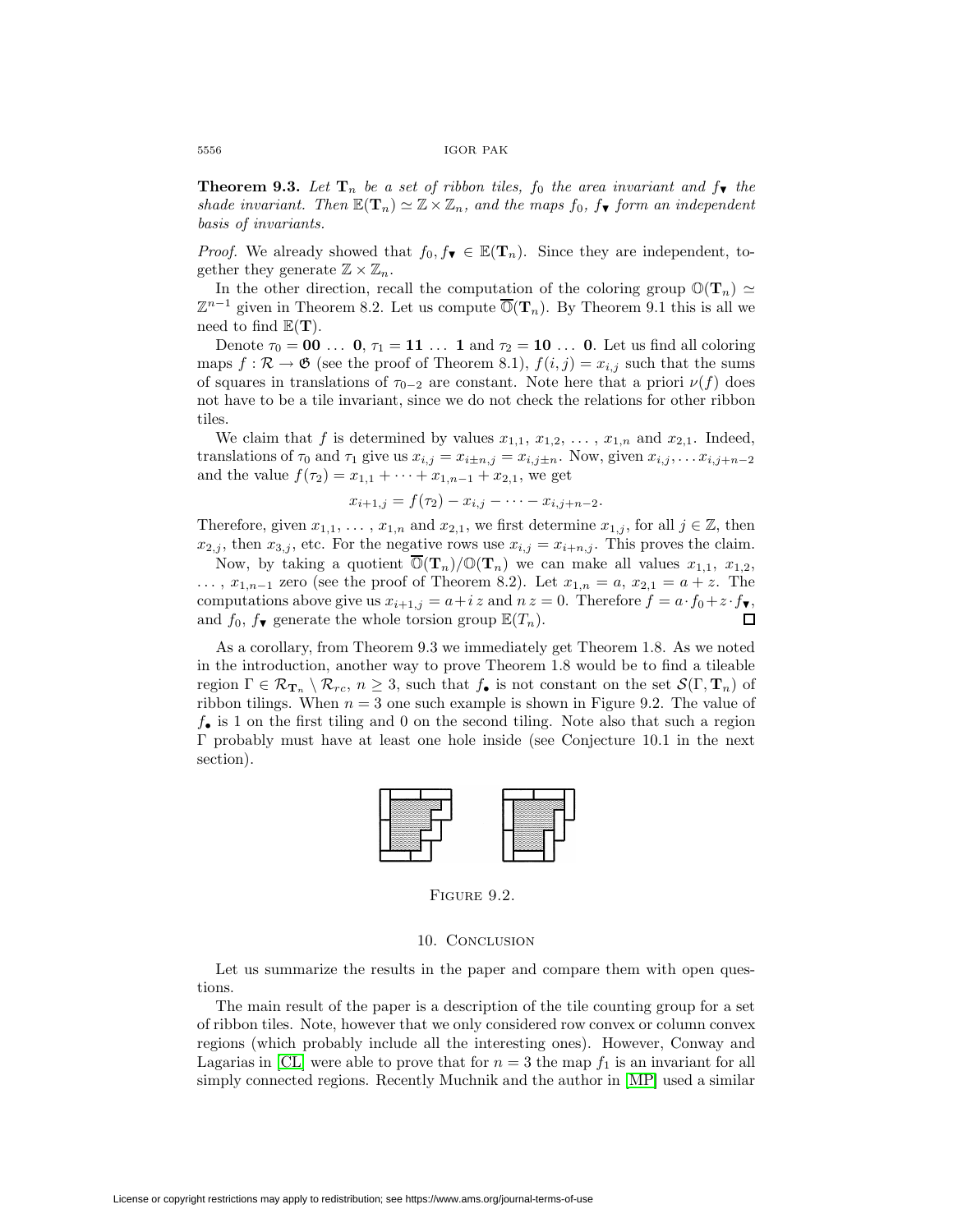technique to show that for  $n = 4$  the maps  $f_1$  and  $f_*$  are invariants for all simply connected regions. All the available evidence points to the following conjecture.[∗](#page-32-0)

**Conjecture 10.1.** The i-convexity and parity maps are the group invariants for all simply connected regions.

The major point of our proof is Theorem 1.6, which claims that there is a finite set of moves which can change any tiling of a given Young shape region to any other tiling. This result has been generalized by the author for any skew shape (see [\[Pa\]](#page-35-11)). In fact we believe in the following conjecture.

**Conjecture 10.2.** Let  $\Gamma$  be any simply connected region tileable by  $\mathbf{T}_n$ . Then the graph  $\Theta_n(\Gamma)$  is connected.

In other words, we claim that the moves defined in section 3 suffice. Of course, the results of section 4 imply that Conjecture 10.1 follows from Conjecture 10.2.

Let us move now to other sets of tiles. Unfortunately it is not always true that there exist a finite number of moves (or local replacement rules as they are also called). For example, let  $T \supset T_3$  be the set of all trominoes (see [\[G\]](#page-35-0) and Figure 10.1). There are infinitely many regions with exactly two tilings that are not local in any sense (see Figure 10.2). Even though there are no finite number of local moves, there still can be some invariants other than the area. Here is an example.

Let **T** be the set of four trominoes  $\tau_1, \ldots, \tau_4$  in Figure 10.1. Let  $\mathcal{B} = \mathcal{R}_T$  be the set of all **T**-tileable regions. Define maps  $f_{1,2}, f_{2,3} : \mathbf{T} \to \mathbb{Z}_3$  as follows:

$$
f_{1,2}(\tau_1) = f_{1,2}(\tau_2) = 1,
$$
  $f_{1,2}(\tau_3) = f_{1,2}(\tau_4) = 0,$   
 $f_{2,3}(\tau_2) = f_{2,3}(\tau_3) = 1,$   $f_{2,3}(\tau_1) = f_{2,3}(\tau_4) = 0.$ 

**Theorem 10.3.** Let **T** and  $\mathcal{B} = \mathcal{R}_T$  be as above, and let  $f_0$  be an area invariant. Then tile counting group

$$
\mathbb{G}(\mathbf{T},\mathcal{B})\simeq \mathbb{Z}\times \mathbb{Z}_3^2
$$

and the maps  $f_0$ ,  $f_{1,2}$ ,  $f_{2,3}$  form an independent basis of invariants.

Theorem 10.3 basically claims that there is one nontrivial tile invariant  $f_{1,2}$ , which can be stated as follows:

• For any convex region  $\Gamma$  the number of times modulo 3 the tiles  $\tau_1$  and  $\tau_2$ occur in a tiling of Γ depends only on Γ.

Theorem 10.3 also claims that rotations of  $f_{1,2}$  and the area invariant generate the whole tile invariant group.



Figure 10.1.

<span id="page-32-0"></span><sup>∗</sup>Conjecture 10.1 was recently established by C. Moore and the author (July 2000).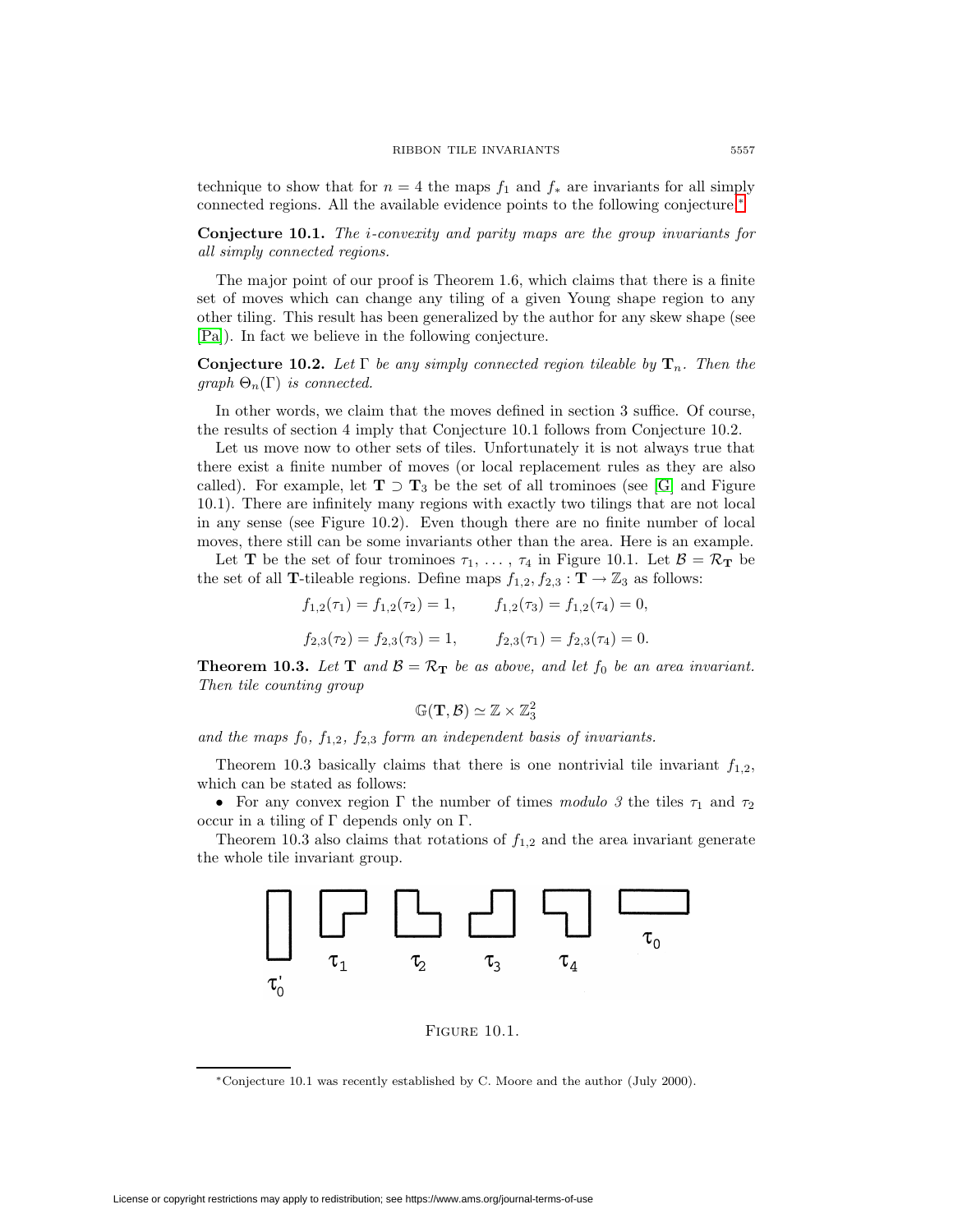

FIGURE 10.2.

Figure 10.3.

Proof of Theorem 10.3. The idea is similar to the one used in section 6. By definition  $\mathbb{G}(\mathbf{T}; \mathcal{B}) = \mathbb{Z}^{\mathbf{T}}/I$ , where I is the linear span or relations obtained from different tilings of the same region. Thus having enough relations that generate  $I'\subset I$  will imply that  $\mathbb{G}(\mathbf{T}; \mathcal{B}) \subset \mathbb{Z}^{\mathbf{T}}/I'$ . In this particular case two types of relations will suffice.

First, there is a relation obtained from the two tilings of  $[2 \times 3]$  (see Figure 10.3):

$$
\tau_1+\tau_3=\tau_2+\tau_4.
$$

Then there is another relation which comes from the two tilings in Figure 10.4:

$$
4 \cdot \tau_4 + \tau_2 = 4 \cdot \tau_3 + \tau_1.
$$

In combination with the first relation and rotations, this gives  $3 \cdot \tau_1 = \cdots = 3 \cdot \tau_4$ . Simple further computations show that the maps  $f_0$ ,  $f_{1,2}$ ,  $f_{2,3}$  are independent and generate the whole tile counting group  $\mathbb{G}(\mathbf{T}, \mathcal{R}_{\mathbf{T}})$ . Therefore we have  $\mathbb{G}(\mathbf{T}, \mathcal{R}_{\mathbf{T}}) \subset$  $\mathbb{Z}\times\mathbb{Z}_3^2.$ 

Now it remains to prove that  $f_{1,2}$  is indeed an invariant. This in turn would imply that  $f_{1,2}$  is an invariant, and prove the theorem. This can be done by the tile extended coloring argument.

Let  $g : \mathcal{R} \to \mathbb{Z}_3$  be a coloring map defined by  $g(i, j) = j - i \pmod{3}$ . Observe that  $g \in \overline{\mathbb{O}}(\mathbf{T})$ . Compute the corresponding tile invariant  $f = \nu(g) : \mathcal{R}_{\mathbf{T}} \to \mathbb{Z}_3$ . We have

$$
f(\tau_1) = f(\tau_3) = 0
$$
,  $f(\tau_2) = -1$ ,  $f(\tau_2) = 1 \mod 3$ .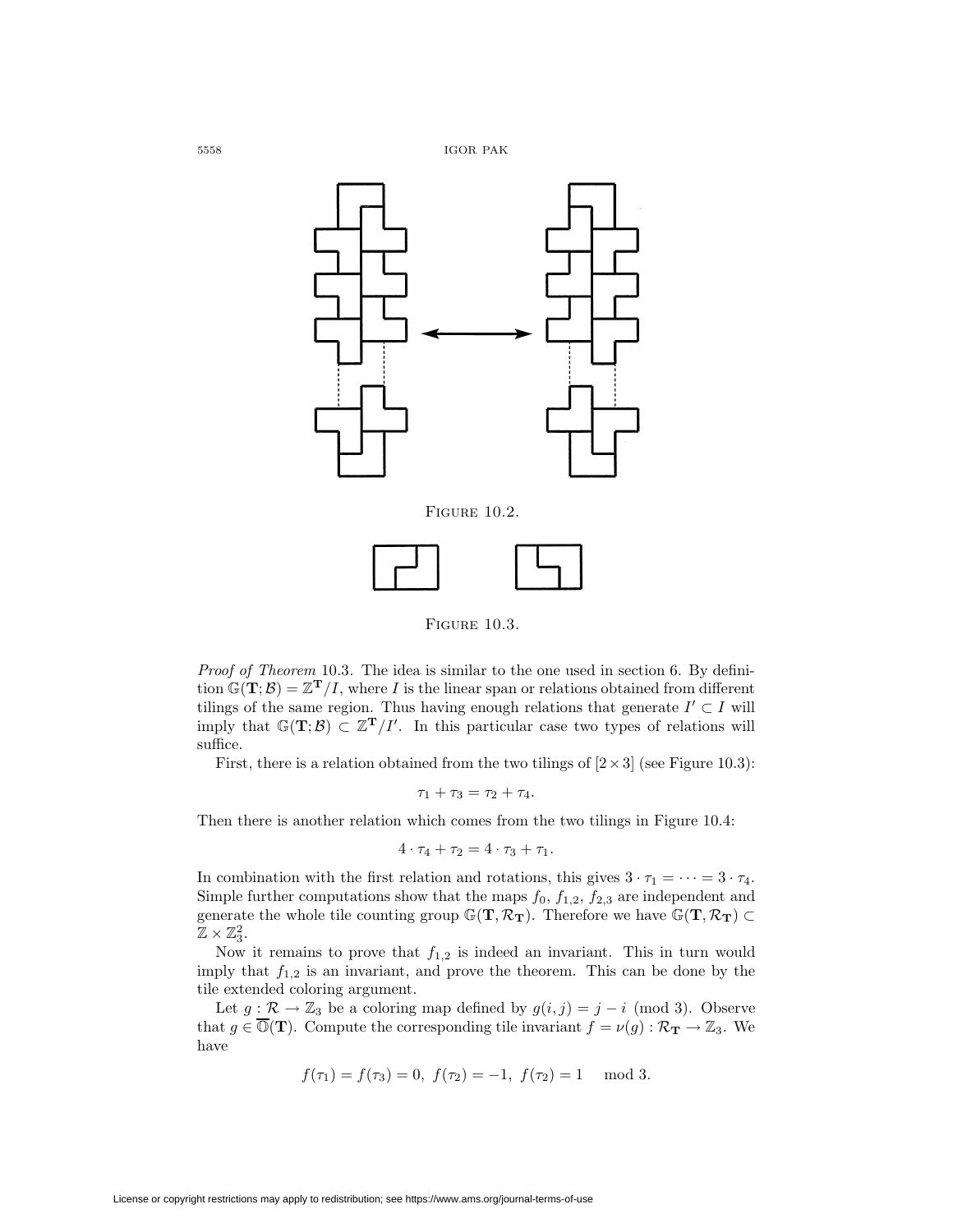

Figure 10.4.



FIGURE 10.5.

By the symmetry, we also have another tile invariant  $f': \mathcal{R}_{\mathbf{T}} \to \mathbb{Z}_3$ , given by

$$
f'(\tau_2) = f'(\tau_4) = 0, f'(\tau_1) = -1, f'(\tau_3) = 1 \mod 3.
$$

From this we get

$$
f_{1,2} = f + f' - f_0 \mod 3.
$$

Therefore both  $f_{1,2}$  and  $f_{2,3}$  are **T**-invariants. This finishes the proof.

 $\Box$ 

Note that in the proof of Theorem 10.3 we used nothing but coloring arguments. Of course, with a smaller set of tileable regions, when the tile counting group becomes bigger, this would be impossible. That was the case with ribbon tiles. Indeed, in section 9 we showed that the height invariant cannot be extended to the set of all tileable regions, so the tile counting group  $\mathbb{G}(\mathbf{T}_n, \mathcal{R}_{\mathbf{T}_n}) \subsetneq \mathbb{G}(\mathbf{T}_n, \mathcal{B}_{rc}).$ Thus finding the tile counting group is probably hard in general unless all invariants follow from the extended coloring arguments.

Even in the case of all **T**-tileable regions it is still possible to have invariants which do not follow from any extended coloring arguments. Indeed, consider the set **T** of two tiles shown in Figure 10.5. It is easy to see that *any* region either is untileable or has a unique tiling. On the other hand, extended coloring arguments can prove only the area invariant. Note that in this case every region has a signed tiling.

We believe that having  $\mathbb{E}(\mathbf{T}) \simeq \mathbb{G}(\mathbf{T}, \mathcal{R}_{\mathbf{T}})$ , is a rather rare event. However it might occur for certain nice sets of tiles such as finite sets of rectangles. Without making a precise conjecture, let us state the following problem.

**Problem 10.4.** Let  $T$  be a finite set of rectangles, and let  $\beta$  be the set of convex regions tileable by **T**. Find tile invariant group  $\mathbb{G}(\mathbf{T}; \mathcal{B})$  and the torsion group  $\mathbb{E}(\mathbf{T}).$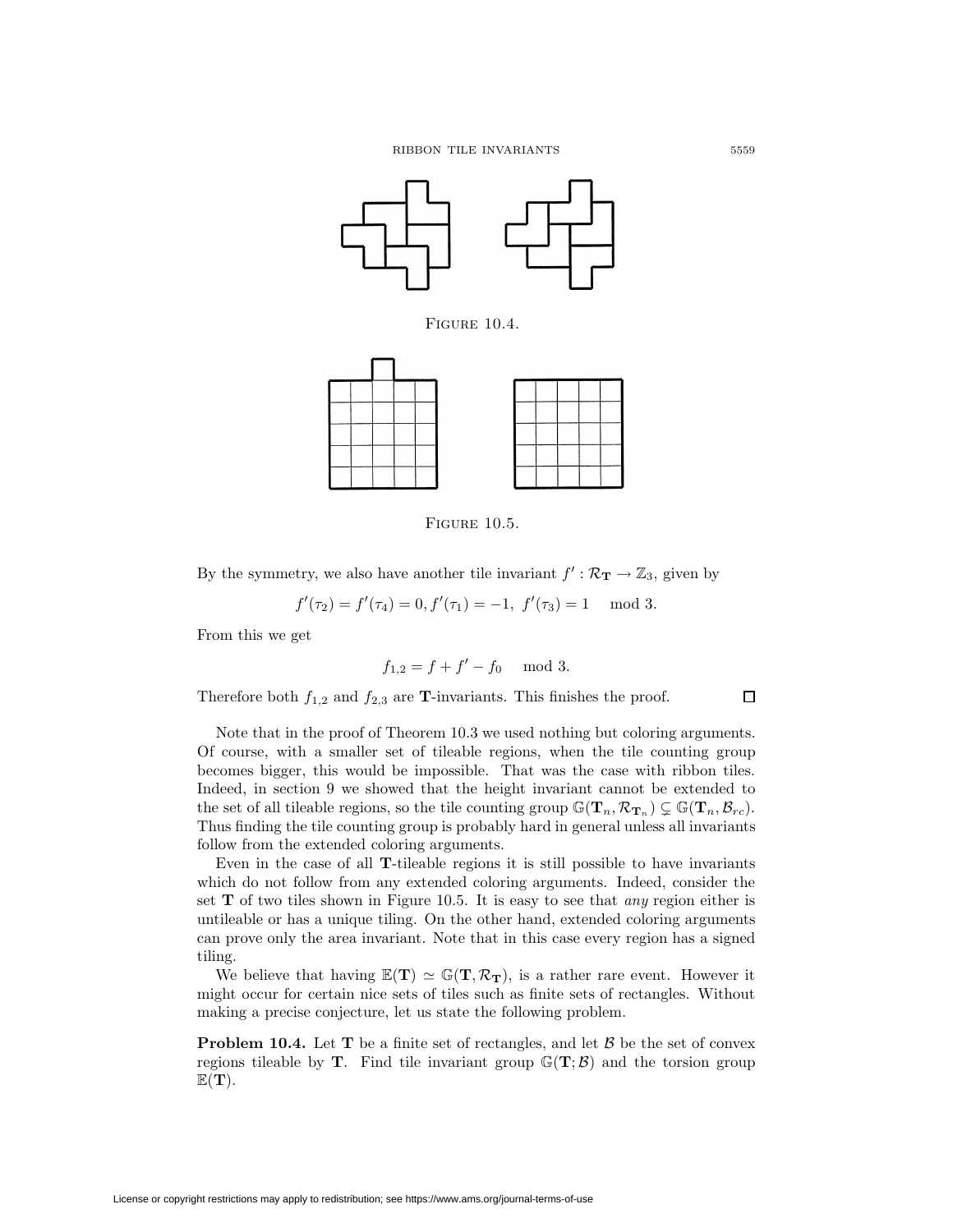For example, let **T** consist of two rectangles  $[2 \times 1]$  and  $[1 \times 3]$ . It is not hard to see that  $\mathbb{G}(\mathbf{T}; \mathcal{B}) \simeq \mathbb{E}(\mathbf{T}) \simeq \mathbb{Z} \times \mathbb{Z}_5$ . There is some recent literature relevant to the problem (see [\[Ke\]](#page-35-13) for details).

In this paper we always considered tiles to be identical if they can be obtained by translation. Following some recent literature (see e.g. [\[Pr\]](#page-36-5)), one can try to distinguish between ribbon tiles with different starting points. It seems to us that at least theoretically the whole analysis of the paper can be generalized for this case, though some computations may become complicated. We challenge the reader to find tileability applications of these generalizations.

Our proof of the main theorem was based on an ad hoc method which probably cannot be generalized in full for other sets of tiles. The heart of the proof is the rim hook bijection. There are shifted, tree, and skew analogs of this bijection (see [\[FS\]](#page-35-8) and [\[Pa\]](#page-35-11)), but they all can be reduced to the original bijection in one way or another.

**Problem 10.5.** Find a three-dimensional analog of the rim hook bijection.

Of course, there are infinitely many open questions and problems, but the reader is probably too tired already to be bothered by whatever is left.

#### **ACKNOWLEDGMENTS**

I would like to express my deep gratitude to Jim Propp for interest in my work, for encouragement, for reading the first draft of this paper, and for useful suggestions. Conversations with Richard Stanley and his comments were very helpful. Nathan Lulov asked me the initial question which later became Theorem 1.8.

### **REFERENCES**

- <span id="page-35-9"></span>[BW] A. Bjorner, M. Wachs, Generalized quotients in Coxeter groups., Trans. Amer Math. Soc. **308** (1988), 1–37. MR **89c:**[05012](http://www.ams.org/mathscinet-getitem?mr=89c:05012)
- <span id="page-35-10"></span>[BK] A. Berenstein, A. Kirillov, Groups generated by involutions, Gelfand-Tsetlin patterns, and combinatorics of Young tableaux, St. Petersburg Math. J. **7** (1996), 77–127. MR **96e:**[05178](http://www.ams.org/mathscinet-getitem?mr=96e:05178)
- <span id="page-35-2"></span>[CEP] H. Cohn, N. Elkies, J. Propp, Local statistics for random domino tilings of the Aztec diamond, Duke Math. J. **85** (1996), 117–166. MR **97k:**[52026](http://www.ams.org/mathscinet-getitem?mr=97k:52026)
- <span id="page-35-1"></span>[CL] J. H. Conway, J. C. Lagarias, Tilings with polyominoes and combinatorial group theory, J. Comb. Theory, Ser. A **53** (1990), 183–208. MR **91a:**[05030](http://www.ams.org/mathscinet-getitem?mr=91a:05030)
- <span id="page-35-5"></span>[EKLP] N. Elkies, G. Kuperberg, M. Larsen and J. Propp, Alternating sign matrices and domino tilings. I, II, J. Alg. Comb. **1** (1992), 111–132, 219–234. MR **94f:**[52035,](http://www.ams.org/mathscinet-getitem?mr=94f:52035) MR **94f:**[52036](http://www.ams.org/mathscinet-getitem?mr=94f:52036)
- <span id="page-35-8"></span>[FS] S. Fomin, D. Stanton, Rim hook lattices, St. Petersburg Math. J. **9** (1998), 1007–1016. MR **99c:**[05202](http://www.ams.org/mathscinet-getitem?mr=99c:05202)
- <span id="page-35-3"></span>[GJ] M. Garey, D. S. Johnson, Computers and Intractability: A Guide to the Theory of NP-completeness, Freeman, San Francisco, CA, 1979. MR **80g:**[68056](http://www.ams.org/mathscinet-getitem?mr=80g:68056)
- <span id="page-35-0"></span>[G] S. Golomb, Polyominoes, Scribners, New York, 1965. MR **95k:**[00006 \(later ed.\)](http://www.ams.org/mathscinet-getitem?mr=95k:00006 (later ed.))
- <span id="page-35-6"></span>[JK] G. James, A. Kerber, The Representation Theory of the Symmetric Group, Addison-Wesley, Reading, MA, 1981. MR **83k:**[20003](http://www.ams.org/mathscinet-getitem?mr=83k:20003)
- <span id="page-35-4"></span>[Ka] P. W. Kastelyn, The statistics of dimers on a lattice. I. The number of dimer arrangements on a quadratic lattice, Physica **27** (1961), 1209–1225.
- <span id="page-35-13"></span>[Ke] R. Kenyon, A note on tiling with integer-sided rectangles, J. Combin. Theory, Ser. A **74** (1996), 321–332. MR **97c:**[52045](http://www.ams.org/mathscinet-getitem?mr=97c:52045)
- <span id="page-35-7"></span>[M] I. G. Macdonald, *Symmetric Functions and Hall Polynomials*, Oxford University Press, London, 1979. MR **84g:**[05003](http://www.ams.org/mathscinet-getitem?mr=84g:05003)
- <span id="page-35-12"></span>[MP] R. Muchnik, I. Pak, On tilings by ribbon tetrominoes, J. Combin. Theory, Ser. A **88** (1999), 199–193. CMP 2000:01
- <span id="page-35-11"></span>[Pa] I. Pak, A generalization of the rim hook bijection for skew shapes, preprint, 1997.